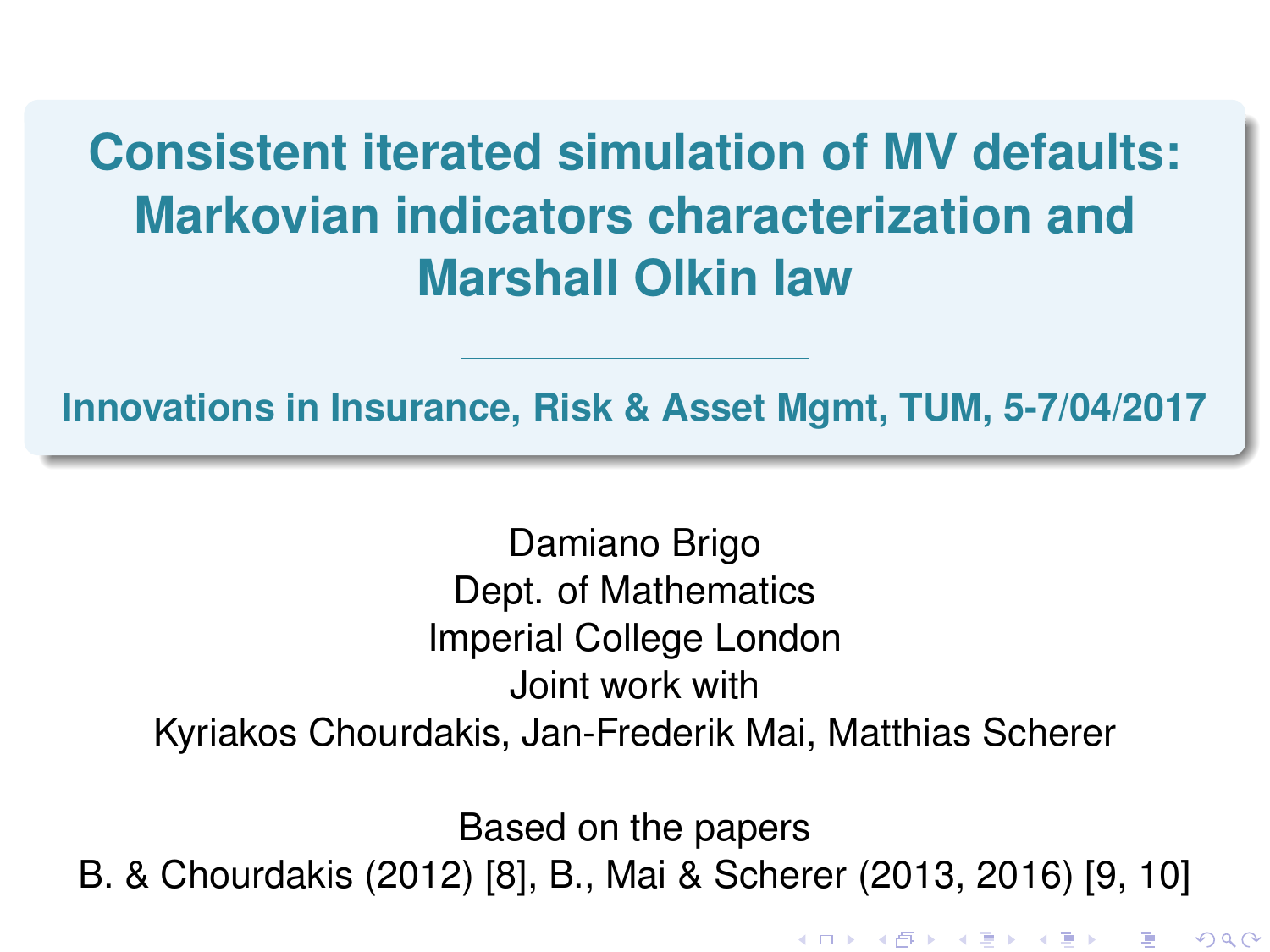### Earlier version presented at:

Bachelier Seminar, Institut Henri Poincare, Paris, April 8, 2016

★ ロ ▶ → 御 ▶ → 결 ▶ → 결 ▶ │ 결

 $299$ 

- RiskMinds, Amsterdam, Dec 9, 2015
- Nomura, Internal Risk Seminar, London, Aug 12, 2015
- Quant Congress Europe, London, April 15, 2015
- Imperial-ETH worskshop, London, March 6, 2015.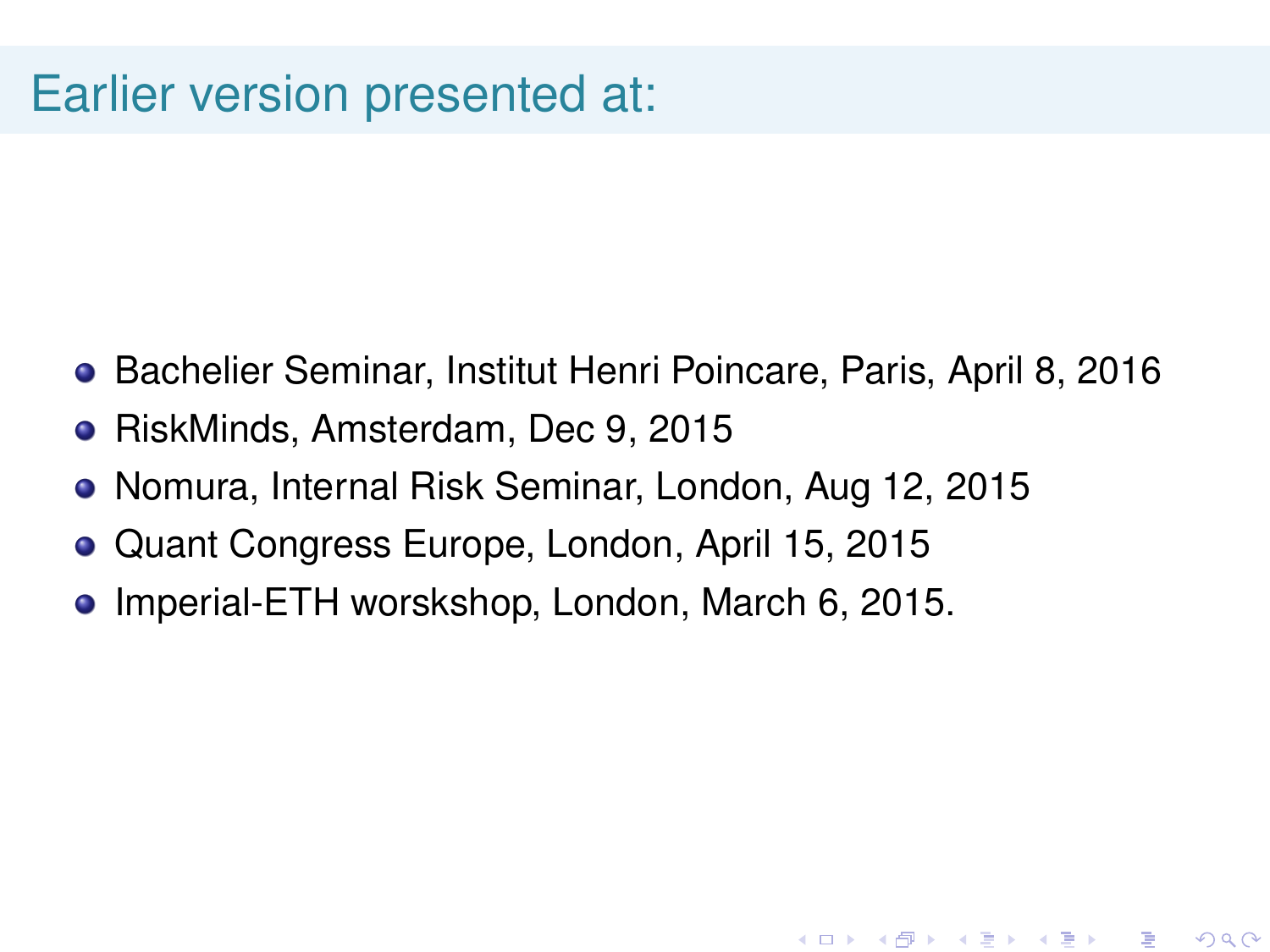### <span id="page-2-0"></span>Content I

- [The problem of all-survival](#page-3-0)
	- **[Problem statement](#page-3-0)**
	- **[Lack of Memory](#page-12-0)**
	- **[Homogeneous lack of memory and EV copulas](#page-17-0)**
	- **[Danger: Iterating most copulas destroys dependence](#page-21-0)**
	- **•** [Iteration error vs Spearman's rho](#page-25-0)
	- [Asymptotic result](#page-26-0)
- [The more general problem of iterated defaults](#page-28-0)
	- [Removal of default times?](#page-28-0)
	- **•** [Markovian survival](#page-29-0)
	- [Nested Margining?](#page-30-0)
	- **•** [Solution & a new characterization of Marshall Olkin](#page-31-0)

### **[Conclusions](#page-41-0)**



**[References](#page-43-0)** 

つひひ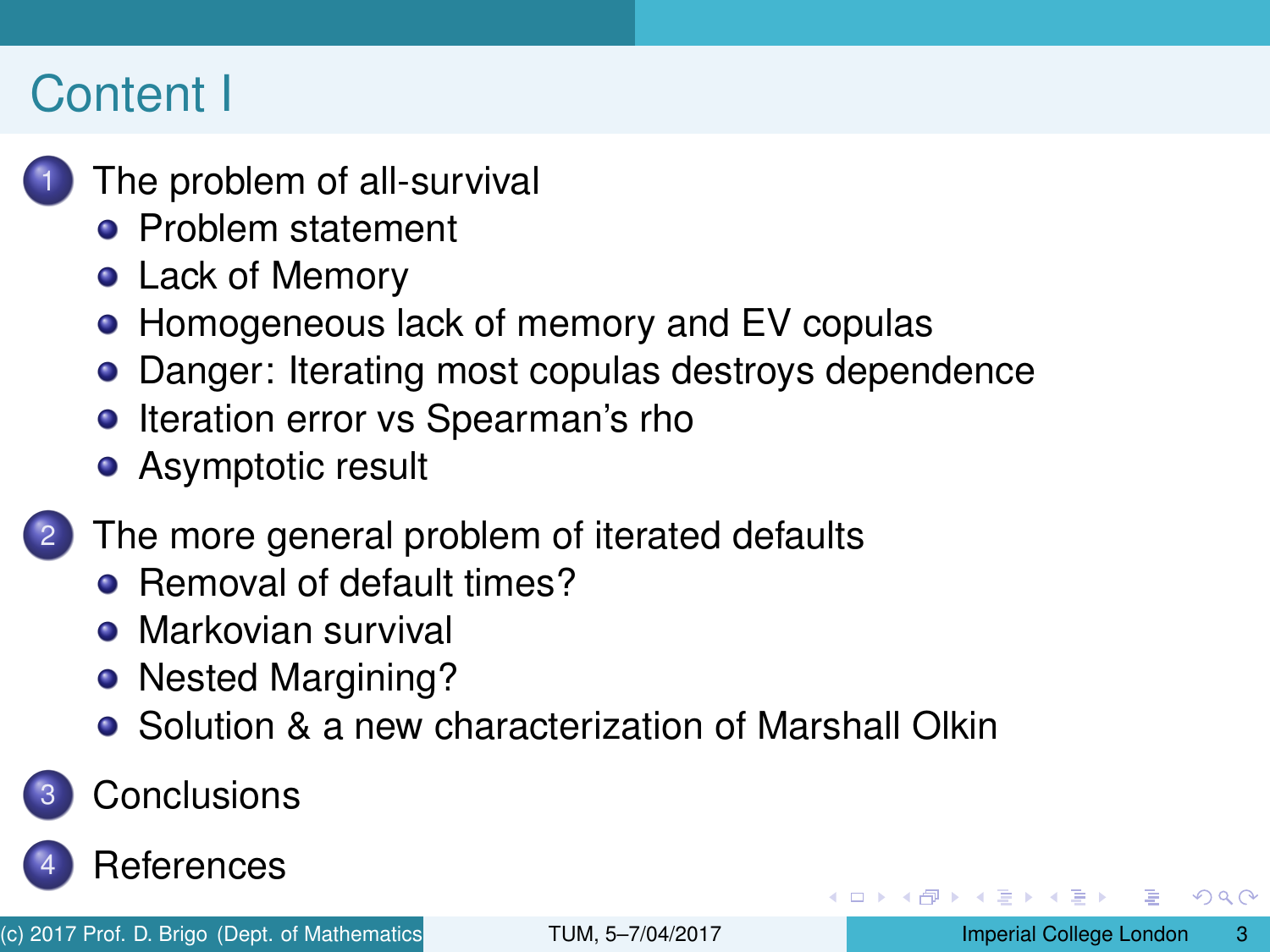<span id="page-3-0"></span>
$$
\underline{\Upsilon}^{(1)}\text{-}\mathsf{T1?}
$$

 $\bf{0}$ **T1 YES** 

$$
\underline{\tau}=[\tau_1,\tau_2,\ldots,\tau_d];\ \ \underline{\tau}^{(i)}:\ \ \text{iid copies of}\ \text{if}\ \text{exists}\ \text{else}
$$

(c) 2017 Prof. D. Brigo (Dept. of Mathematics **ICLO 1998** IMPERIES: Imperial College London 4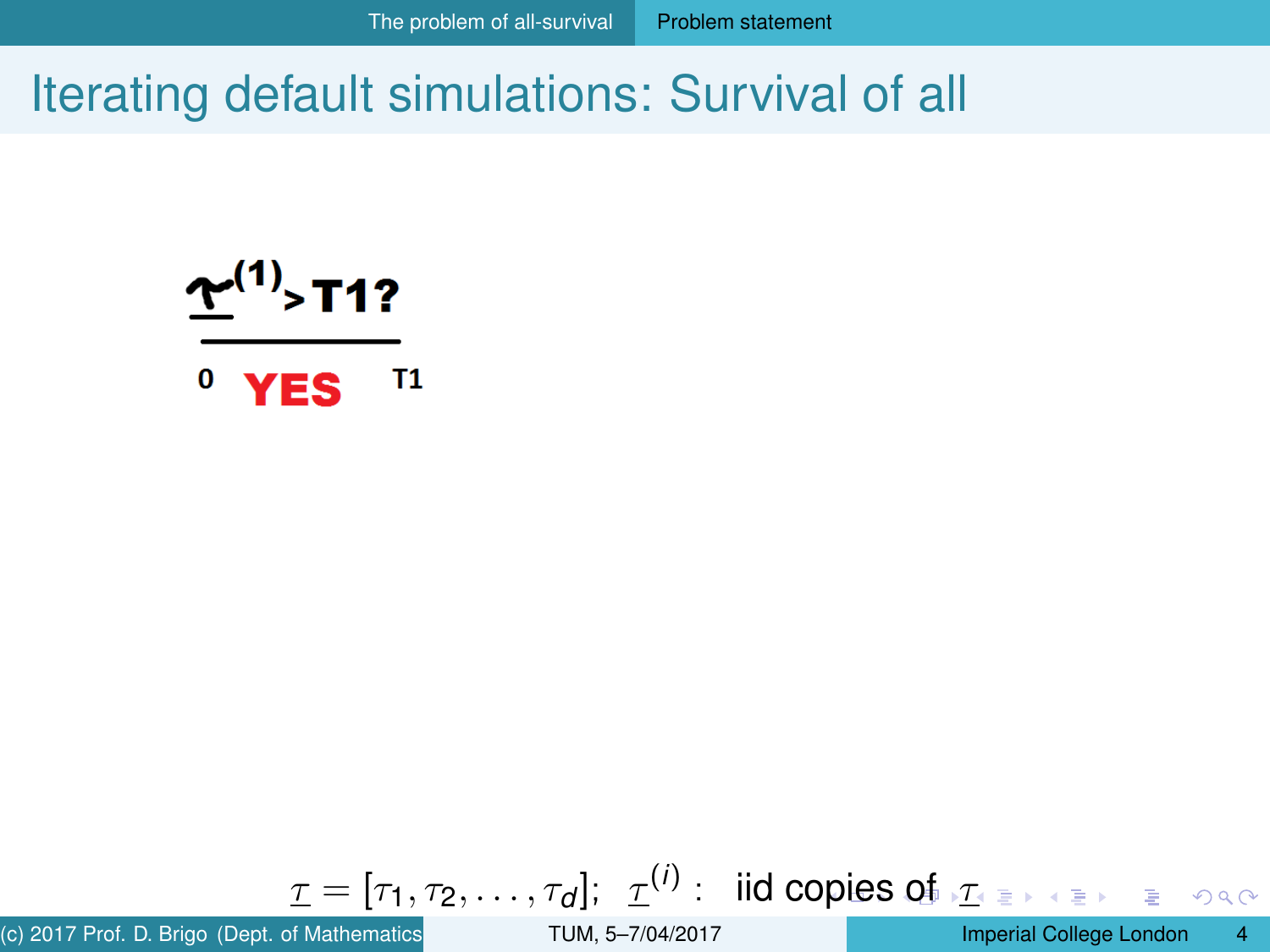<span id="page-4-0"></span>
$$
\underbrace{\underline{\Upsilon}^{(1)} > T1?}_{0} \underbrace{\underline{\Upsilon}^{(2)} > T2-T1?}_{YES}^{T2-T1?}
$$

$$
\mathbf{I}=[\tau_1,\tau_2,\ldots,\tau_d];\;\; \mathbf{I}^{(i)}:\;\;\text{iid copies of}\; \mathbf{I}_{\text{max}}\;\;\text{for}\;\;\mathbf{I}
$$

(c) 2017 Prof. D. Brigo (Dept. of Mathematics **ICL)** TUM, 5-7/04/2017 **Imperial College London 5**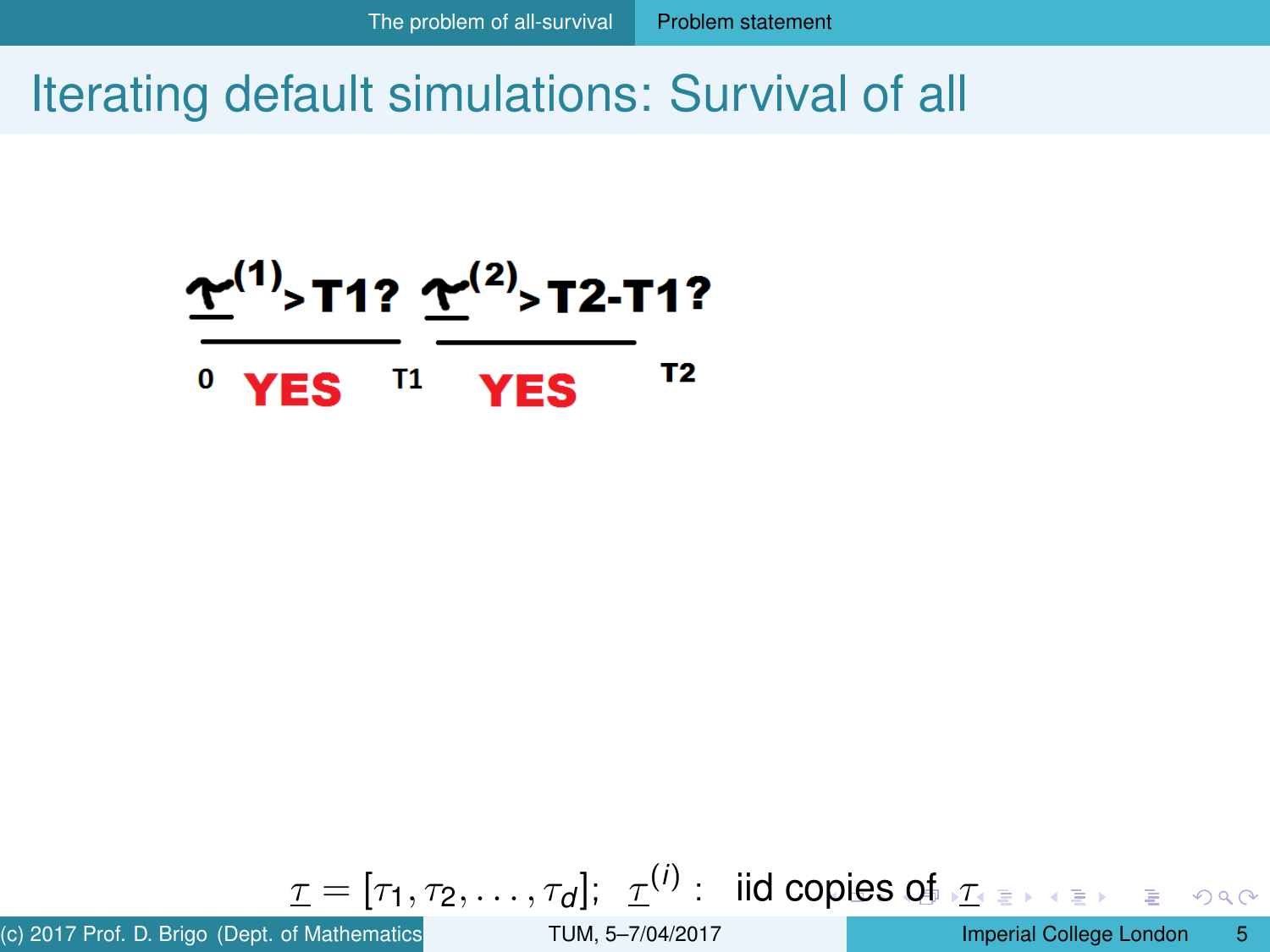<span id="page-5-0"></span>

$$
\underline{\tau}=[\tau_1,\tau_2,\ldots,\tau_d];\ \ \underline{\tau}^{(i)}:\ \ \text{iid copies of}\ \ \underline{\tau}_{\text{max}}\ \ \text{and}\ \ \underline{\tau}_{\text{max}}
$$

(c) 2017 Prof. D. Brigo (Dept. of Mathematics **ICLO 1998** IMPERIES: IMPERIES: Imperial College London 6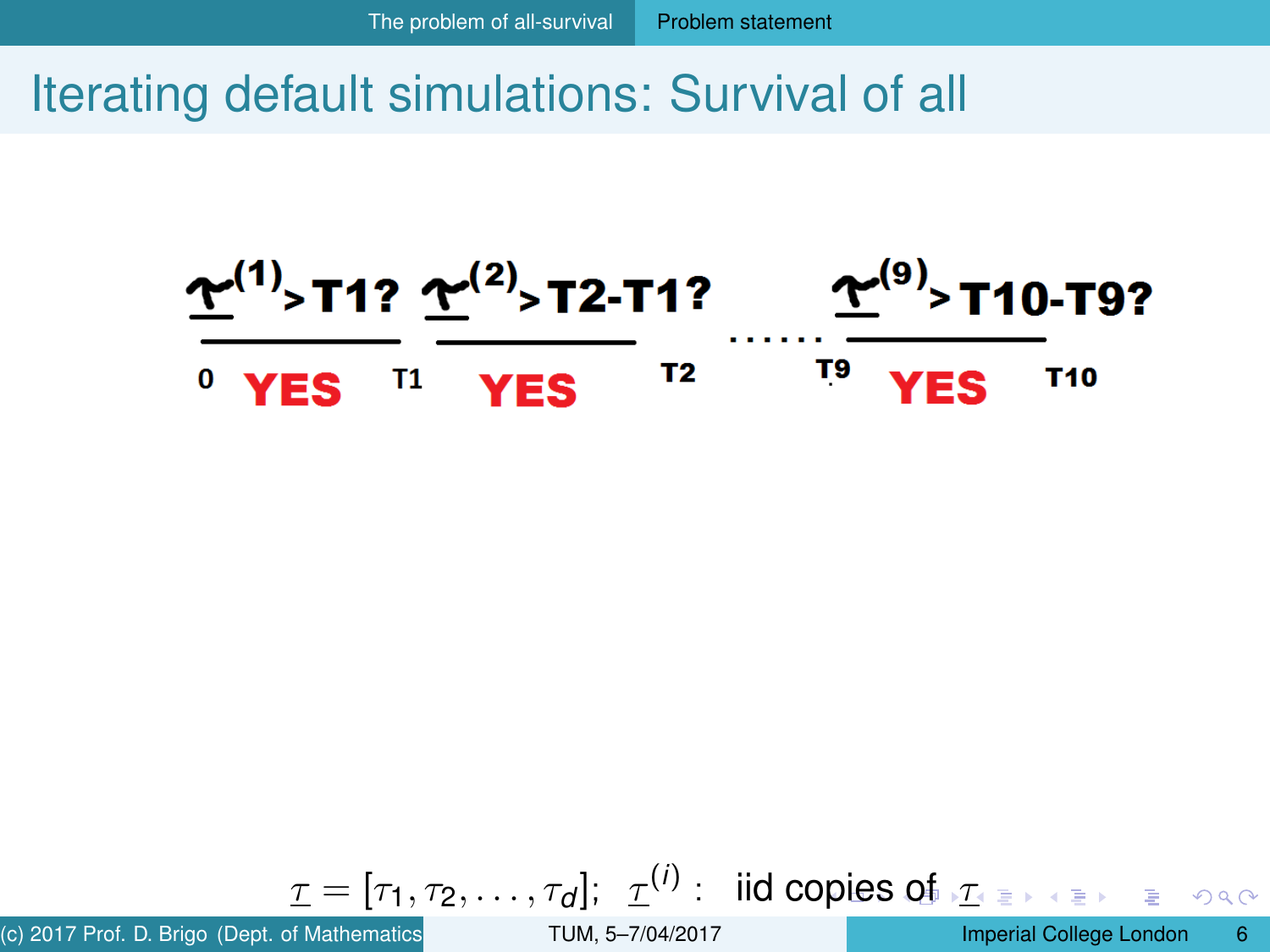<span id="page-6-0"></span>

$$
\underline{\tau}=[\tau_1,\tau_2,\ldots,\tau_d];\ \ \underline{\tau}^{(i)}:\ \ \text{iid copies of}\ \ \underline{\tau}\ \text{ is the set}
$$

(c) 2017 Prof. D. Brigo (Dept. of Mathematics **IGL) [TUM, 5–7/04/2017](#page-0-0)** Imperial College London 7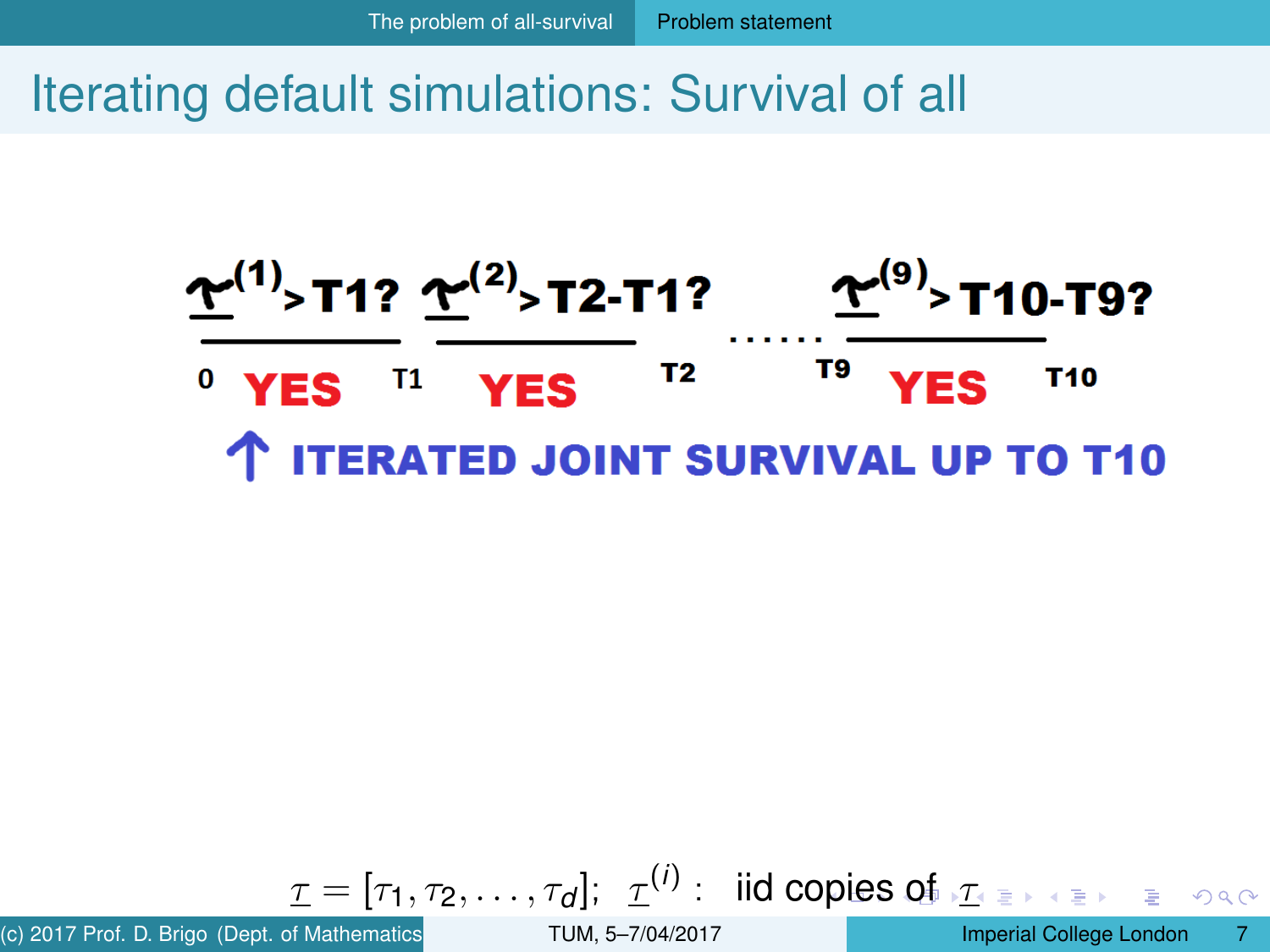<span id="page-7-0"></span>

$$
\underline{\tau}=[\tau_1,\tau_2,\ldots,\tau_d];\ \ \underline{\tau}^{(I)}:\ \ \text{iid copies of}\ \underline{\tau}\ \text{.}
$$

(c) 2017 Prof. D. Brigo (Dept. of Mathematics **IGL) [TUM, 5–7/04/2017](#page-0-0)** Imperial College London 8

(*i*)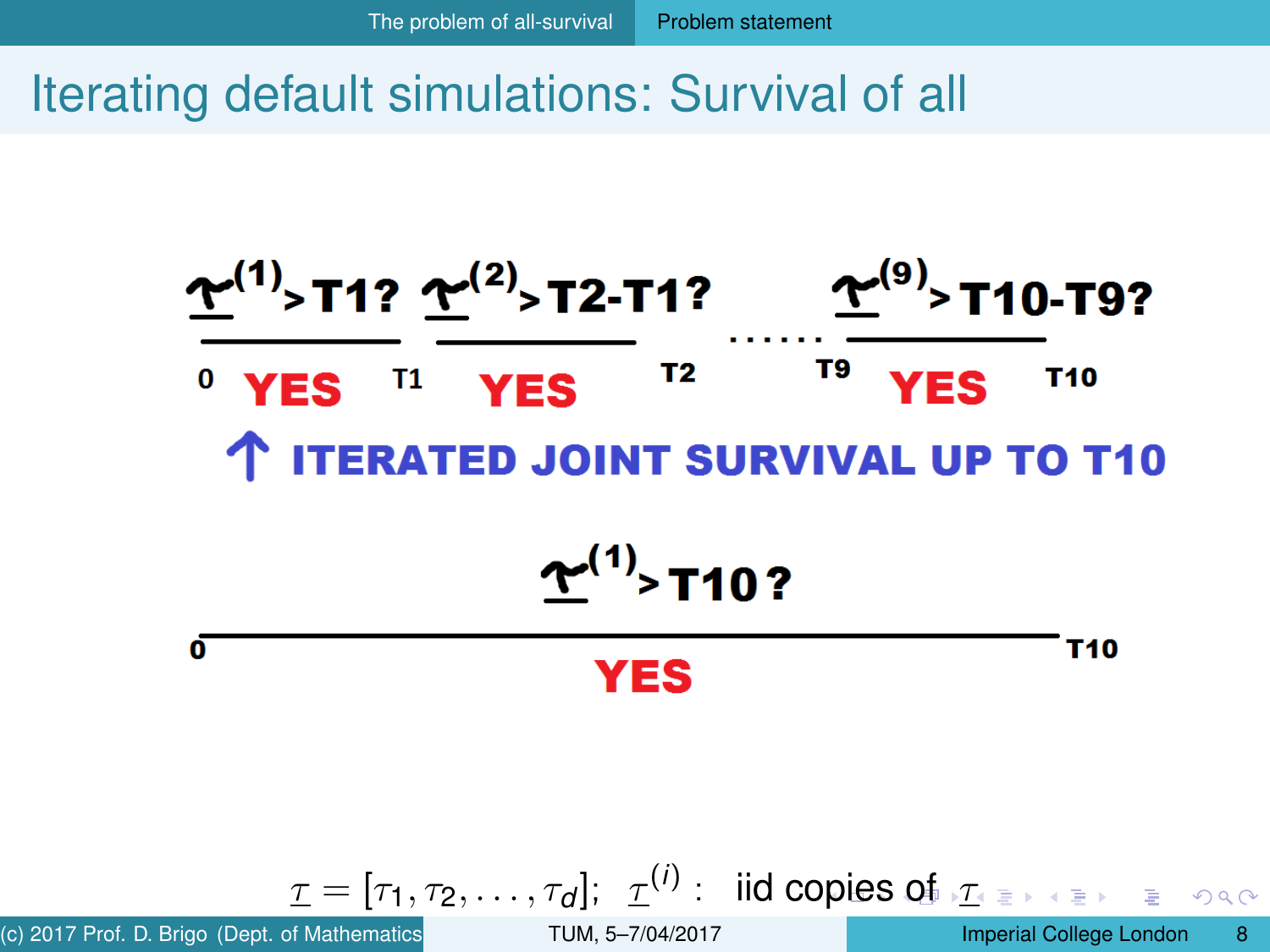<span id="page-8-0"></span>

(c) 2017 Prof. D. Brigo (Dept. of Mathematics **ICL) [TUM, 5–7/04/2017](#page-0-0)** Imperial College London 9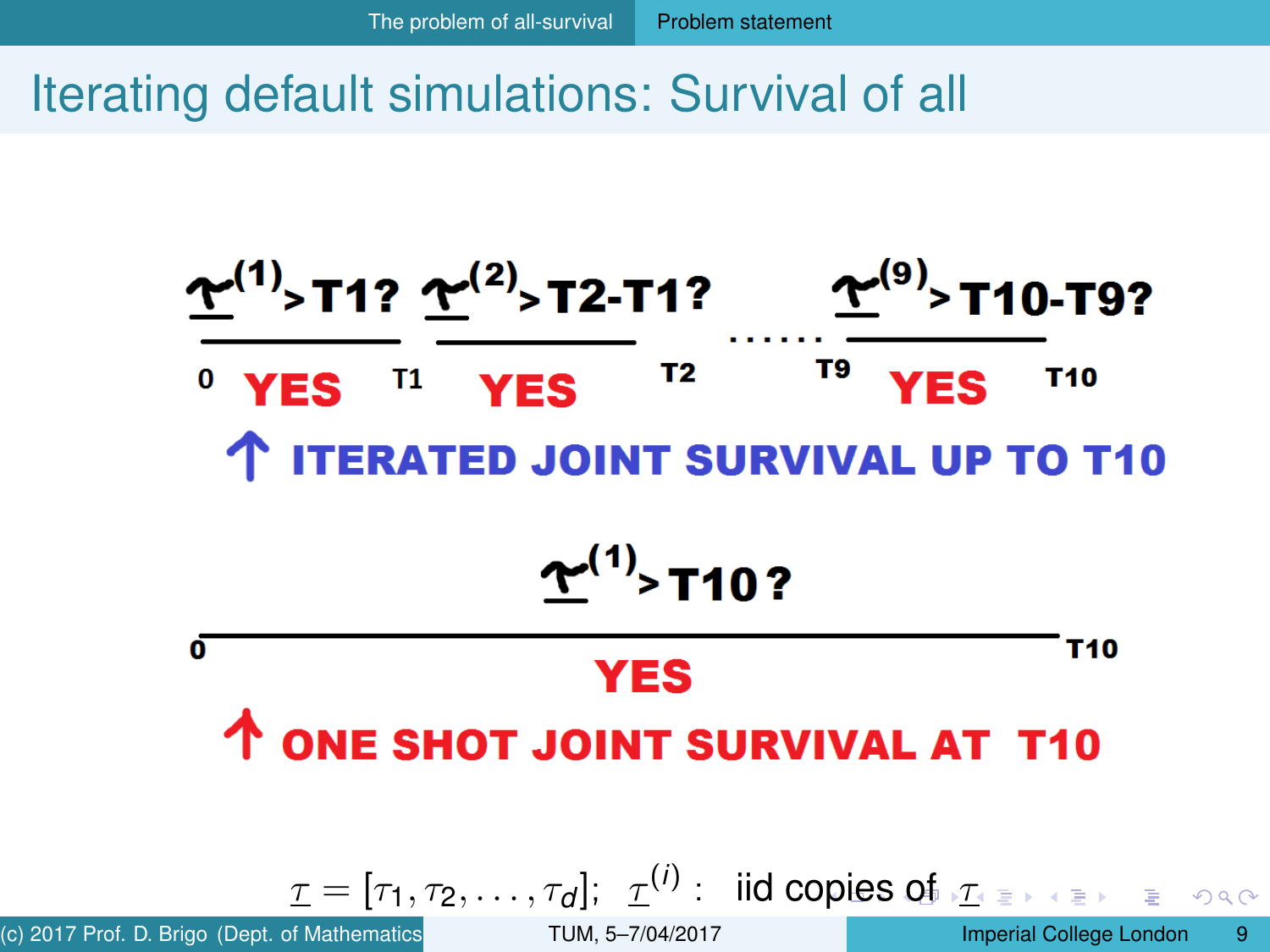<span id="page-9-0"></span>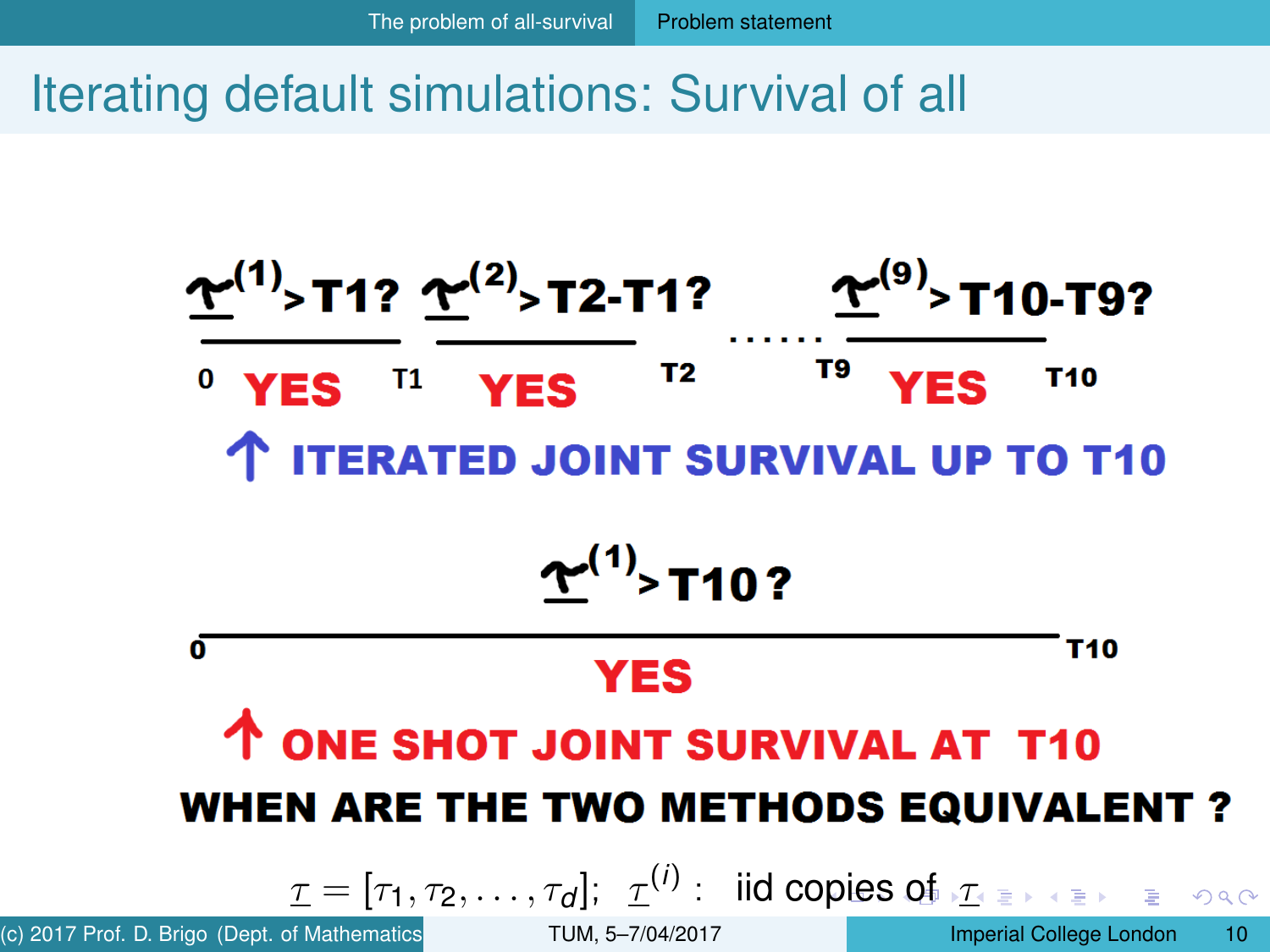### <span id="page-10-0"></span>Problems: (1) all-survival and (2) intermediate defaults

In fact a full specification will lead us to two related problems.

Problem (1): The (easier) problem of all survival in the earlier picture: when iterated (wrong) equivalent to one shot (correct)?

Problem (2): The general problem with in-between defaults. Can we transform the one shot (correct) into an iterated process (wrong) when we care about more general survival/default patterns?

**Notation.**  $\tau = [\tau_1, \tau_2, \dots, \tau_d]$  vector of default times for names 1, ..., d.

(1): look at joint survival at deterministic  $S = [S_1, S_2, \ldots, S_d]$ :

$$
\mathbb{P}(\underline{\tau} > \underline{S}) := \mathbb{P}(\tau_1 > S_1, \ \tau_2 > S_2, \ldots, \ \tau_d > S_d) =: G(S_1, \ldots, S_d)
$$

joint survival function. We abbreviate  $\mathbb{P}(\tau > S_1)$  with  $\mathbb{P}(\tau > S)$ .

KEL KALLARIN (RINGEL AGA)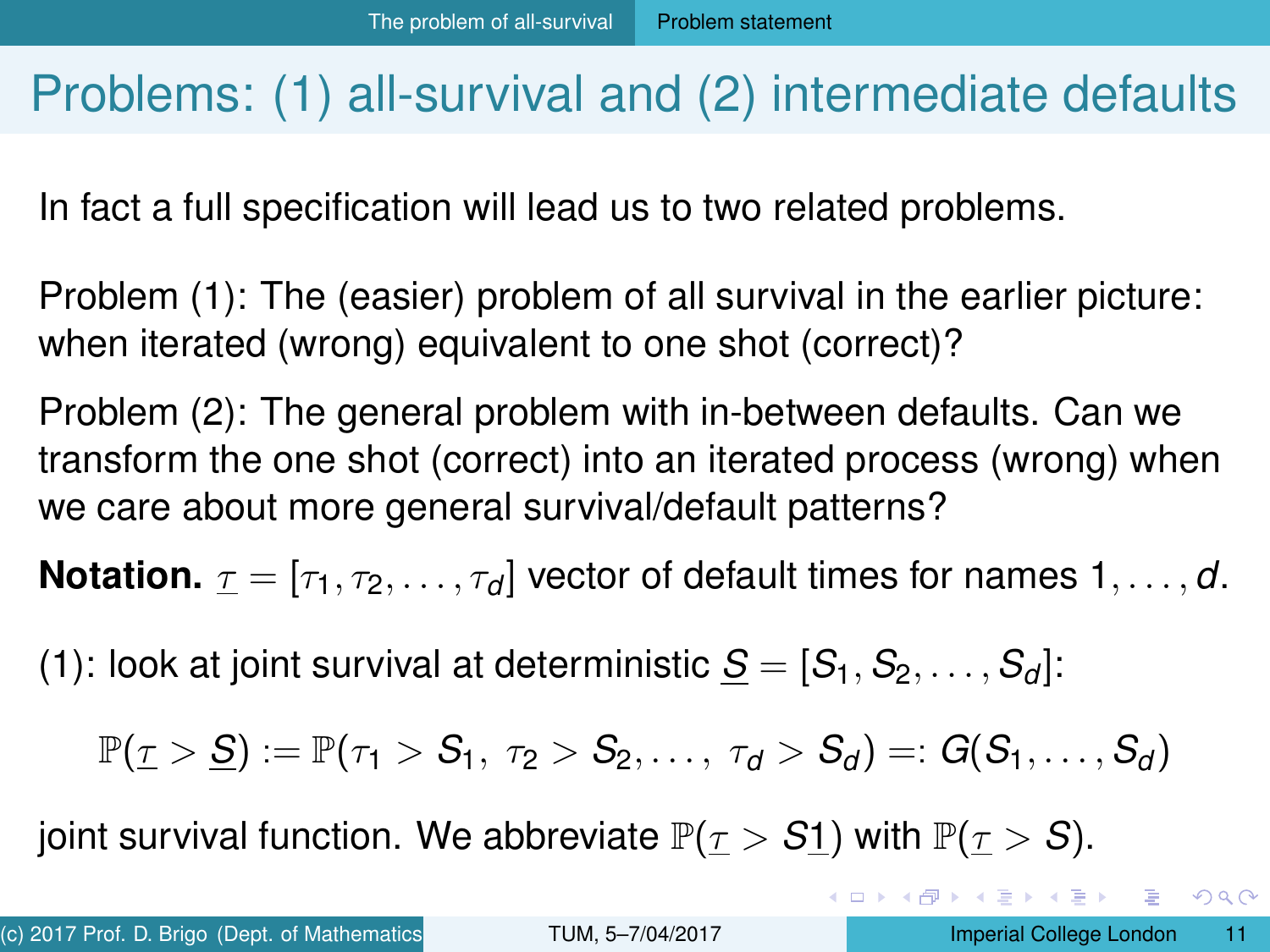### <span id="page-11-0"></span>Practical interest?

- **Basel III requirement for risk horizons:** BIS suggests *"The Committee has agreed that the differentiation of market liquidity across the trading book will be based on the concept of liquidity horizons. It proposes that banks' trading book exposures be assigned to a small number of liquidity horizon categories. [10 days, 1 month, 3 months, 6 months, 1 year] [...]".* A bank will need to simulate the risk factors of the portfolio across a grid including the standardized holding periods above.
- **Consistency with "Brownian-driven" asset classes simulation**. Risk measure or valuation adjustment simulation. Evolve risk factors according to common controlled time steps. Natural for asset models that are Brownian driven but harder when trying to include defaults. This is because default times, typically in intensity models, should be simulated just once, being static random variables as opposed to random [pro](#page-10-0)[ce](#page-12-0)[s](#page-10-0)[s](#page-11-0)[e](#page-12-0)[s.](#page-2-0)  $\Omega$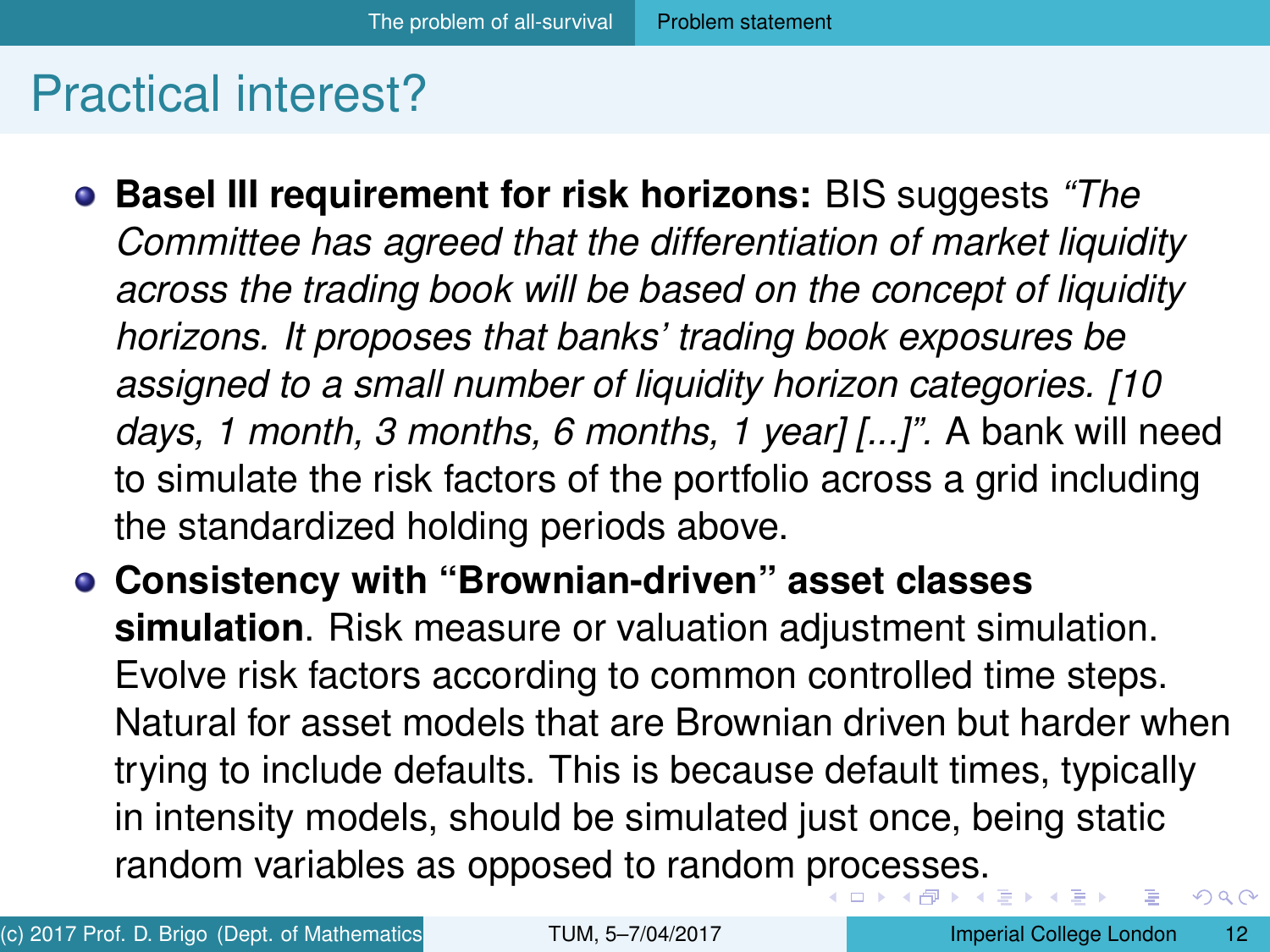### <span id="page-12-0"></span>The univariate case: key property is lack of memory

Definition. In the univariate case  $d = 1$  we say that the distribution of  $\tau$ has lack of memory (LOM) when for all  $S, U > 0$ 

$$
\mathbb{P}(\tau > S + U | \tau > S) = \mathbb{P}(\tau > U) \quad (\iff G(S + U) = G(S)G(U)).
$$

If  $0 < G < 1$  we can take logs and get Cauchy's functional equation. With continuity in at least one point  $\Rightarrow$   $G(t) = \exp(-\lambda t)$ .

**As we know well, lack of memory is a characterization of the exponential distribution in case**  $d = 1$ .

This solves problem (1) in the univariate case. Indeed,

One-shot prob = 
$$
\mathbb{P}(\tau > S + U) = \mathbb{P}(\tau > S + U | \tau > S)\mathbb{P}(\tau > S) =
$$

$$
= (LOM) = \mathbb{P}(\tau^{(1)} > U) \mathbb{P}(\tau^{(2)} > S) = \text{iterated prob}
$$

в

 $\Omega$ 

イロト イ押 トイラト イラトー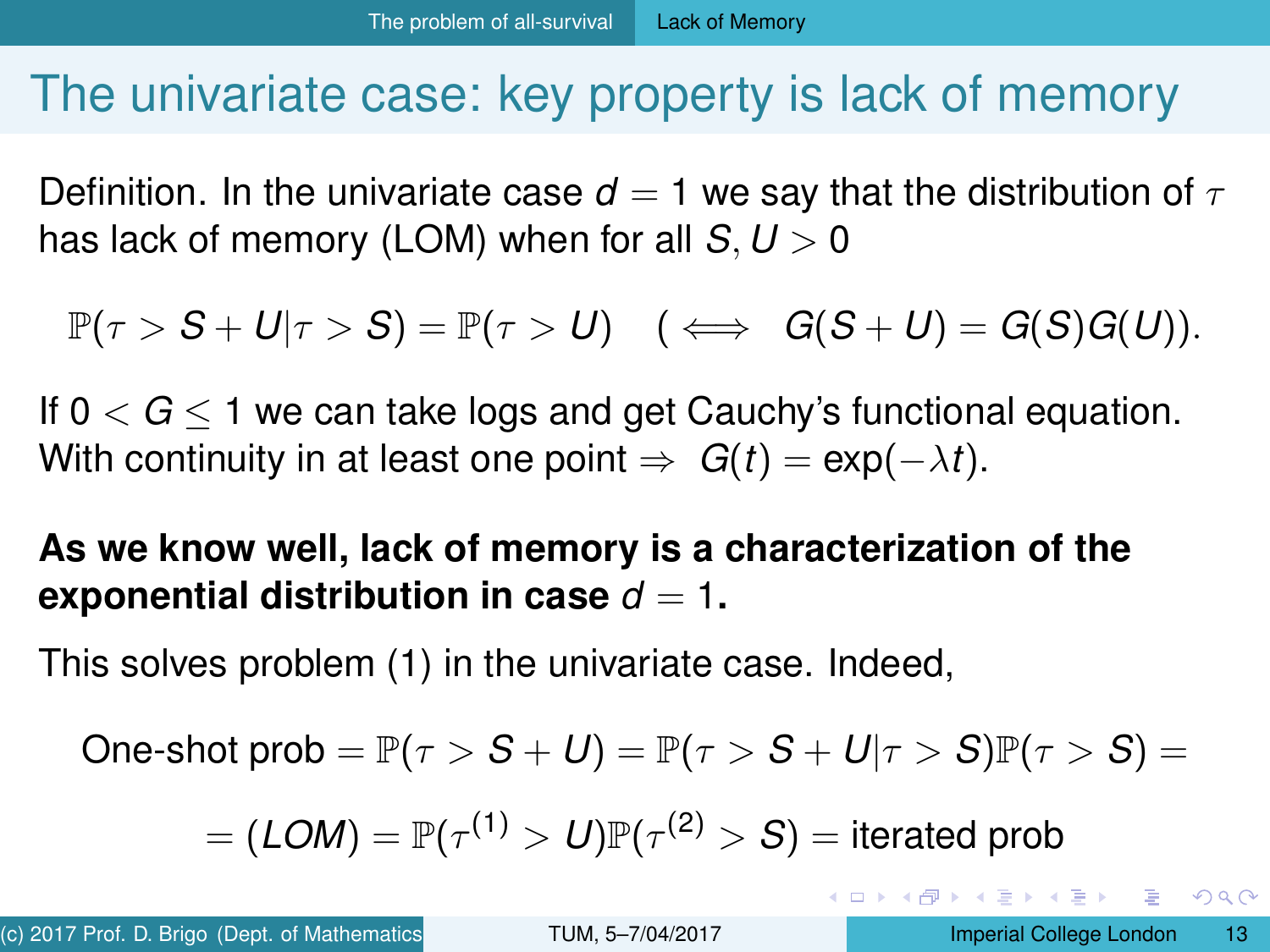### <span id="page-13-0"></span>Lack of memory in the multivariate case

Definition. The distribution of  $\tau$  has multivariate homogeneous lack of memory (MHLOM) when, given  $T > 0$ , for any two integers *i*, *j*, *i* < *j* 

 $\mathbb{P}(\tau > iT | \tau > iT) = \mathbb{P}(\tau > (i-i)T) \quad (\iff G((iT)1) = G(iT1)G((i-i)T1).$ 

The definition is formally the same as for the univariate case when  $S = iT$ ,  $U = iT$ , ie under "homogeneity" (of the time step *T*).

One might try to adopt a more general definition of lack of memory, namely for all  $S = [S_1, \ldots, S_d], U = [U_1, \ldots, U_d]$  deterministic times

$$
\mathbb{P}(\underline{\tau} > \underline{S} + \underline{U} | \underline{\tau} > \underline{S}) = \mathbb{P}(\underline{\tau} > \underline{U}).
$$

**This however is too strong and results in the trivial case of independence** of exponential univariates, see [\[24\]](#page-48-0).

 $QQ$ 

 $(1,1)$   $(1,1)$   $(1,1)$   $(1,1)$   $(1,1)$   $(1,1)$   $(1,1)$   $(1,1)$   $(1,1)$   $(1,1)$   $(1,1)$   $(1,1)$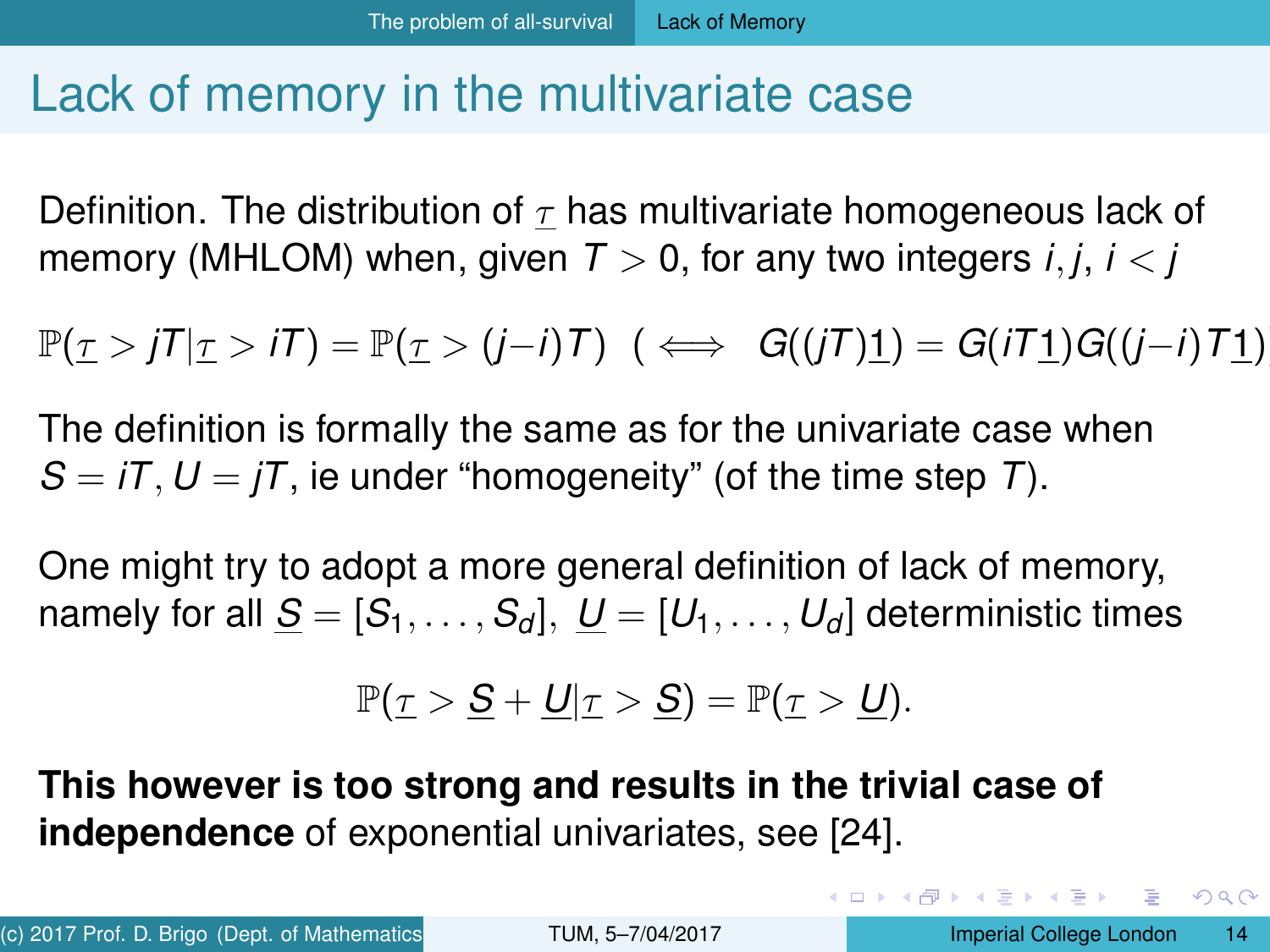### <span id="page-14-0"></span>Lack of memory in the multivariate case

The most general definition of multivariate lack of memory, without collapsing into indepedence, assumes uniformity in conditioning time *S* but not in increment time *U*:

**Definition MLOM:** Every subvect  $\underline{\tau}_I$  of  $\underline{\tau}_I$ ,  $I \subset \{1, 2, ..., d\}$  satisfies

 $\mathbb{P}(\tau_1 > S_1 + U | \tau_1 > S_1) = \mathbb{P}(\tau_1 > U)$  ( $\iff G_i(S_1 + U) = G_i(S_1)G_i(U)$ ).

### **Theorem (Marhall Olkin [\[24\]](#page-48-0)).**

 $τ$  satisfies MLOM  $\iff τ$  ∧ Marshall Olkin multivariate distribution.

KEL KALLARIN (RINGEL AGA)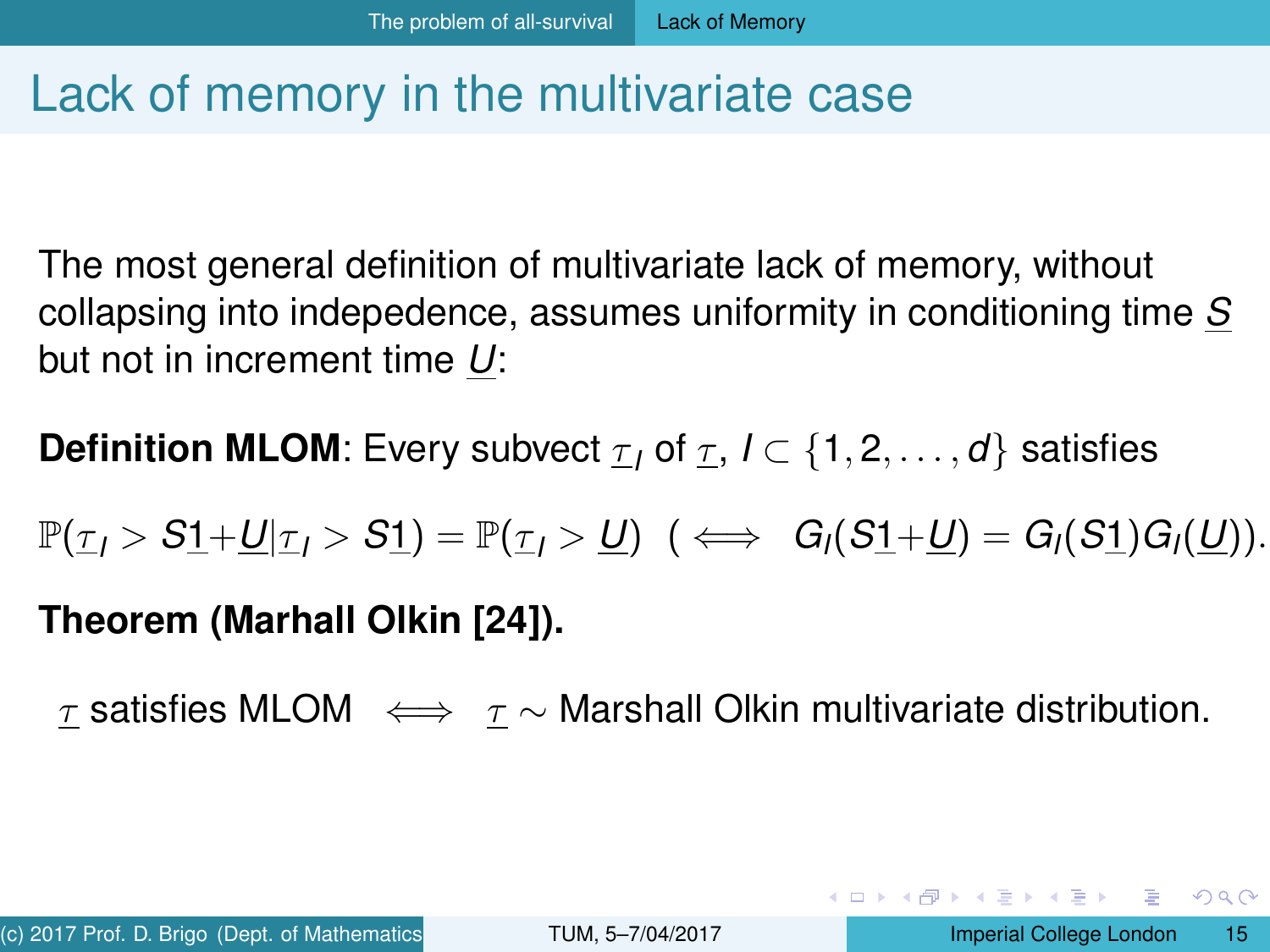### <span id="page-15-0"></span>Multivariate lack of memory: Marshall Olkin

Recall the MO distribution (in the case  $d = 2$  for simplicity).

$$
\mathbb{P}(\tau_1>S_1,\tau_2>S_2)=G(\underline{S})=exp\left[-\lambda_1 S_1-\lambda_2 S_2-\lambda_{1,2}\, max(S_1,S_2)\right]
$$

where all  $\lambda$ 's are non-negative parameters. Exponential margins:

$$
\mathbb{P}(\tau_1 > S_1) = \text{exp}\left[-(\lambda_1 + \lambda_{1,2})S_1\right], \ \mathbb{P}(\tau_2 > S_2) = \text{exp}\left[-(\lambda_2 + \lambda_{1,2})S_2\right].
$$

Important: Notice the very specific link between the joint distribution and the margins.

Moreover, This distribution has an important property: the probability to have simultaneous defaults is not zero:  $\mathbb{P}(\tau_1 = \tau_2) > 0$ . This is due to the max function which is not smooth. For typically smooth multivariate densities the simultaneous default probability would be zero.

в

 $\Omega$ 

イロト イ押 トイヨ トイヨ トー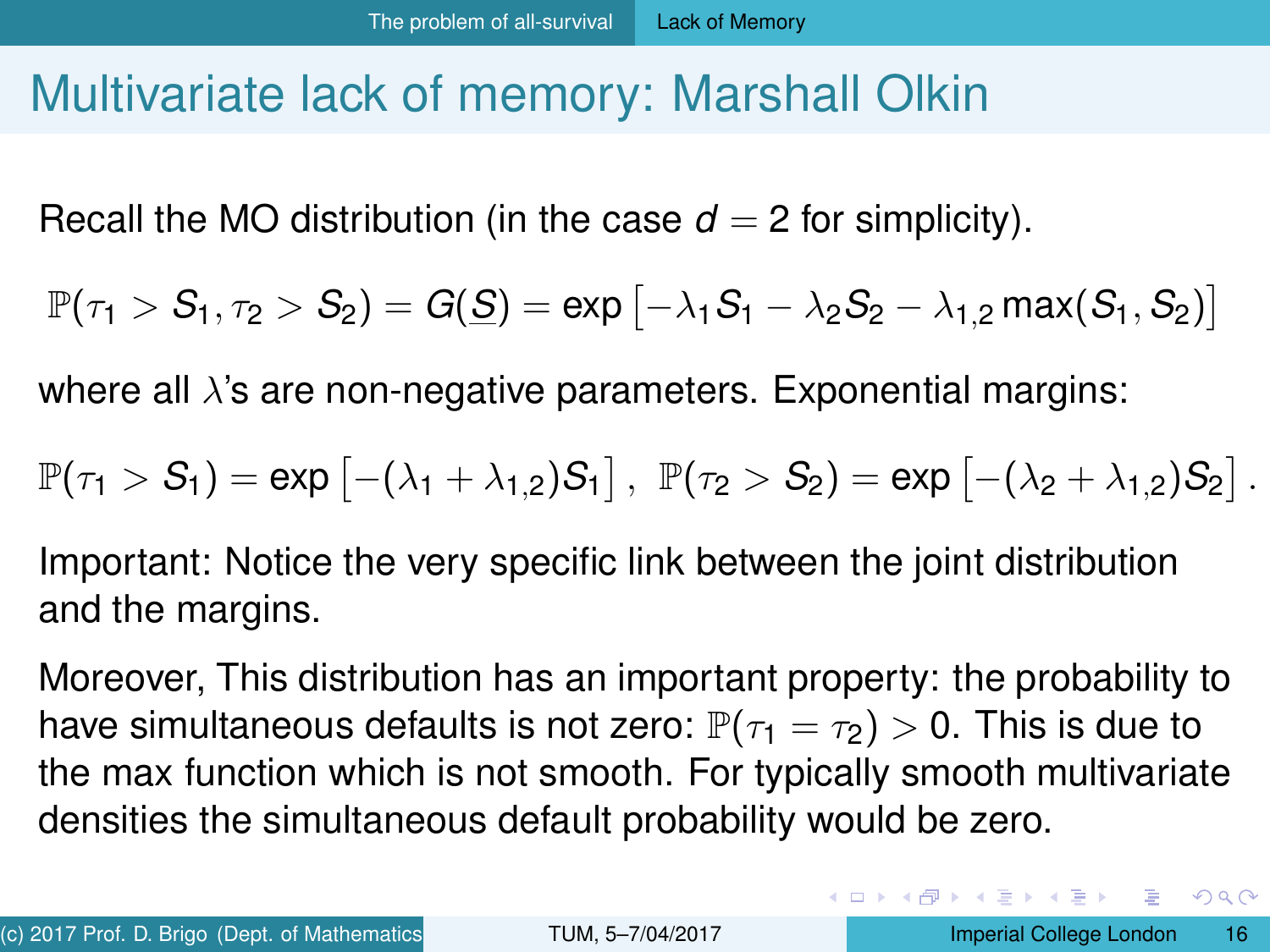### <span id="page-16-0"></span>Multivariate lack of memory: Marshall Olkin

The MO distribution can also be obtained as follows. Given 3 independent exponential margins  $\bar{\tau}_1$ ,  $\bar{\tau}_2$ ,  $\bar{\tau}_{1,2}$ , with parameters  $\lambda_1, \lambda_2, \lambda_{1,2}$  respectively, then MO is consistent with

$$
\tau_1=min(\bar\tau_1,\bar\tau_{1,2}),\quad \tau_2=min(\bar\tau_2,\bar\tau_{1,2})
$$

Note: MO COPULA with arbitrary exponential margins has no MLOM.

The link in MO between margins and dependence is broken (ruining MLOM) if we replace the consistent margins having intensities  $\lambda_1 + \lambda_{1,2}$  and  $\lambda_2 + \lambda_{1,2}$  with different exponentials/intensities.

Arbitrarily decoupling the marginals & the dependence structure may result in paradoxical results when analyzing wrong way risk, see for example B. & Chourdakis [\[7\]](#page-44-1) or Morini [\[27\]](#page-49-0).

в

 $\Omega$ 

4 0 8 4 4 9 8 4 9 8 4 9 8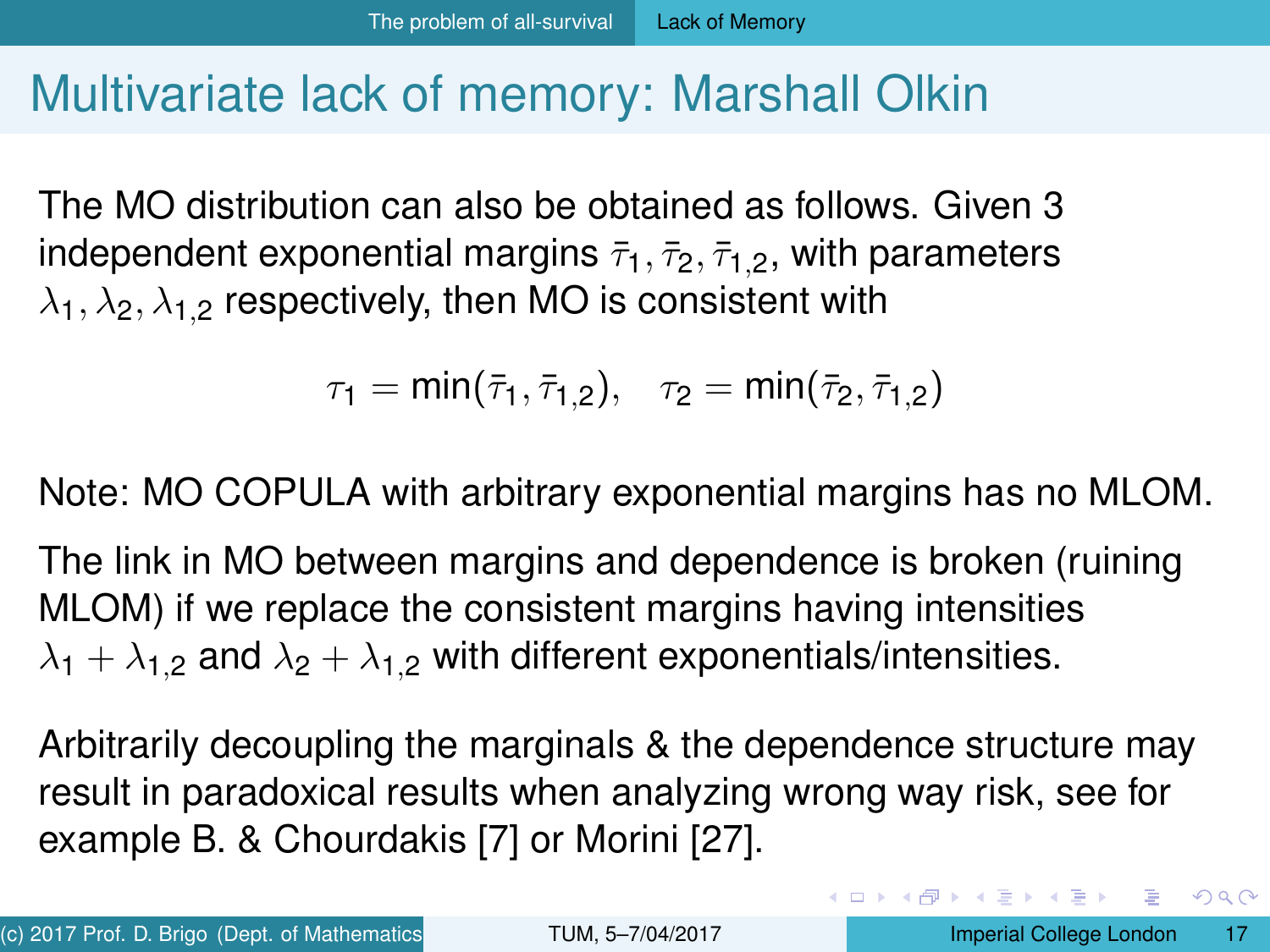<span id="page-17-0"></span>For the same reasons why LOM solves Problem (1) in the univariate case, MHLOM solves Problem (1) in multivariate:

One-shot prob =  $\mathbb{P}(\tau > T + T) = \mathbb{P}(\tau > T + T | \tau > T) \mathbb{P}(\tau > T) =$  $\mathcal{I} = (\textit{MHLOM}) = \mathbb{P}(\underline{\tau}^{(1)} > \mathcal{T}) \mathbb{P}(\underline{\tau}^{(2)} > \mathcal{T}) = \text{iterated prob}$ 

Since MHLOM is weaker than MLOM=Marshall-Olkin, we can hope for solutions of Problem (1) given by distributions of  $\tau$  different from the Marshall Olkin multivariate distribution.

For this, we analyze MHLOM condition  $G((iT)1) = G(iT1)G((i - i)T1)$ .

Assume *G* is associated with a *survival copula* function *C*.

$$
G(iT\underline{1})=\mathbb{P}(\underline{\tau}>iT)=\mathbb{P}(G_m(\underline{\tau})
$$

where  $G_m(t)$  is the vector of the marginal survival functions of the components of  $\tau$ , all computed in *t*. イロト イ押 トイラト イラト・ラー

(c) 2017 Prof. D. Brigo (Dept. of Mathematics **ICL) [TUM, 5–7/04/2017](#page-0-0)** Imperial College London 18

 $QQ$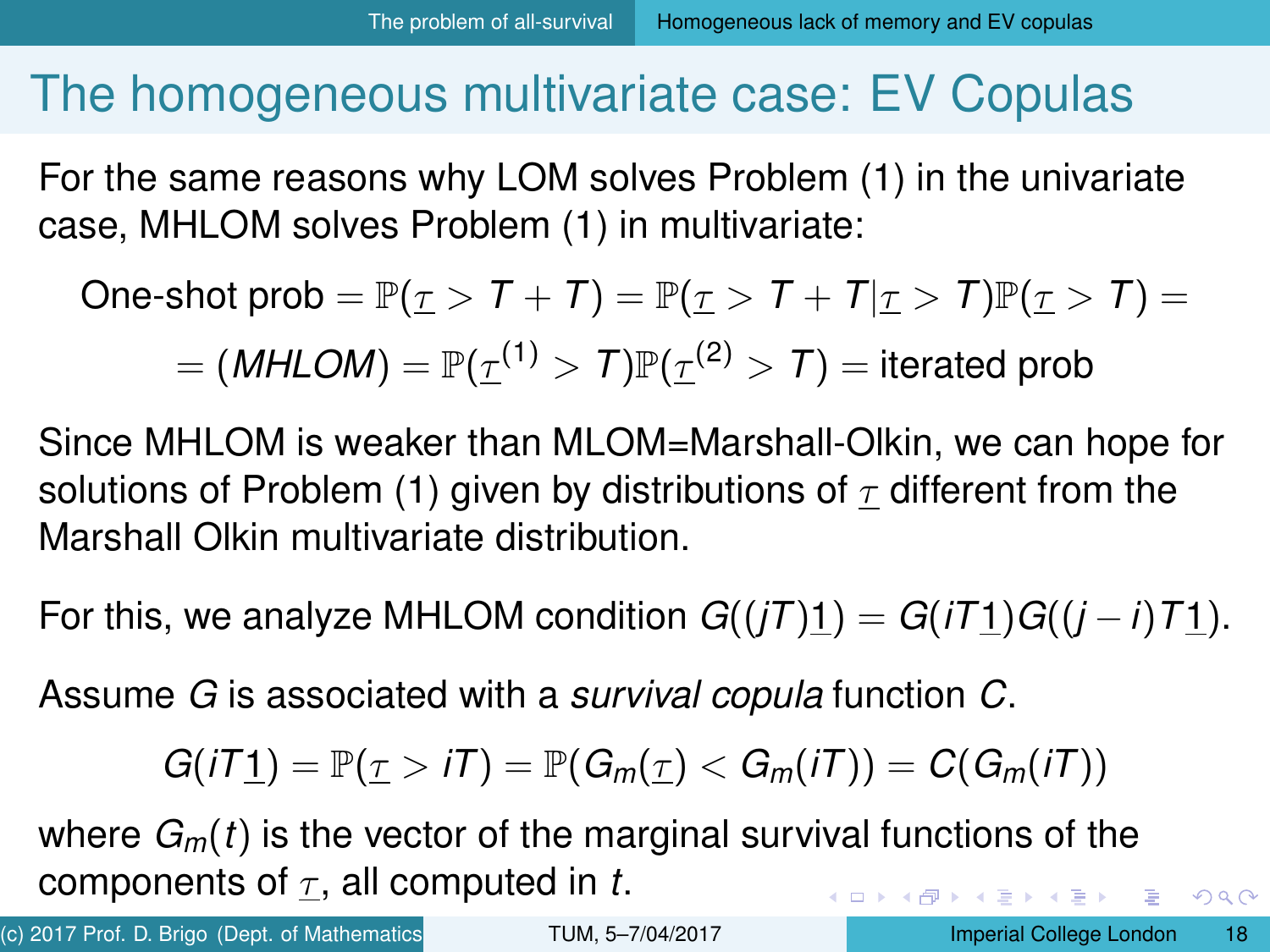<span id="page-18-0"></span>Hence we can rewrite MHLOM as

*G*(*jT*1) = *G*(*iT*1) *G*((*j*−*i*)*T*1) iff *C*(*G<sub><i>m*</sub>(*iT*)) = *C*(*G<sub><i>m*</sub>(*iT*)) *C*(*G<sub><i>m*</sub>((*j* − *i*)*T*))

We require that the marginal distributions satisfy lack of memory, so this means, due to the univariate characterization, that  $G_m(kT) = G_m(T)^k$  (they are exponential functions), and hence the MHI OM condition reads

 $C(G_m(T)^j) = C(G_m(T)^j) C(G_m(T)^{j-j})$ 

where the product of the *G<sup>m</sup>* is component-wise. Write the above equation for  $i = 1, j = 2$  to get

 $C(G_m(T)^2) = C(G_m(T))^2$ .

D.

 $\Omega$ 

( ロ ) ( 何 ) ( ヨ ) ( ヨ ) (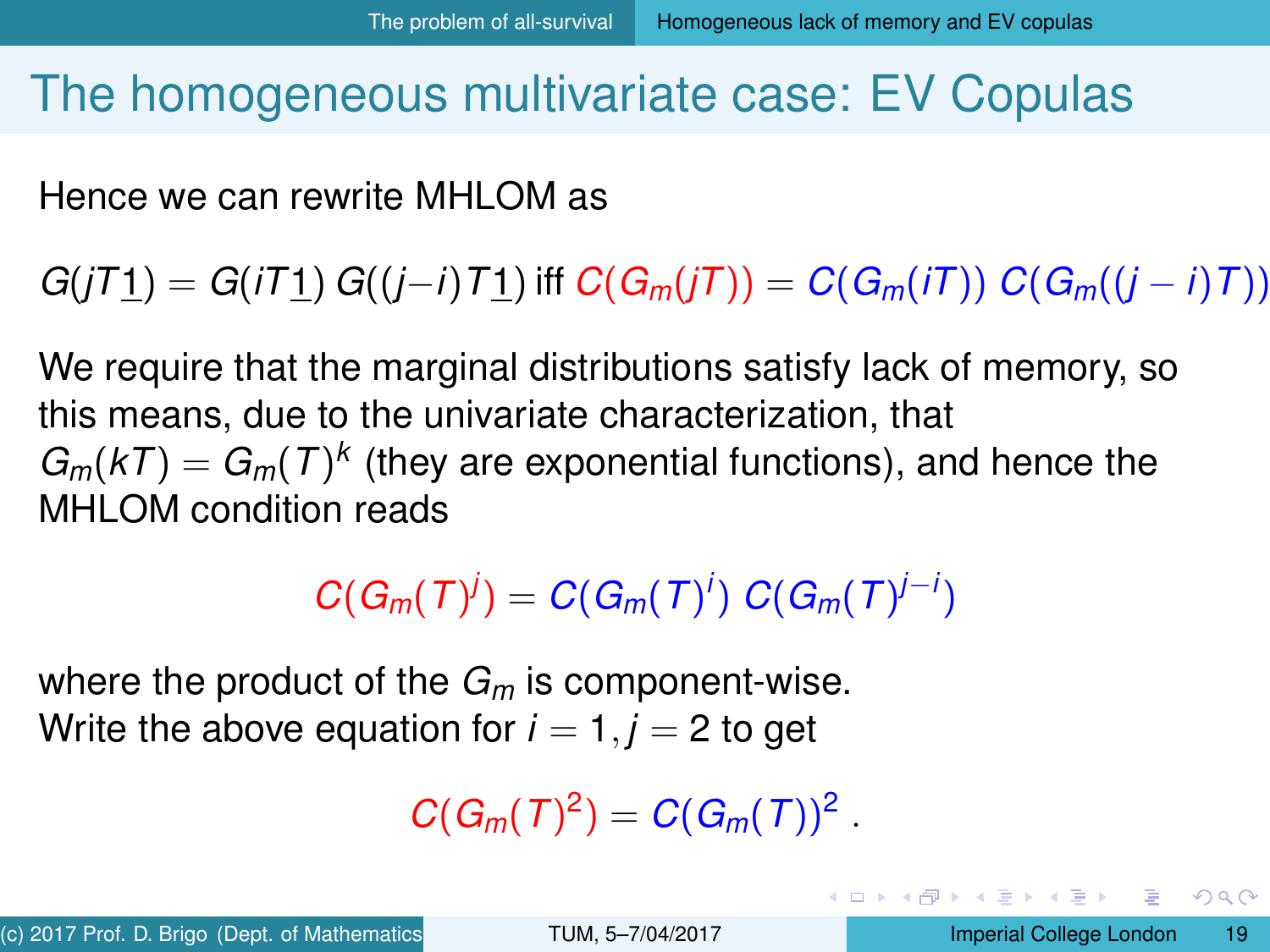<span id="page-19-0"></span>Then  $i = 1$ ,  $j = 3$ , substituting the one just found, and iterating, gives

1-shot prob  $C(G_m(T)^k) = C(G_m(T))^k$  iterated prob,  $k \in \mathbb{N}$ 

Given the arbitrariness of the marginal intensities in *Gm*, we conclude

$$
C(\underline{x}^t) = C(\underline{x})^t \iff \left| C(\underline{x}) = (C(\underline{x}^t))^{1/t} \right| \text{ for all } t > 0, \ \ \underline{x} \in [0, 1]^d
$$

This is a characterization of **extreme value copulas**.

**Theorem (B. Chourdakis [\[8\]](#page-44-0))**. In the multivariate setting, and under a common time step, Problem (1) is solved if *G* has exponential margins and an extreme value survival copula (self-chaining copula).

KET KALLA SI YE KE YA GA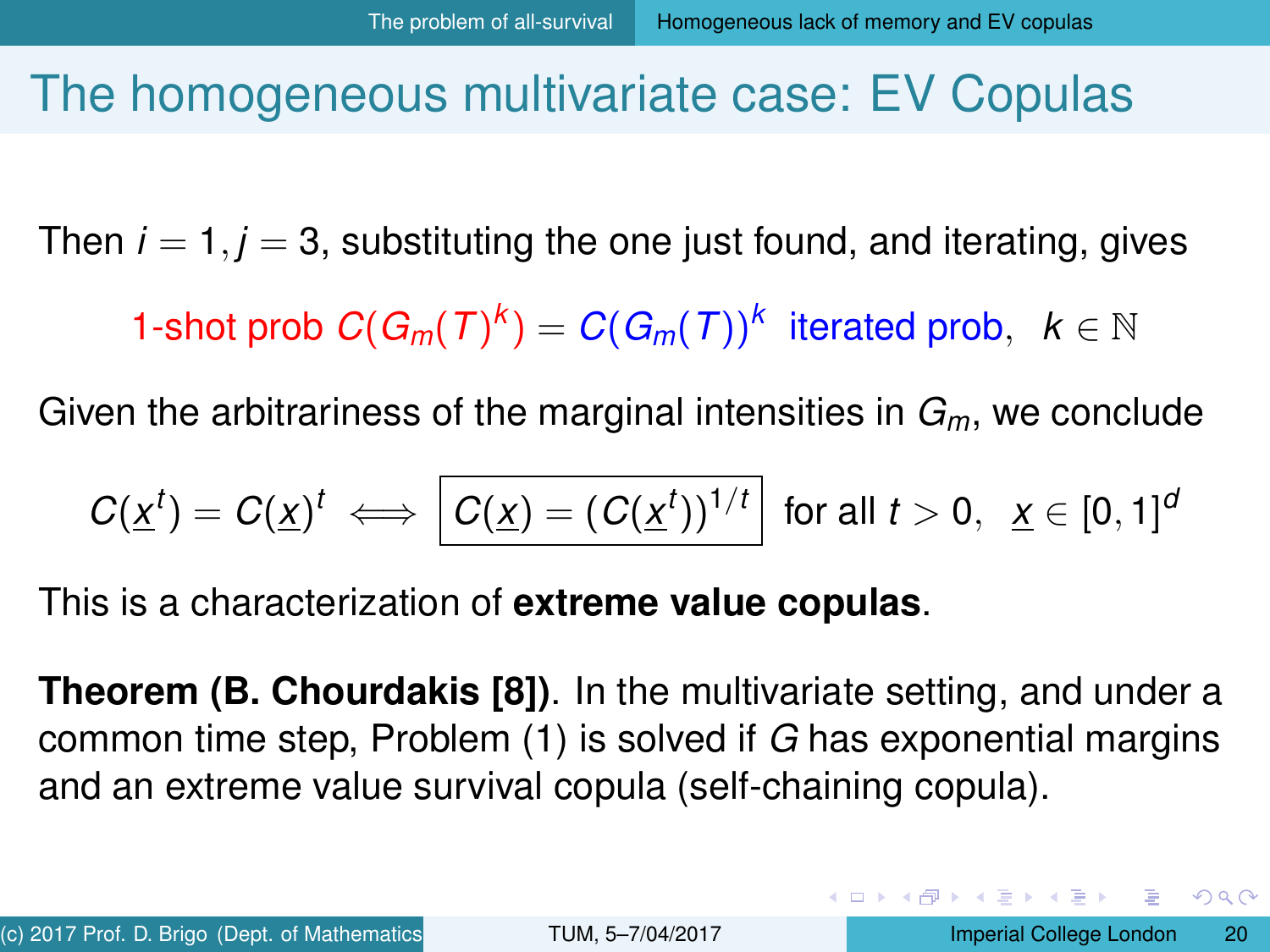<span id="page-20-0"></span>**Corollaries:** Given exponential margins, the only solution in the archimedean sub-family is the Gumbel Copula. Marshall Olkin copula with arbitrary exponential margins (not necessarily consistent a multivariate MO law) ok too. In  $d = 2$  Pickands functions and exponential margins are general sol.

*Summing up*, iterating all-survival simulation is only possible under special dependence. Gaussian copula cannot be iterated in principle.



I have witnessed use of iteration both in CVA valuation and in default simulation for Risk measurement. (Blade Runner 1982)

(ロトヨ母トヨヨトヨヨ)

(c) 2017 Prof. D. Brigo (Dept. of Mathematics **ICL) [TUM, 5–7/04/2017](#page-0-0)** Imperial College London 21

 $\Omega$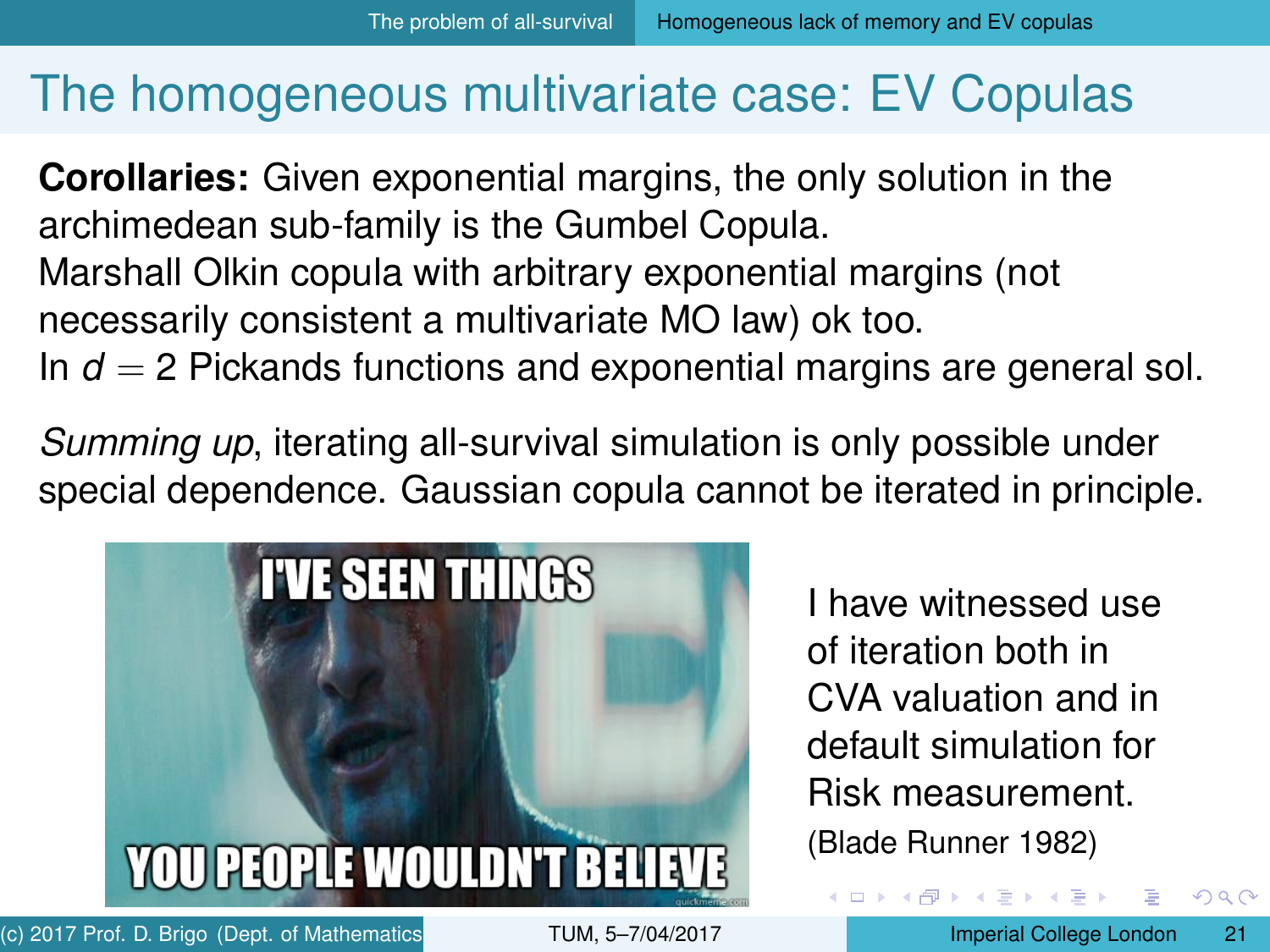### <span id="page-21-0"></span>Beware iterating Gaussian C:  $P = P(\tau_1 > T, \tau_2 > T)$

 $T = 5y$ ;  $\Delta t = 0.0050y = 1.825d$  (*N* = 1000)

| $\lambda_1$ | $\lambda$ 2 | $\rho$ | $P_{1shot}$ | $P_{iterated}$                                        | Perc. Diff |
|-------------|-------------|--------|-------------|-------------------------------------------------------|------------|
|             |             |        |             | $0.0100$ $0.0100$ $0.2500$ $0.9084$ $0.9049$ $0.3810$ |            |
|             |             |        |             | 0.0100 0.0100 0.7500 0.9238 0.9103 1.4840             |            |
|             |             |        |             | 0.0100 0.0300 0.7500 0.8482 0.8278 2.4626             |            |
|             |             |        |             | 0.0100 0.0500 0.2500 0.7495 0.7410 1.1397             |            |
|             |             |        |             | 0.0100 0.0500 0.7500 0.7722 0.7514 2.7771             |            |
|             |             |        |             | 0.0300 0.0300 0.7500 0.7984 0.7572 5.4441             |            |
|             |             |        |             | 0.0300 0.0500 0.2500 0.6885 0.6708 2.6475             |            |
|             |             |        |             | 0.0500 0.0300 0.7500 0.7392 0.6902 7.0893             |            |
|             |             |        |             | 0.0500 0.0500 0.2500 0.6303 0.6071 3.8133             |            |
|             |             |        |             | 0.0500 0.0500 0.7500 0.6943 0.6312 9.9925             |            |

P1*shot* & P*iterated* would coincide with EV copul[as](#page-20-0) [&](#page-22-0) [e](#page-20-0)[xp](#page-21-0) [m](#page-20-0)[a](#page-24-0)[r](#page-25-0)[gi](#page-2-0)[n](#page-3-0)[s](#page-27-0)[.](#page-28-0)

 $QQ$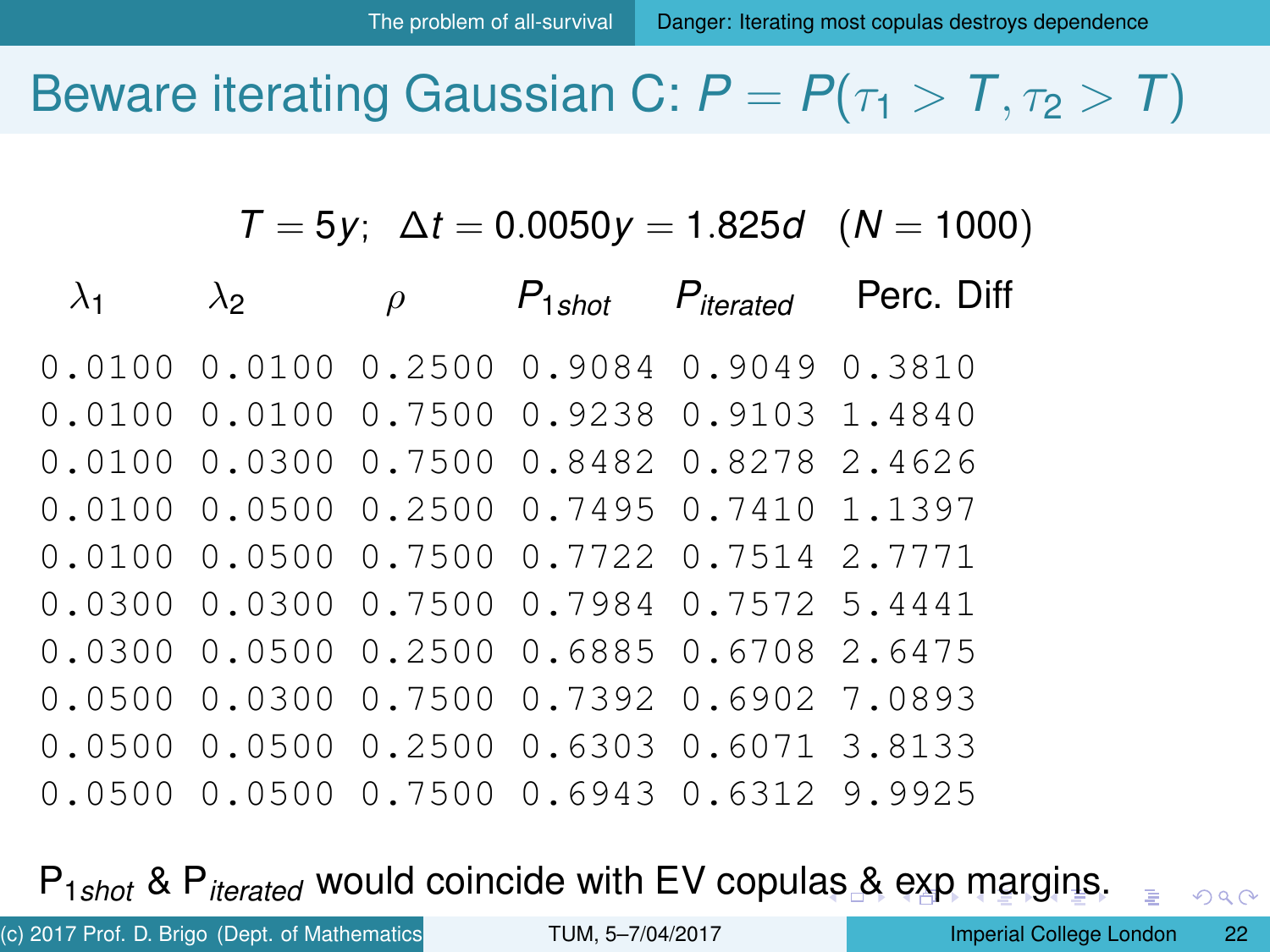### <span id="page-22-0"></span>Beware iterating Gaussian C:  $P = P(\tau_1 > T, \tau_2 > T)$

 $T = 30y$ ;  $\Delta t = 0.1y = 36.5d$  (*N* = 300)

 $\lambda_1$   $\lambda_2$   $\rho$   $P_{1shot}$   $P_{iterated}$  Perc. Diff 0.0100 0.0100 0.2500 0.5765 0.5503 4.7604 0.0100 0.0100 0.7500 0.6483 0.5835 11.1033 0.0100 0.0300 0.2500 0.3322 0.3032 9.5613 0.0100 0.0300 0.7500 0.3919 0.3365 16.4782 0.0100 0.0500 0.2500 0.1880 0.1669 12.6371 0.0100 0.0500 0.7500 0.2205 0.1901 16.0382 0.0300 0.0300 0.7500 0.2949 0.2069 42.4875 0.0500 0.0300 0.2500 0.1205 0.0929 29.7150 0.0500 0.0300 0.7500 0.1891 0.1224 54.4983 0.0500 0.0500 0.7500 0.1382 0.0751 84.0337

P1*shot* & P*iterated* would coincide with EV copul[as](#page-21-0) [&](#page-23-0) [e](#page-21-0)[xp](#page-22-0) [m](#page-20-0)[a](#page-24-0)[r](#page-25-0)[gi](#page-2-0)[n](#page-3-0)[s](#page-27-0)[.](#page-28-0)

 $QQ$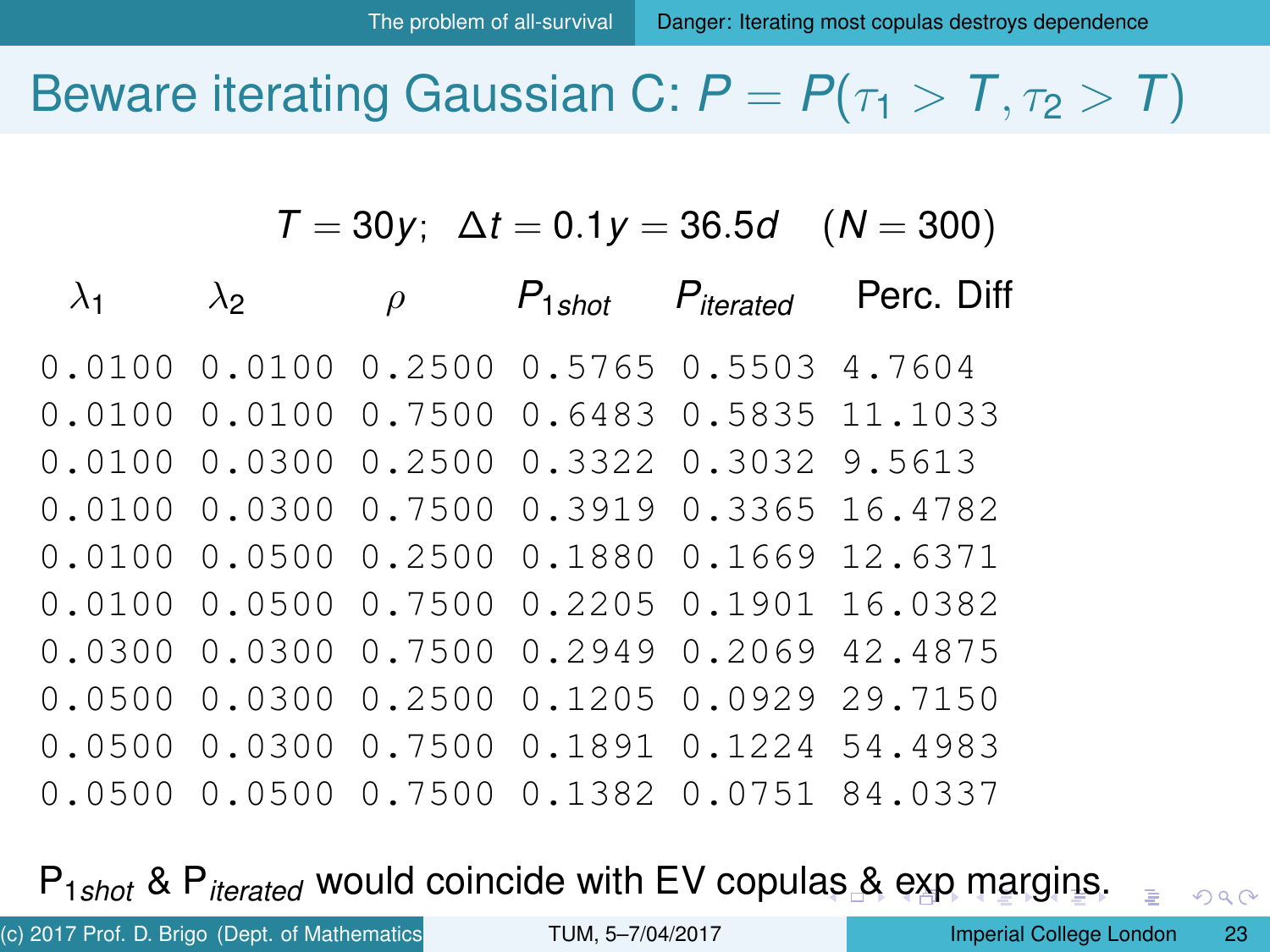### <span id="page-23-0"></span>**Beware Gaussian C:**  $P = P(\tau_1 > T, \tau_2 > T, \tau_3 > T)$

**Trivariate case.** Margins satisfy LOM but 2- **and now 3-** dimensional distributions won't, so we expect **larger errors**.

 $T = 5y$ ;  $\Delta t = 0.005y = 1.825d$  (*N* = 1000)  $\lambda_1$   $\lambda_2$   $\lambda_3$   $\rho$   $P_{1shot}$   $P_{iterated}$  Perc. Diff 0.03 0.03 0.03 0.10 0.6507 0.6378 2 0.03 0.03 0.03 0.50 0.7107 0.6451 10 0.03 0.05 0.03 0.50 0.6600 0.5855 13 0.03 0.05 0.05 0.50 0.6167 0.5319 16 0.05 0.03 0.05 0.10 0.5400 0.5222 3 0.05 0.05 0.05 0.10 0.4930 0.4726 4 0.05 0.05 0.05 0.50 0.5792 0.4834 20

P1*shot* & P*iterated* would coincide with EV copulas & exp margins.

4 ଲ ⊧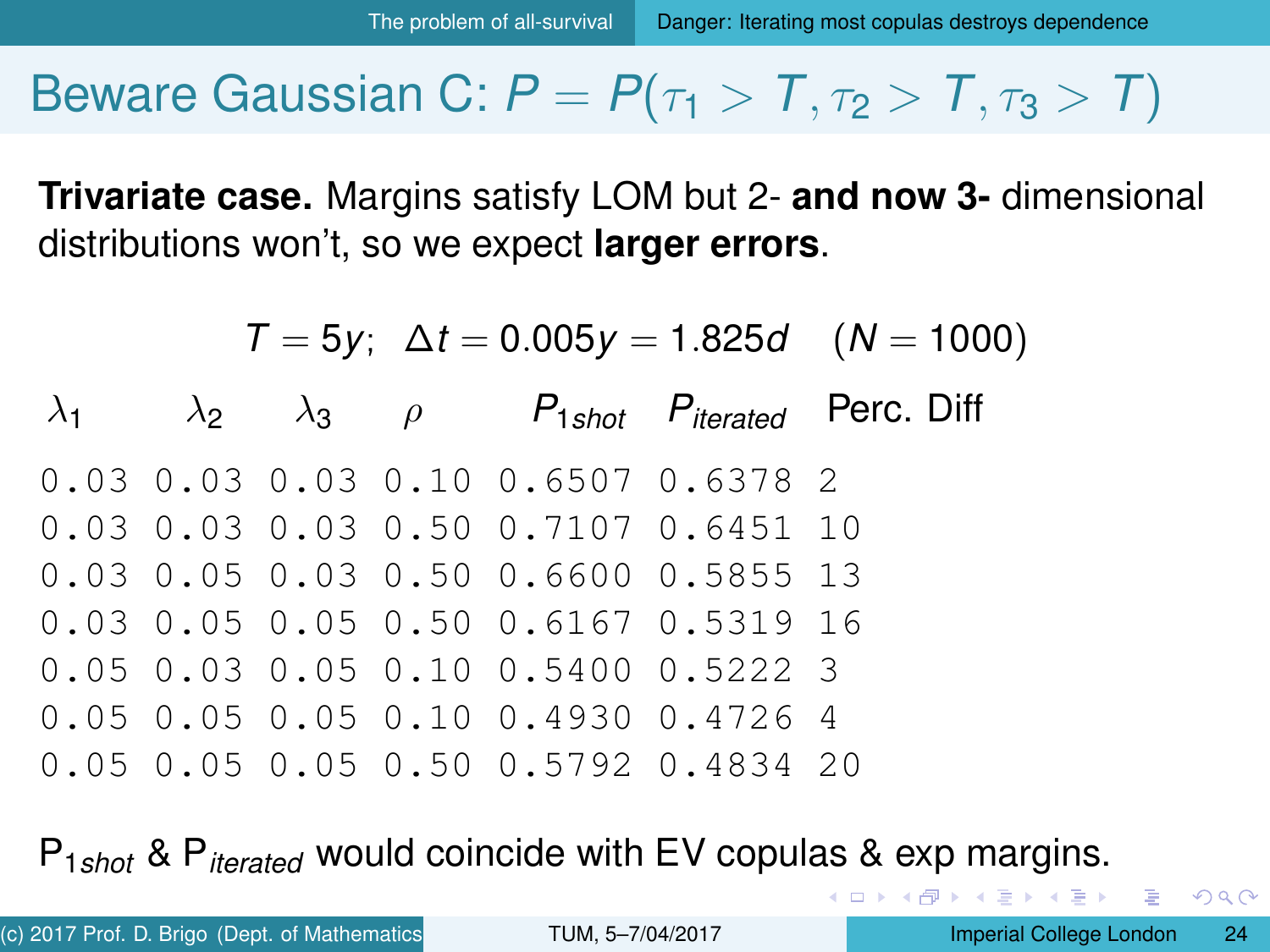### <span id="page-24-0"></span>**Beware Gaussian C:**  $P = P(\tau_1 > T, \tau_2 > T, \tau_3 > T)$

 $T = 30v$ ;  $\Delta t = 0.1v = 36.5d$  (*N* = 300)

 $\lambda_1$   $\lambda_2$   $\lambda_3$   $\rho$   $P_{1shot}$   $P_{iterated}$  Perc. Diff 0.03 0.03 0.03 0.10 0.0860 0.0679 27 0.03 0.03 0.05 0.50 0.1156 0.0474 144 0.03 0.05 0.03 0.10 0.0503 0.0374 34 0.03 0.05 0.03 0.50 0.1156 0.0474 144 0.03 0.05 0.05 0.50 0.0818 0.0278 194 0.05 0.03 0.05 0.50 0.0818 0.0278 194 0.05 0.05 0.05 0.10 0.0178 0.0114 56 0.05 0.05 0.05 0.50 0.0604 0.0164 267

P1*shot* & P*iterated* would coincide with EV copulas & exp margins.

G.

 $\Omega$ 

イロト イ押ト イヨト イヨトー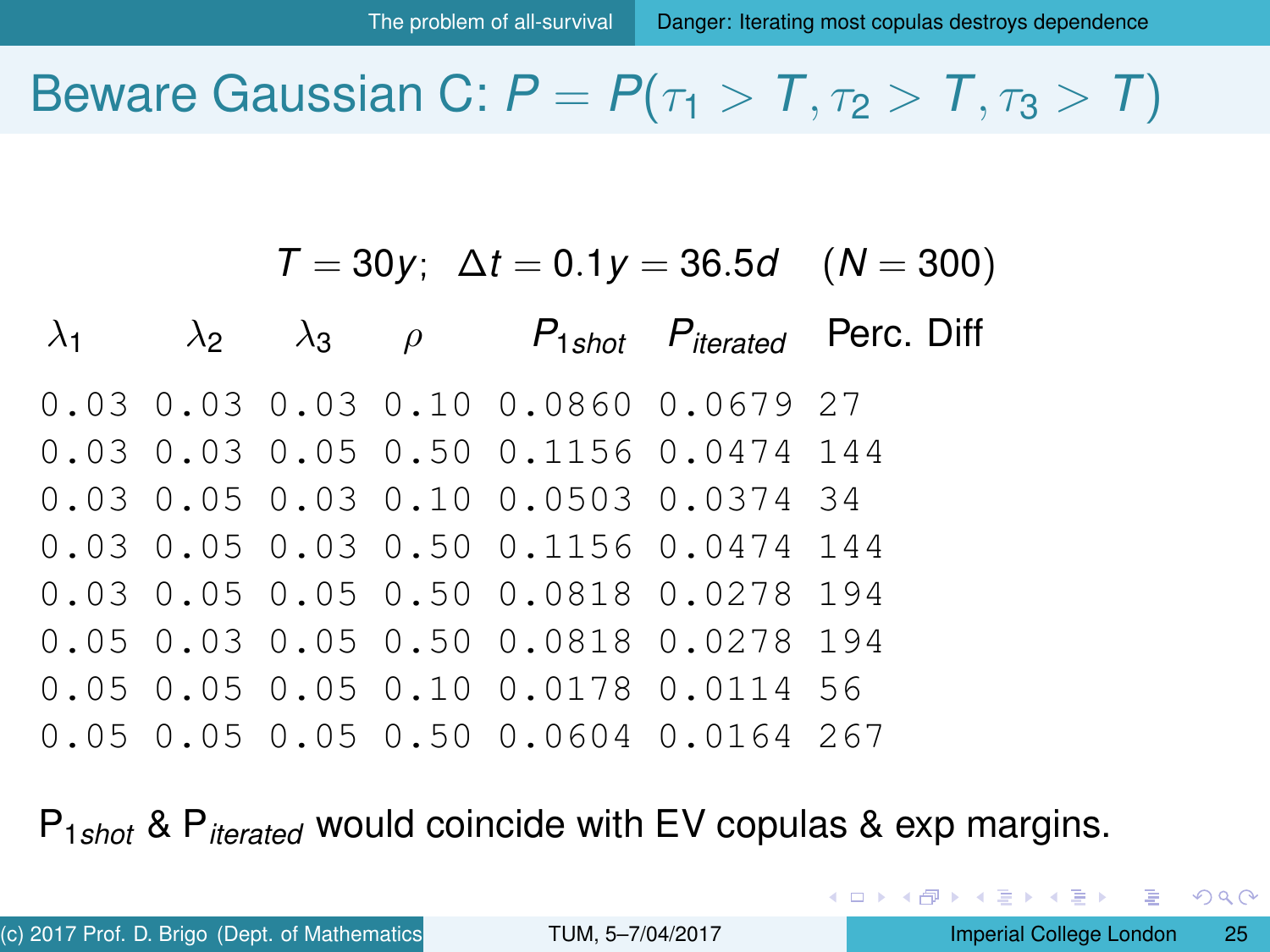### <span id="page-25-0"></span>100\*(Pr1shot - PrIter) /PrIter vs Spearman's rho



 $T = 5y$ ,  $\Delta t = 0.005y$ ,  $\lambda_1 = \lambda_2 = 0.01$ , 3 degrees for *t*-dist [\[13\]](#page-46-0). See [\[28\]](#page-49-1) for an analogous analysis with Kendall's tau

∍

 $299$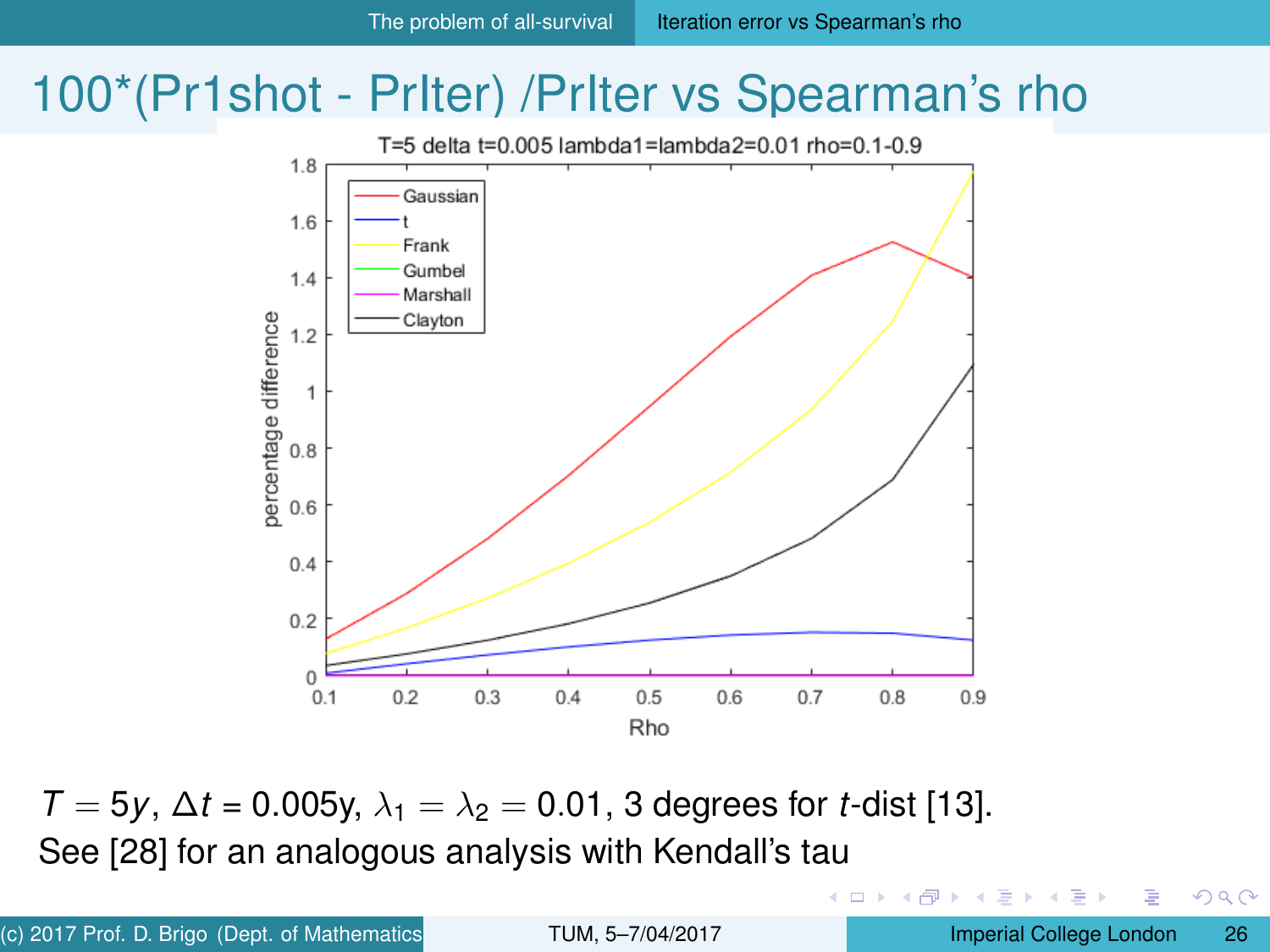### <span id="page-26-0"></span>What if we increase iterations more and more?

Fixing a terminal time *T*, we may be tempted to increase the number of iterations *k* to get to *T* with steps *T*/*k*. Based on the above examples, we suspect we would destroy dependence by doing this. Let's check.

**Definition**. For an extreme value copula *C* there exists a copula *C<sup>F</sup>* such that

$$
C_F(u_1^{1/k},...,u_d^{1/k})^k \to C(u_1,...,u_d) \quad (k \to \infty)
$$

for all  $(u_1,...u_d)\in[0,1]^d.$  The copula  $C_{\digamma}$  is said to be in the *domain of attraction* of *C*. We are interested in cases where *C* is the **independence copula**. The LHS of the arrow is the iterated survival. Does it converge to independence?

÷

 $\Omega$ 

イロト イ押 トイラト イラト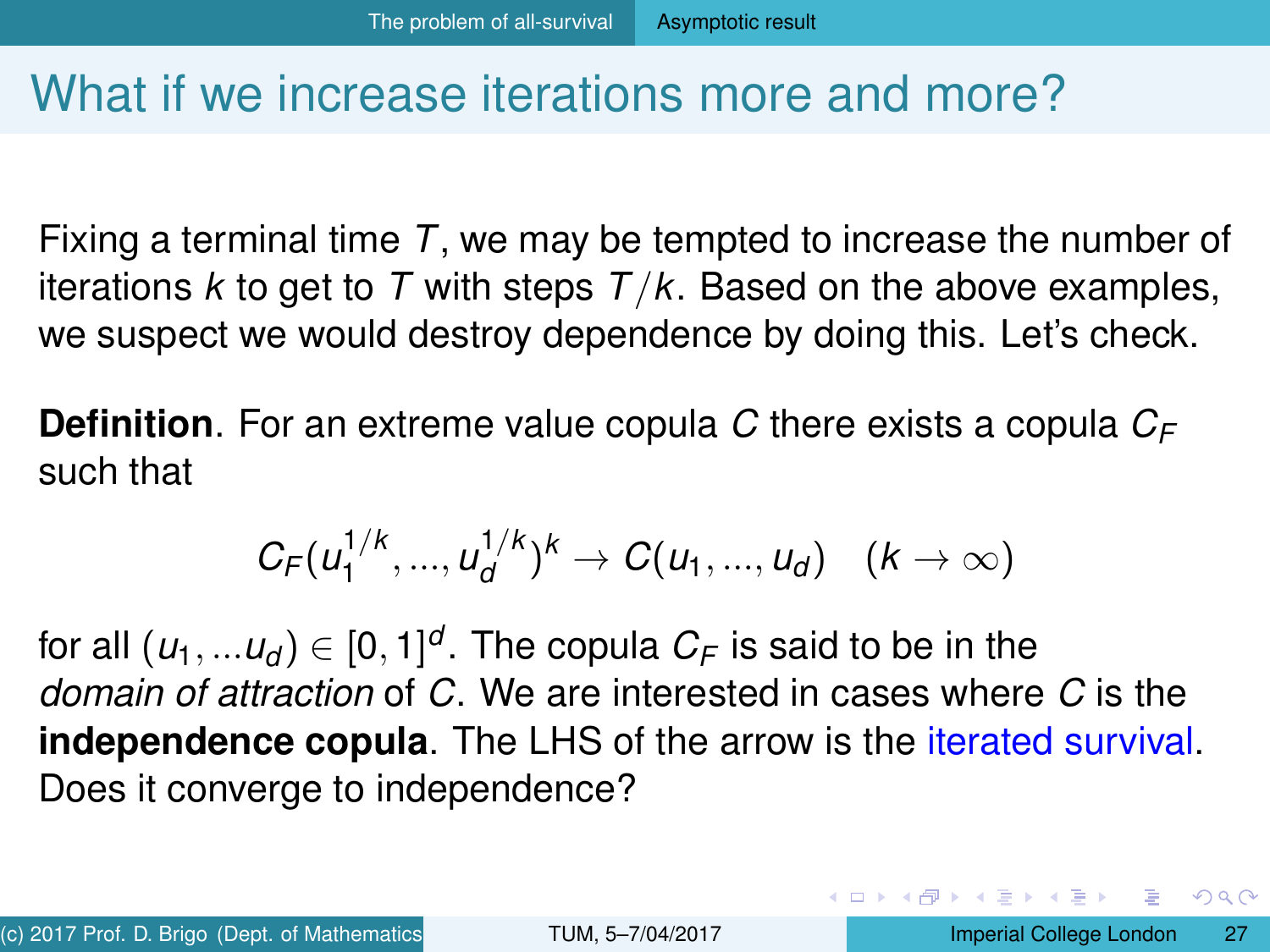### <span id="page-27-0"></span>What if we increase iterations more and more?

#### Theorem

*In the bivariate case the Clayton copula, the Frank copula and the Gaussian copula for* ρ < 1 *are all in the domain of attraction of the independence copula u<sub>1</sub>u<sub>2</sub> (see for example [\[14\]](#page-46-1) or [\[13\]](#page-46-0)).* 

This means that

$$
C_F(u_1^{1/k},u_2^{1/k})^k \to u_1u_2 \quad (k\to\infty)
$$

for  $C_F$  either Gaussian ( $\rho < 1$ ), Clayton or Frank. Recall iterated prob =

$$
=\mathbb{P}\left(\underline{\tau}^{(1)}>\frac{T}{k}\right)\mathbb{P}\left(\underline{\tau}^{(2)}>\frac{T}{k}\right)\cdots \mathbb{P}\left(\underline{\tau}^{(k)}>\frac{T}{k}\right)=C_{\digamma}(G_m(T)^{1/k})^k
$$

**So, in these cases, in the limit when we iterate indefinitely we end up completely destroying the correlation.** 4 **O E 4 AP E** 医单位 医单位  $\Omega$ 

(c) 2017 Prof. D. Brigo (Dept. of Mathematics **ICL) [TUM, 5–7/04/2017](#page-0-0)** Imperial College London 28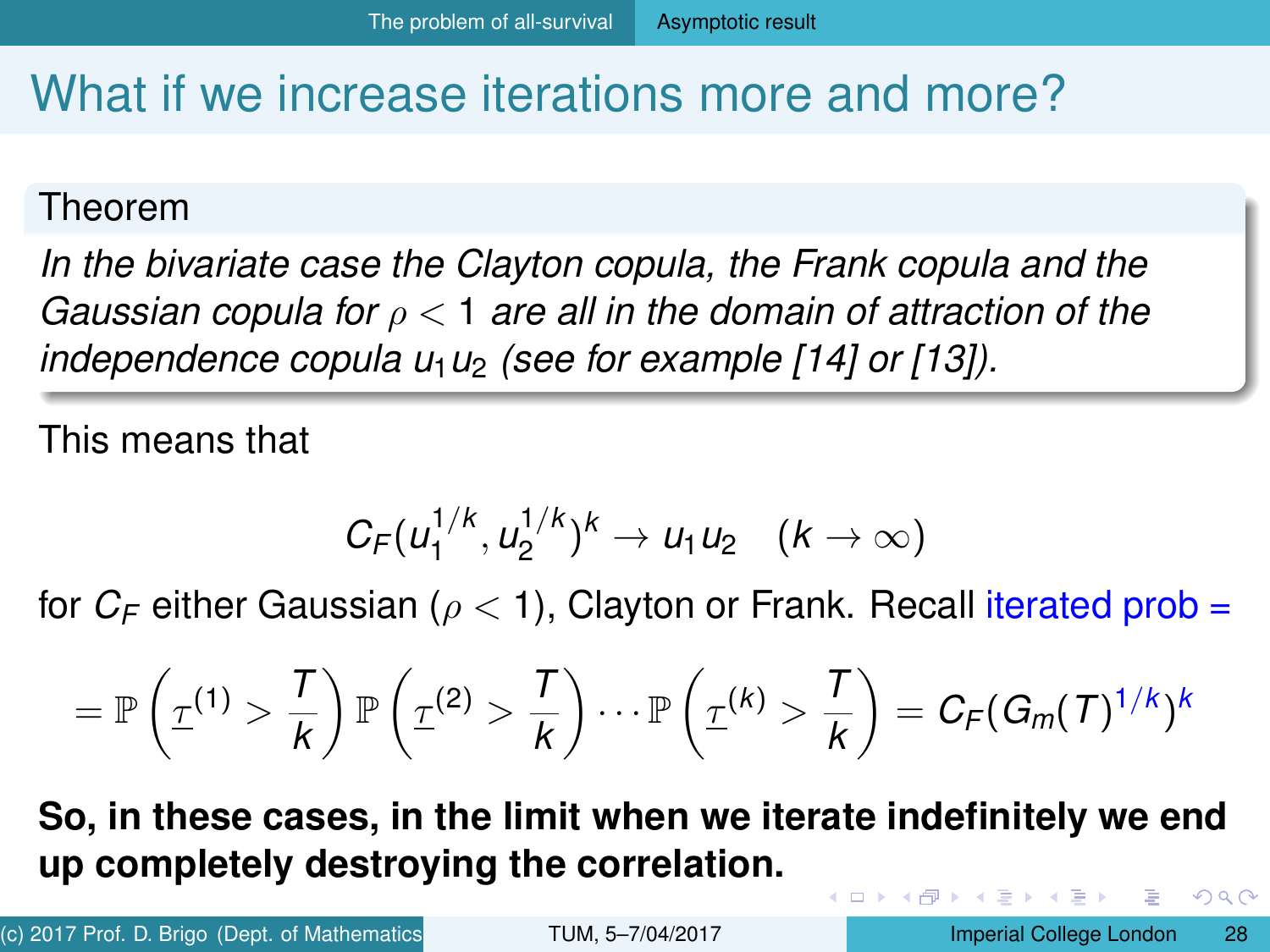### <span id="page-28-0"></span>A second and more-ambitious problem

Problem 1: when can we split a "survival of all" sampling in several equal time steps? *Solution: Exponential margins and EV copula.*

#### PROBLEM<sub>2</sub>

Don't look just at the "survival of all" event but consider any possible mix of states (including removal of defaulted/liquidated components) and check when a terminal simulation of this can be split into different time steps for  $\tau$  and its sub-vectors.

 $\Omega$ 

医下す 医下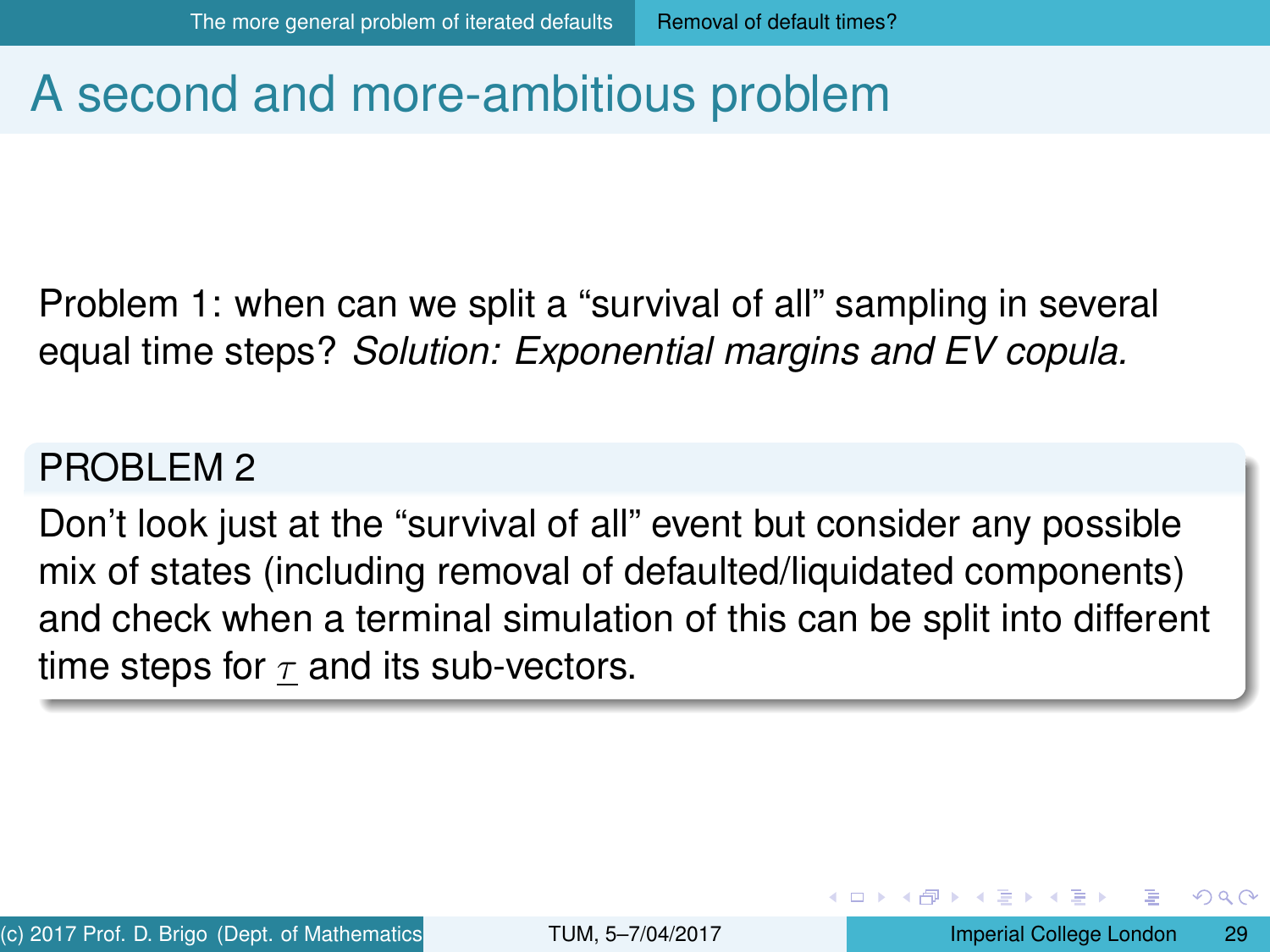### <span id="page-29-0"></span>A second and more-ambitious problem

We have already seen the theorem where M-O satisfies the most general multivariate lack of memory, including removal of components.

So we may guess that M-O will play a key role here and will be a solution. However, we can say more. Define

$$
Z_t = [1_{\tau_1>t}, 1_{\tau_2>t}, \ldots, 1_{\tau_d>t}]
$$

(notice that earlier we were considering  $1_{\tau_1>t\cap\tau_2>t\ldots\cap\tau_d>t}$ ).

*We would like to work with a Markovian Z (MCZ=Markov Chain Z ). Under which conditions on the distribution of* τ *do we get Markovian Z ?*

This would be a great step forward for us since Markov Chains can be managed efficiently via matrices and are well understood.

G.

 $\Omega$ 

4 0 8 4 5 8 4 5 8 4 5 8 1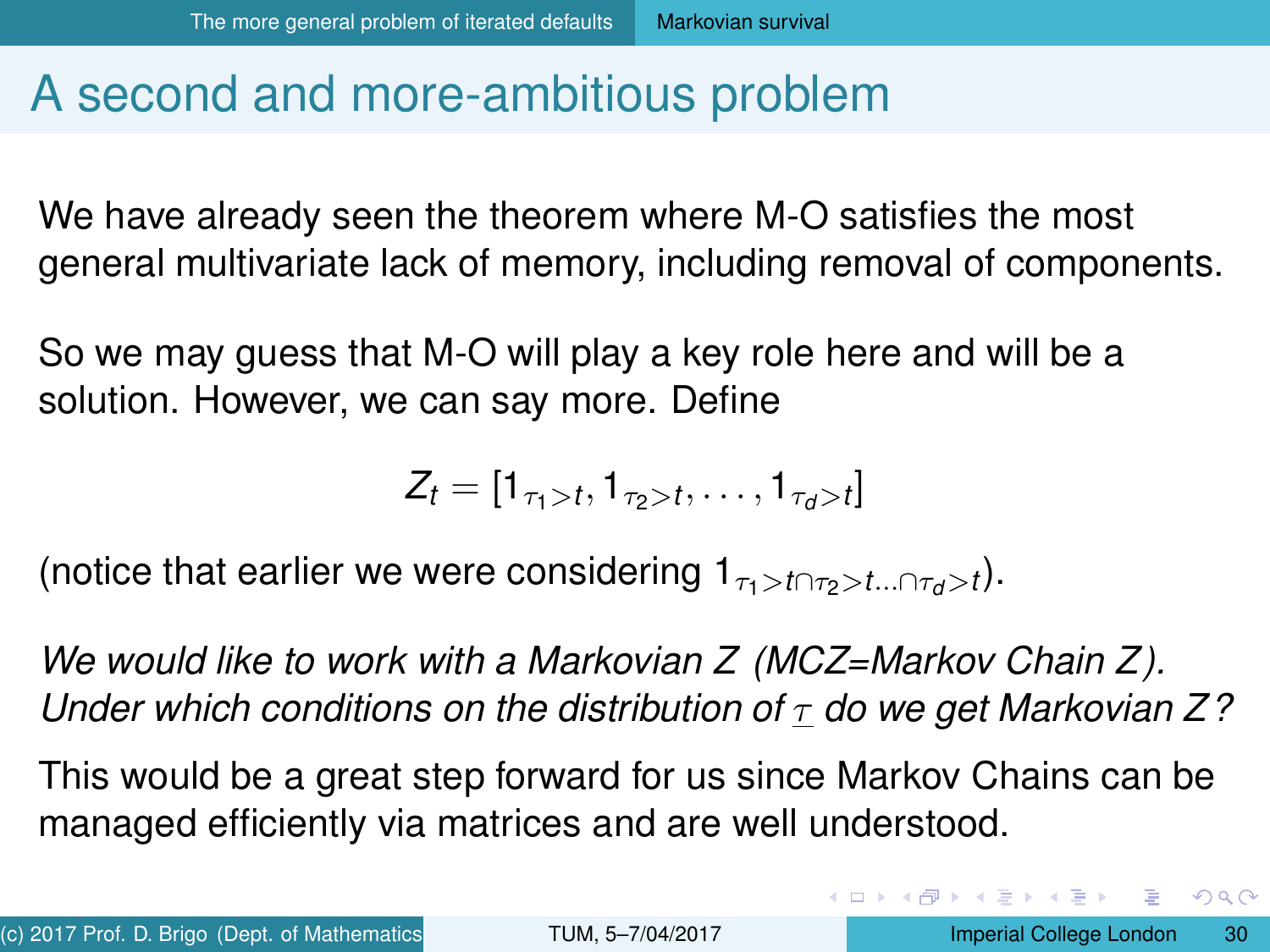## <span id="page-30-0"></span>Nested Margining?

Nested Margining:

When names *I* default, we remove  $\tau_I$  from the total vector  $\underline{\tau},$  but the remaining vector *has the same type of distribution as the original* τ *, only with dimension decreased by the size of I and with updated parameters*.

**What type of distributions can give us a Markov chain for** *Z* **and nested margining for the** *τ* **distribution?** 

∍

 $\Omega$ 

イロト イ押 トイラト イラト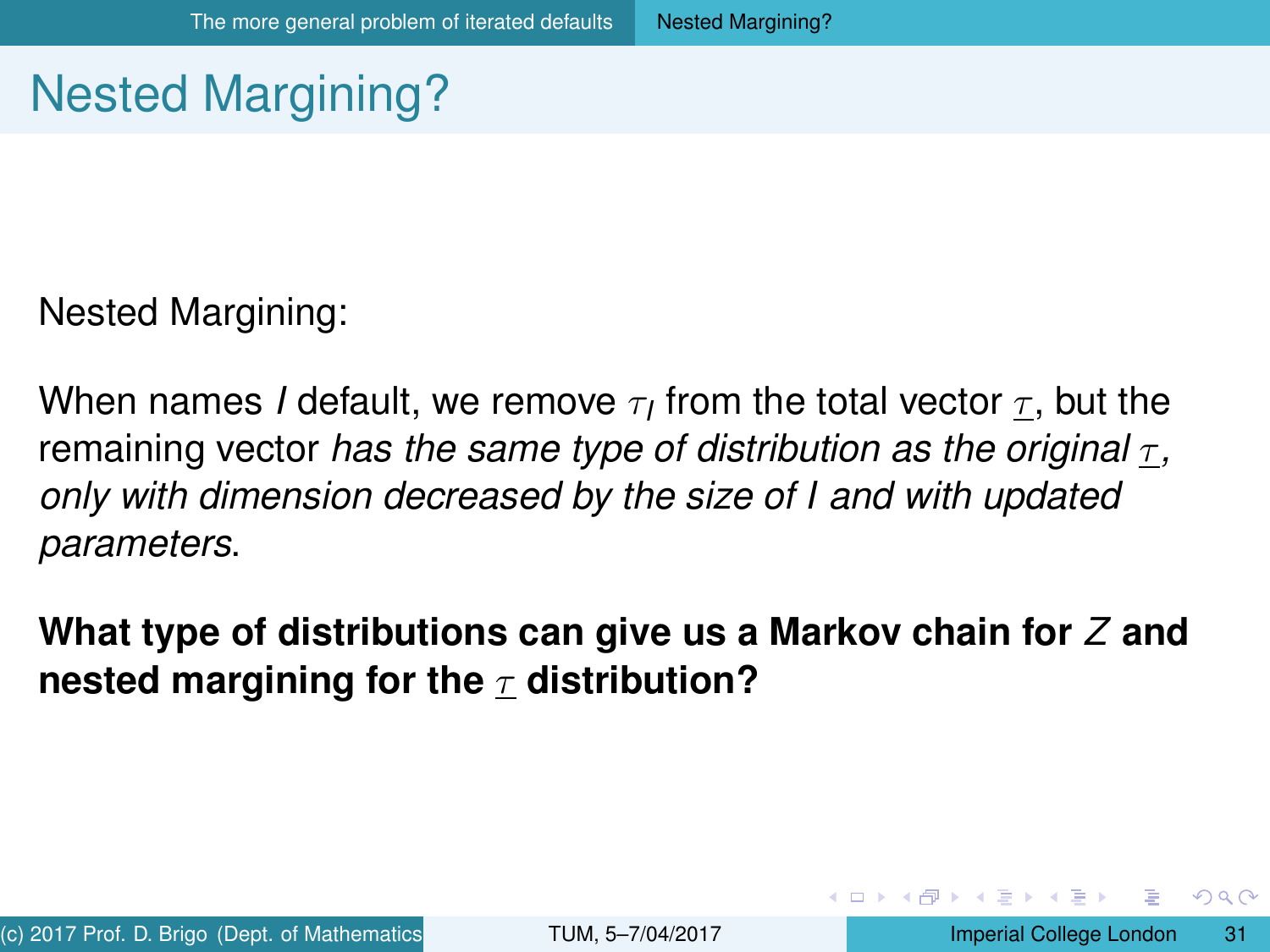### <span id="page-31-0"></span>Lack of memory & new characterization of MO



The Matrix (1999)

New result showing that the full MO law (the MO copula is not enough) is *characterized* by nested margining within MCZ. The only model solving Problem 2 is MO. New characterizatio[n o](#page-30-0)[f](#page-32-0) [M](#page-30-0)[O](#page-31-0) [v](#page-32-0)[i](#page-30-0)[a](#page-31-0)[M](#page-41-0)[C](#page-27-0)[Z](#page-40-0)[.](#page-41-0)  $0Q$ 

(c) 2017 Prof. D. Brigo (Dept. of Mathematics **ICL) [TUM, 5–7/04/2017](#page-0-0)** Imperial College London 32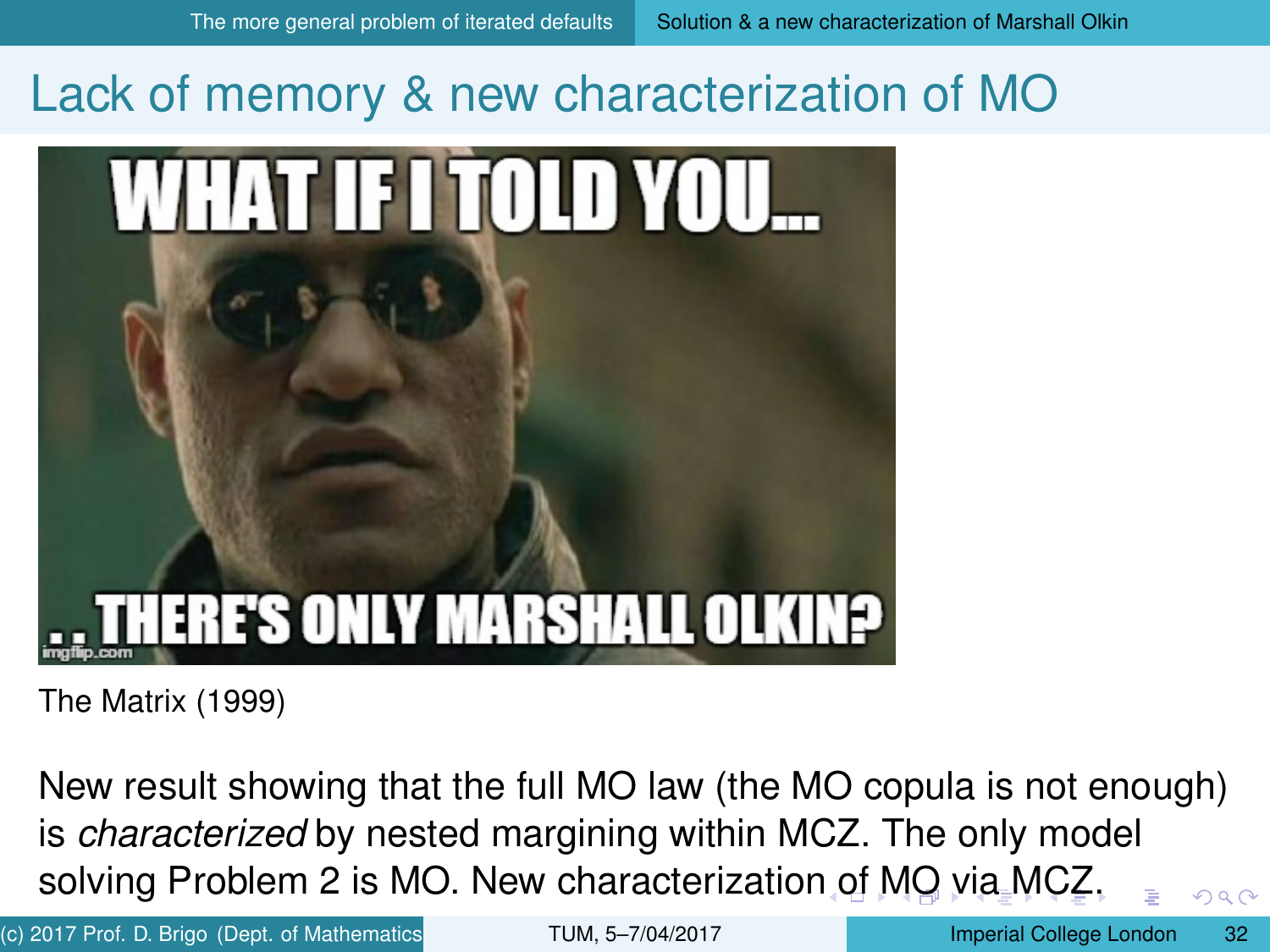### <span id="page-32-0"></span>**Theorem (B. Mai & Scherer [\[9,](#page-45-0) [10\]](#page-45-1)) : New Characterization of MO**.

The survival indicator processes **Z***<sup>I</sup>* are time-homogeneous Markovian for all subsets  $\emptyset \neq I \subset \{1, \ldots, d\}$ ⇔

 $(\tau_1, \ldots, \tau_d)$  has a Marshall–Olkin distribution

Thus we can use a Markov chain for default simulation.

Alternatively, sample a MO law repeatedly, & whenever name(s) default remove the component(s) & simulate sub-vector law, that is still MO.

Proof ideas:

 $\Rightarrow$  intuitive, using combinatorics Markov property can be shown to imply MLOM, lack of memory for  $\tau$ 's, which characterizes MO (above).

 $\Leftarrow$  is less intuitive. Based on alternative MO stochastic construction from Arnold [\[1\]](#page-43-1), which shows that a dynamic simulation of survival indicators is actually Markovian.  $\leftarrow$   $\Box$   $\rightarrow$   $\rightarrow$   $\Box$   $\rightarrow$   $\rightarrow$ E

(c) 2017 Prof. D. Brigo (Dept. of Mathematics **ICL) [TUM, 5–7/04/2017](#page-0-0)** Imperial College London 33

 $QQ$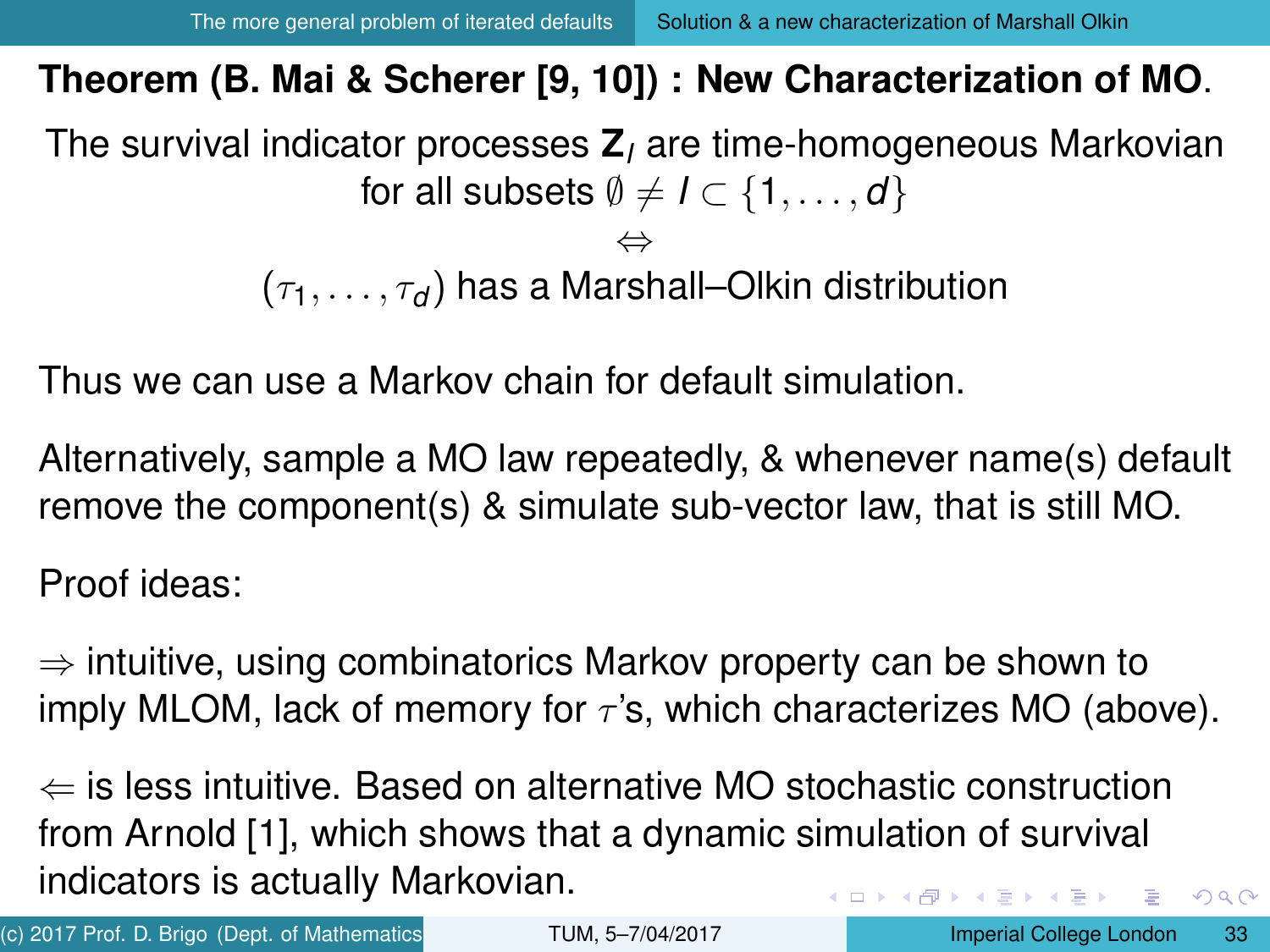### <span id="page-33-0"></span>Lack of memory & new MO characterization: Proof I

#### **Proof:**

"⇒" By the time-homogeneous Markov property, there is a transition function  $\rho_{\mathbf{x},\mathbf{y}}(t)$  for  $\mathbf{x},\mathbf{y}\in\{0,1\}^d$  and  $t\geq 0$  such that

$$
\mathbb{P}(\mathbf{Z}(t_n) = \mathbf{x}_n, \ldots, \mathbf{Z}(t_1) = \mathbf{x}_1) = p_{(1,\ldots,1),\mathbf{x}_1}(t_1) \prod_{l=2}^n p_{\mathbf{x}_{l-1},\mathbf{x}_l}(t_l - t_{l-1})
$$

for  $t_n > \ldots > t_1 > 0$  and  $\mathbf{x}_1, \ldots, \mathbf{x}_n \in \{0,1\}^d.$  Let  $t, s_1, \ldots, s_d \geq 0$  be arbitrary and denote by  $\pi$  a permutation s.t.  $s_{\pi(1)} \leq s_{\pi(2)} \leq \ldots \leq s_{\pi(d)}$ is the ordered list of  $s_1, \ldots, s_d.$  Define the following subsets of  $\{0,1\}^d$ :

$$
A_1:=\{(1,\ldots,1)\},\ A_k:=\big\{\textbf{x}\in\{0,1\}^d\,:\,x_{\pi(l)}=1\text{ for all }l\geq k\big\},\ k=2..d.
$$

In words,  $A_k$  denotes the subset of  $\{0,1\}^d$  in which all components  $\pi(k), \ldots, \pi(d)$  are still alive.

(c) 2017 Prof. D. Brigo (Dept. of Mathematics **ICL) [TUM, 5–7/04/2017](#page-0-0)** Imperial College London 34

 $\Omega$ 

 $(0,1)$   $(0,1)$   $(0,1)$   $(1,1)$   $(1,1)$   $(1,1)$   $(1,1)$   $(1,1)$   $(1,1)$   $(1,1)$   $(1,1)$   $(1,1)$   $(1,1)$   $(1,1)$   $(1,1)$   $(1,1)$   $(1,1)$   $(1,1)$   $(1,1)$   $(1,1)$   $(1,1)$   $(1,1)$   $(1,1)$   $(1,1)$   $(1,1)$   $(1,1)$   $(1,1)$   $(1,1$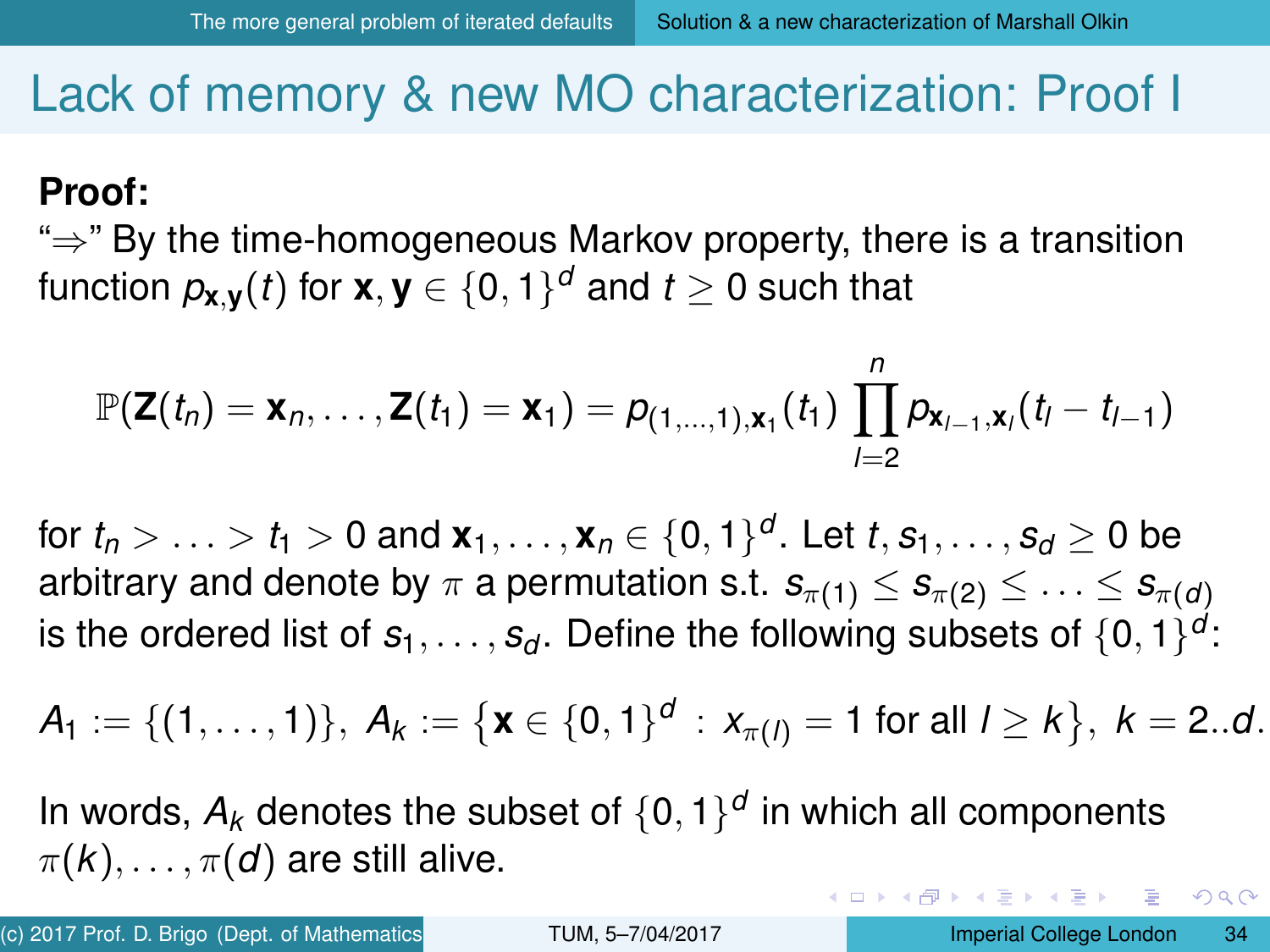### <span id="page-34-0"></span>Lack of memory & new MO characterization: Proof II

There is a finite number *M* of distinct paths  $({\bf x}_2^{(i)}$  $\mathbf{x}_2^{(i)}, \ldots, \mathbf{x}_d^{(i)}$  $\mathcal{A}_{d}^{(1)} \in A_2 \times \ldots \times A_d$ ,  $i = 1, \ldots, M$ , that avoid inconsistent patterns in time (such as default resurrections etc), i.e. such that

$$
0 < \mathbb{P}\{{\bf Z}(t+{\bf S}_{\pi(1)}) = (1,\ldots,1), {\bf Z}(t+{\bf S}_{\pi(2)}) = {\bf x}_2^{(i)},\ldots, {\bf Z}(t+{\bf S}_{\pi(d)}) = {\bf x}_d^{(i)}\}
$$

This set of paths depends on  $s_1, \ldots, s_d$ , but it does not depend on *t* by the time-homogeneity property of **Z**. We have

$$
\mathbb{P}(\tau_1 > t, \ldots, \tau_d > t) \mathbb{P}(\tau_1 > s_1, \ldots, \tau_d > s_d) \n= \mathbb{P}(\mathbf{Z}(t) \in A_1) \mathbb{P}(\mathbf{Z}(s_{\pi(1)}) \in A_1, \mathbf{Z}(s_{\pi(2)}) \in A_2, \ldots, \mathbf{Z}(s_{\pi(d)}) \in A_d)
$$

$$
= \mathbb{P}(\mathbf{Z}(t) \in A_1) \sum_{i=1}^M \mathbb{P}(\mathbf{Z}(s_{\pi(1)}) = (1..1), \mathbf{Z}(s_{\pi(2)}) = \mathbf{x}_2^{(i)}, \ldots, \mathbf{Z}(s_{\pi(d)}) = \mathbf{x}_d^{(i)}
$$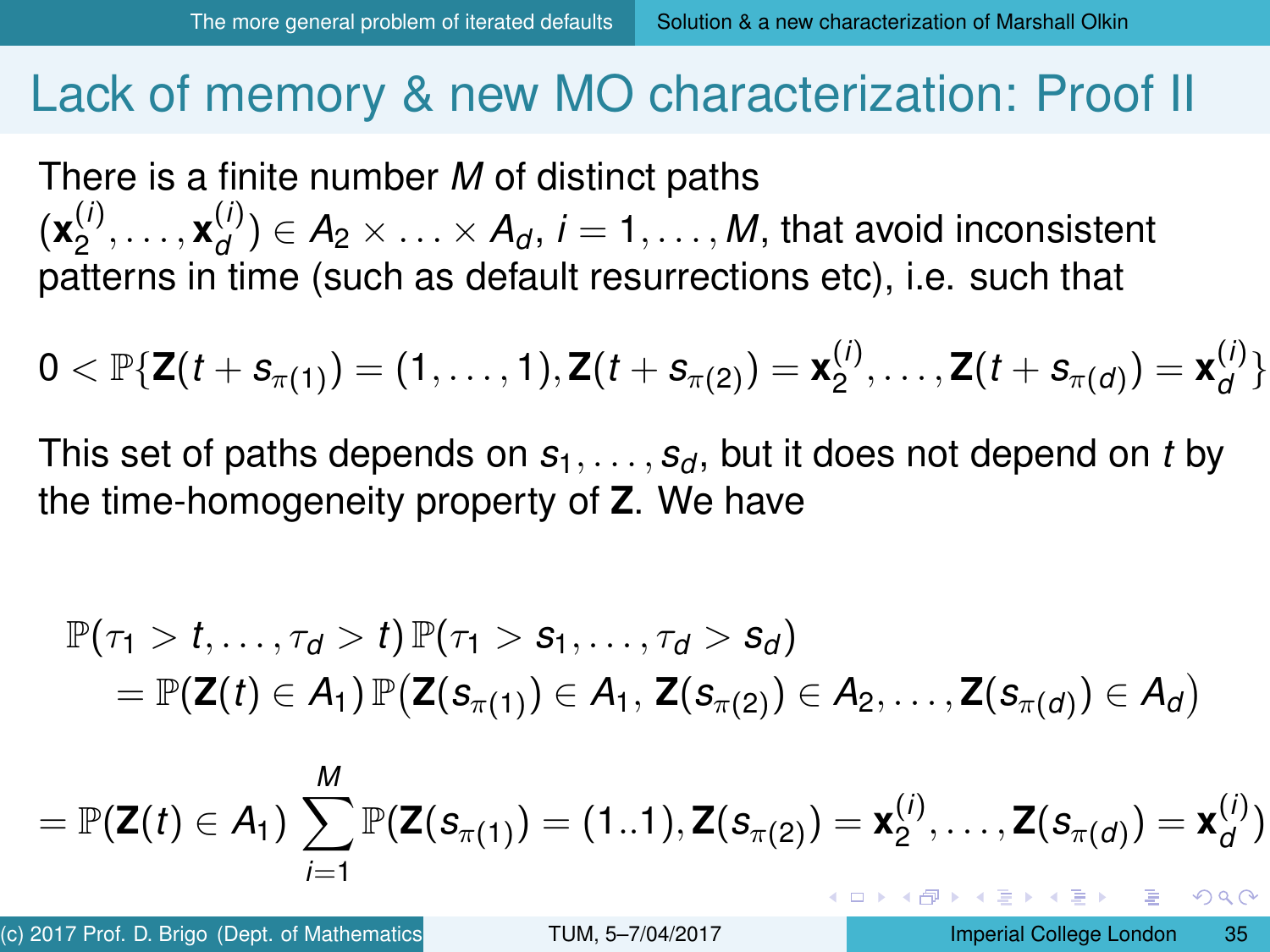<span id="page-35-0"></span>Lack of memory & new MO characterization: Proof III

$$
=p_{(1,\ldots,1),(1,\ldots,1)}(t)\sum_{i=1}^M p_{(1,\ldots,1),(1,\ldots,1)}(s_{\pi(1)})p_{(1,\ldots,1),\mathbf{x}_2^{(i)}}(s_{\pi(2)}-s_{\pi(1)})\cdot\\\cdot\prod_{k=3}^N p_{\mathbf{x}_{k-1}^{(i)},\mathbf{x}_k^{(i)}}(s_{\pi(k)}-s_{\pi(k-1)})
$$

$$
= \sum_{i=1}^M p_{(1,\ldots,1),(1,\ldots,1)}(t+s_{\pi(1)}) p_{(1,\ldots,1),\mathbf{x}_2^{(i)}}(t+s_{\pi(2)}-(t+s_{\pi(1)}))\cdot
$$

$$
\cdot \prod_{k=3}^N p_{\mathbf{x}_{k-1}^{(i)},\mathbf{x}_k^{(i)}}(t+s_{\pi(k)}-(t+s_{\pi(k-1)}))
$$

 $\mathcal{L} = \mathbb{P}(\mathsf{Z}(t + s_{\pi(1)}) \in A_1, \mathsf{Z}(t + s_{\pi(2)}) \in A_2, \ldots, \mathsf{Z}(t + s_{\pi(d)}) \in A_d)$  $= \mathbb{P}(\tau_1 > t + s_1, \ldots, \tau_d > t + s_d)$ 

*N*

 $\Omega$ 

(ロトヨ母トヨヨトヨヨ)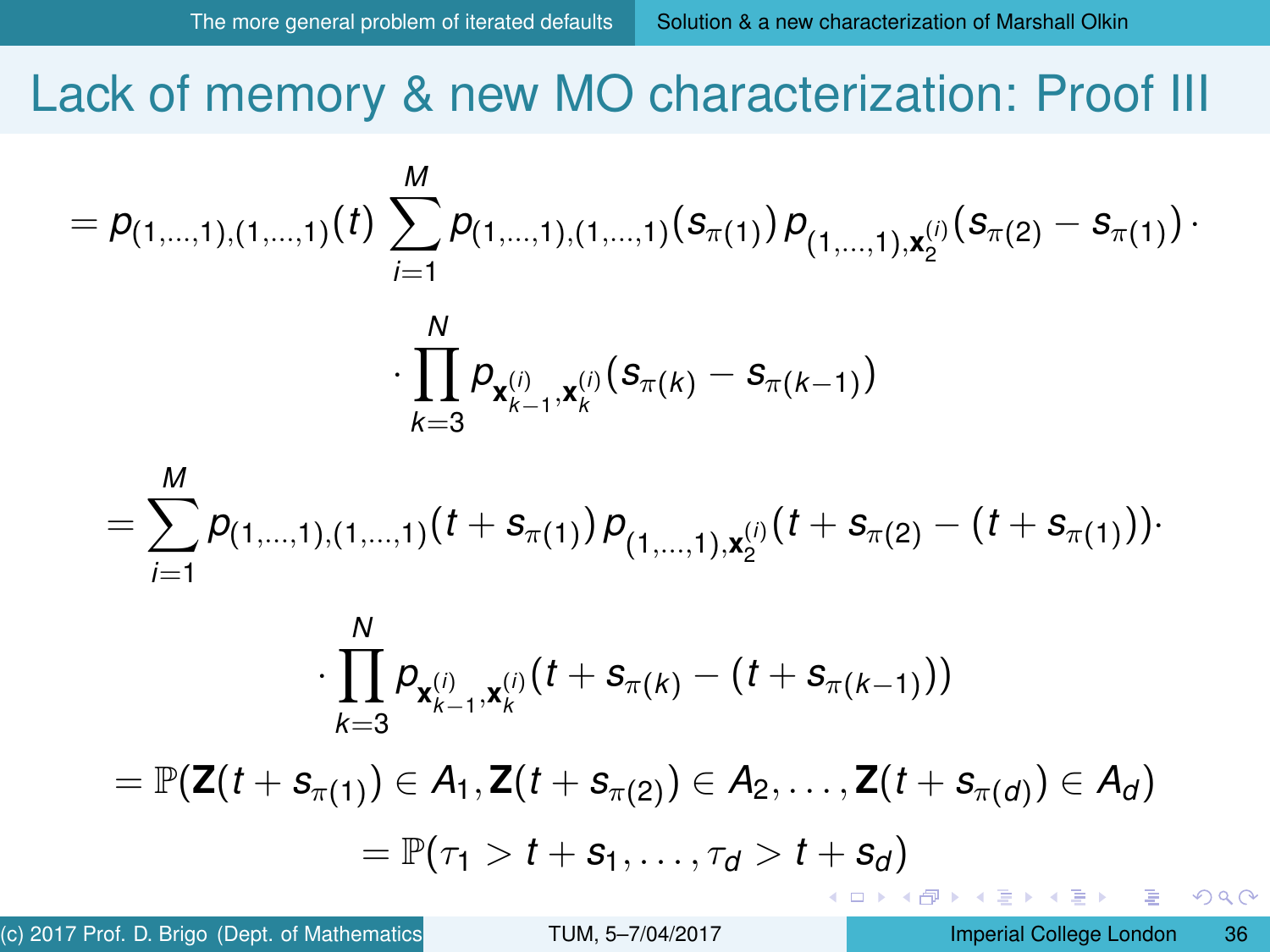### <span id="page-36-0"></span>Lack of memory & new MO characterization: Proof IV

Repeating the above derivation for every subset  $I \subset \{1, \ldots, d\}$  we obtain the equation

$$
\mathbb{P}(\tau_{i_1} > t + s_{i_1}, \ldots, \tau_{i_k} > t + s_{i_k}) = \mathbb{P}(\tau_{i_1} > t, \ldots, \tau_{i_k} > t) \, \mathbb{P}(\tau_{i_1} > s_{i_1} \ldots \tau_{i_k} > s_{i_k})
$$

for arbitrary 1  $\leq$   $i_1,\ldots,i_k$   $\leq$   $d$  and  $t,s_{i_1},\ldots,s_{i_k}$   $\geq$  0. This is precisely the functional equality describing the multi-variate lack-of-memory property MLOM, which is well-known to characterize the Marshall–Olkin exponential distribution as we have seen earlier in this talk (see [\[24,](#page-48-0) [25\]](#page-49-2)).

в

 $\Omega$ 

イロト イ押 トイヨ トイヨ トー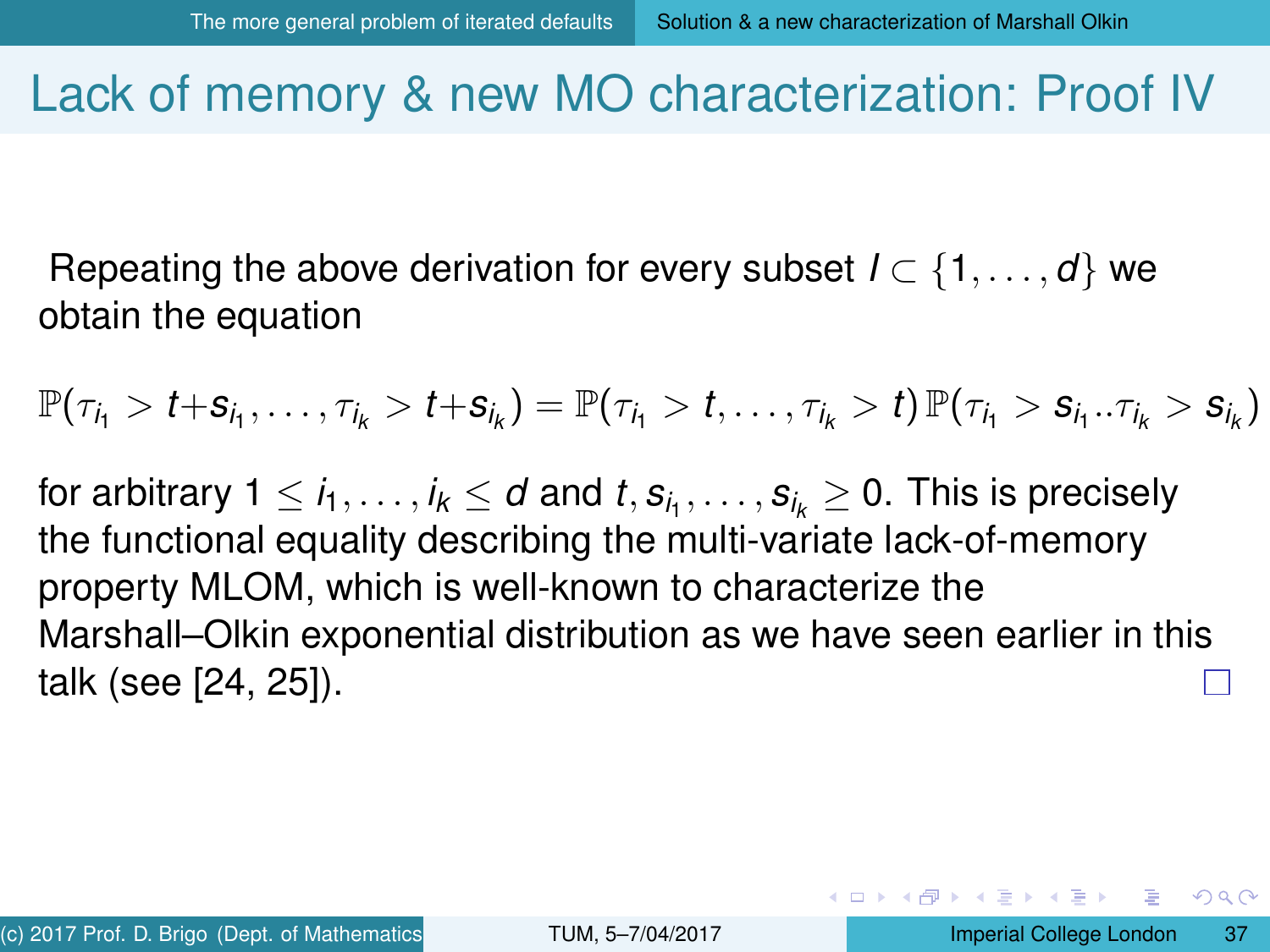### <span id="page-37-0"></span>Lack of memory & new MO characterization: Proof V

" $\Leftarrow$ " Assume ( $\tau_1, \ldots, \tau_d$ ) has a Marshall–Olkin distribution with parameters  $\{\lambda_l\},\,\emptyset\neq I\subset \{1,\ldots,d\}$  satisfying  $\sum_{l:k\in I}\lambda_l>0$  for all  $k=1,\ldots,d.$  We prove Markovianity of  $\textbf{Z}_l$  for an arbitrary non-empty subset *I* of components.

. . . . **.** 

 $\Omega$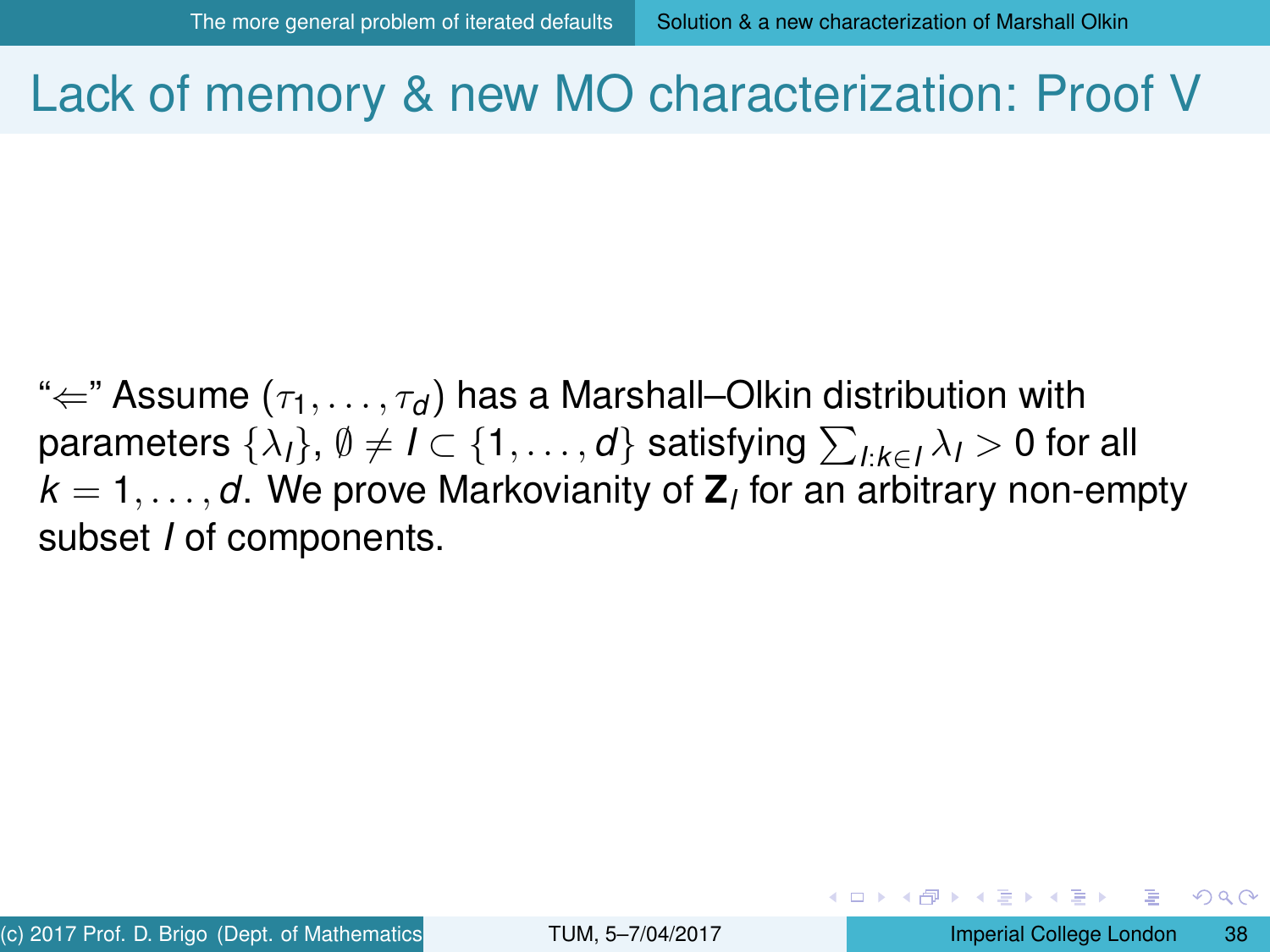### <span id="page-38-0"></span>Lack of memory & new MO characterization: Proof VI

Without loss of generality, we may assume that  $(\tau_1, \ldots, \tau_d)$  is defined on the following probability space, as first considered in [\[1\]](#page-43-1): we consider an iid sequence  ${E_n}_{n\in\mathbb{N}}$  of exponential random variables with rate  $\lambda:=\sum_{\emptyset\neq\pmb{K}\subset\{1,...,d\}}\lambda_{\pmb{K}}$  and an independent iid sequence  ${Y_n}_{n \in \mathbb{N}}$  of set-valued random variables with distribution given by

$$
\mathbb{P}(Y_1 = K) = p_K := \frac{\lambda_K}{\lambda}, \quad \emptyset \neq K \subset \{1, \ldots, d\}.
$$

The random vector  $(\tau_1, \ldots, \tau_d)$  is then defined as  $\tau_k := E_1 + \ldots + E_{\mathsf{min}\{n \, : \, k \in \mathsf{Y}_n\}}, \, k = 1, \ldots, d.$  Introduce the notation

$$
N_t := \sum_{k=1}^{\infty} 1_{\{E_1 + \ldots + E_k \le t\}}, \quad t \ge 0,
$$

which is a Poisson process with intensity  $\lambda$ .

(c) 2017 Prof. D. Brigo (Dept. of Mathematics **ICL) [TUM, 5–7/04/2017](#page-0-0)** Imperial College London 39

 $\Omega$ 

4 0 8 4 4 9 8 4 9 8 4 9 8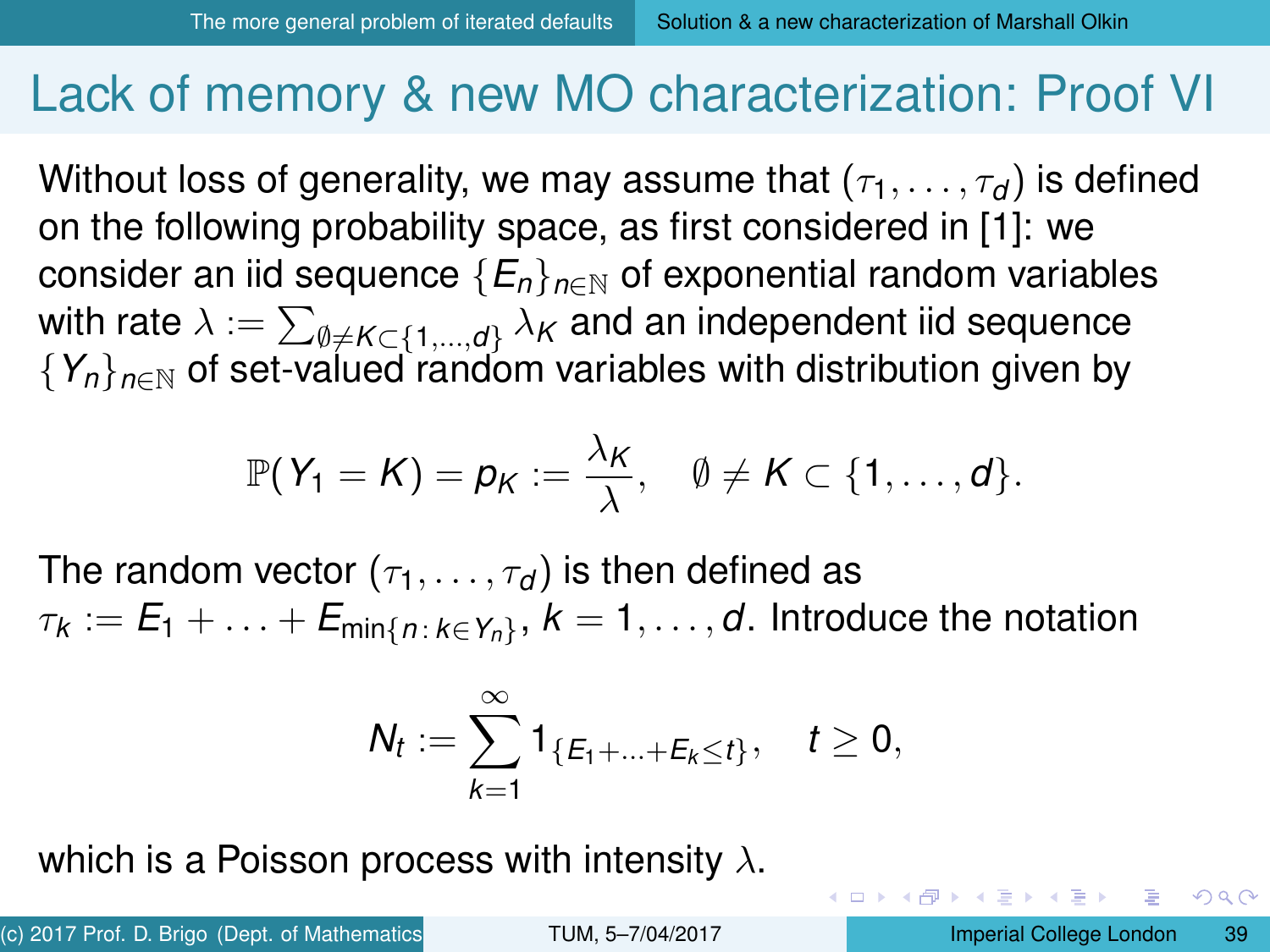### <span id="page-39-0"></span>Lack of memory & new MO characterization: Proof VII

Fix a non-empty set  $I \subset \{1, \ldots, d\}$ , say  $I = \{i_1, \ldots, i_k\}$  with  $1 \leq i_1 \leq \ldots \leq i_k \leq d$ . Denoting the power set of  $\{1, \ldots, d\}$  by  $\mathcal{P}_d$ , we define the function  $f_{\!I}$  :  $\{0,1\}^k \times \mathcal{P}_{\sf d} \to \{0,1\}^k$  as follows:

*j*-th component of 
$$
f_i(\vec{x}, J) := 1_{\{x_j=1 \text{ and } j_j \notin J\}}, \quad j = 1, \ldots, k,
$$

for  $\vec{x} = (x_1, \ldots, x_k) \in \{0, 1\}^k$  and  $J \in \mathcal{P}_d.$  It is now readily observed – in fact just a rewriting of Arnold's model – that

$$
\mathbf{Z}_l(t) = f_l\Big(\mathbf{Z}_l(s), \bigcup_{k=N_s+1}^{N_t} Y_k\Big), \quad t \geq s \geq 0. \tag{1}
$$

<span id="page-39-1"></span> $\Omega$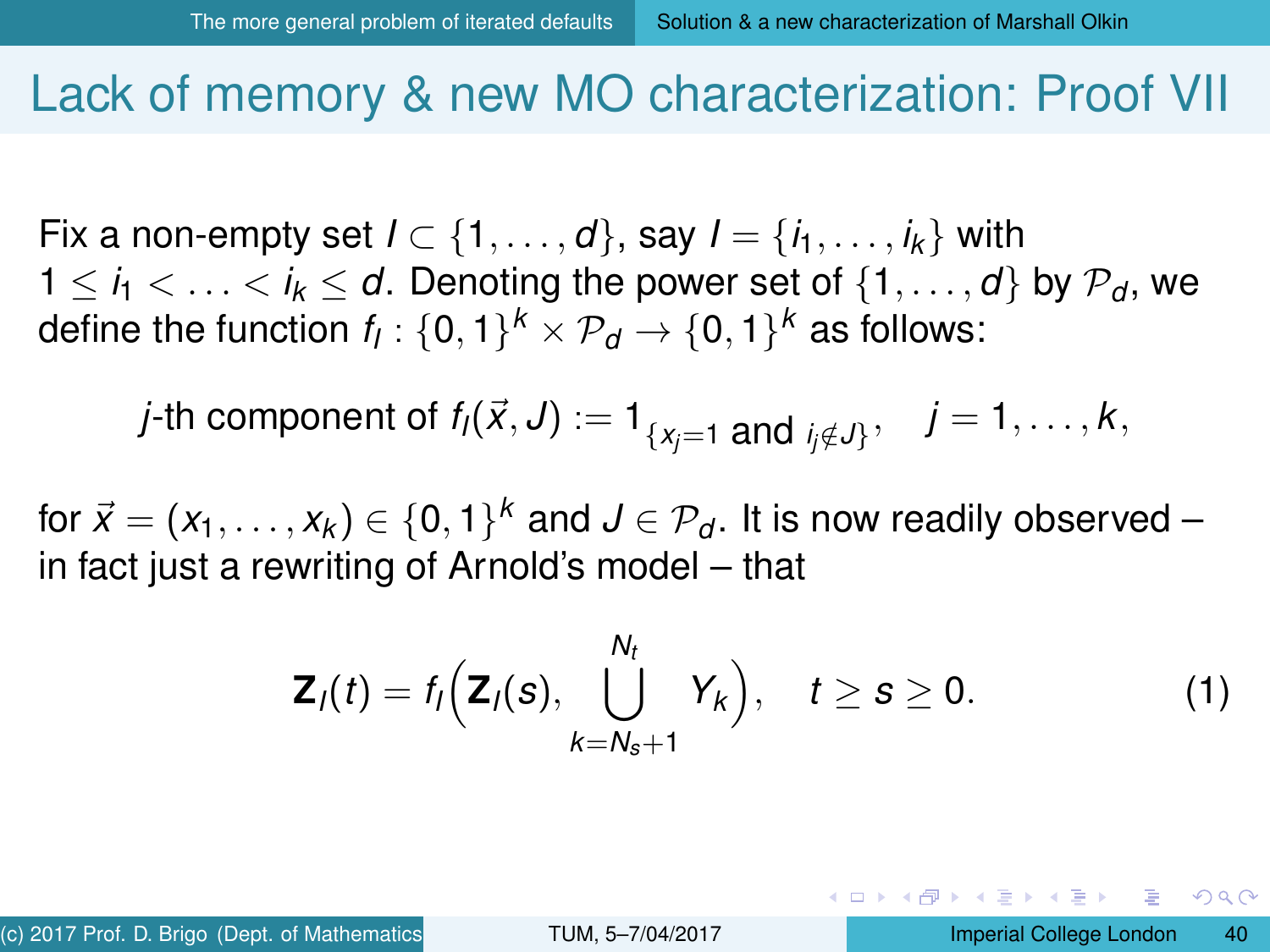<span id="page-40-0"></span>Lack of memory & new MO characterization: Proof VIII

$$
\mathbf{Z}_l(t)=f_l\Big(\mathbf{Z}_l(s),\bigcup_{k=N_s+1}^{N_t}Y_k\Big),\quad t\geq s\geq 0.
$$

This stochastic representation implies the claim, since the second argument of  $f_l$  is independent of  $\mathcal{F}_l(\boldsymbol{s}) := \sigma(\mathbf{Z}_l(u) \, : \, u \leq \boldsymbol{s})$  by the Poisson property of  $\{N_t\}$ . To see this, it suffices to observe that  $Z_i(s)$ is a function of  $\mathcal{N}_\mathcal{s}$  and  $\mathcal{Y}_1,\ldots,\mathcal{Y}_{\mathcal{N}_\mathcal{s}}$  (which can be seen by setting  $t=\mathcal{s}$ and  $s = 0$  in [\(1\)](#page-39-1)), whereas the second argument is a function of *YNs*+1, . . . , *YN<sup>t</sup>* . Consequently, the independent random variables *N<sup>s</sup>* and *N<sup>t</sup>* − *N<sup>s</sup>* only serve as a random pick of two independent (because disjoint) partial sequences of the iid sequence  $Y_1, Y_2, \ldots$ 

 $\Omega$ 

イロト イ押 トイヨ トイヨ トー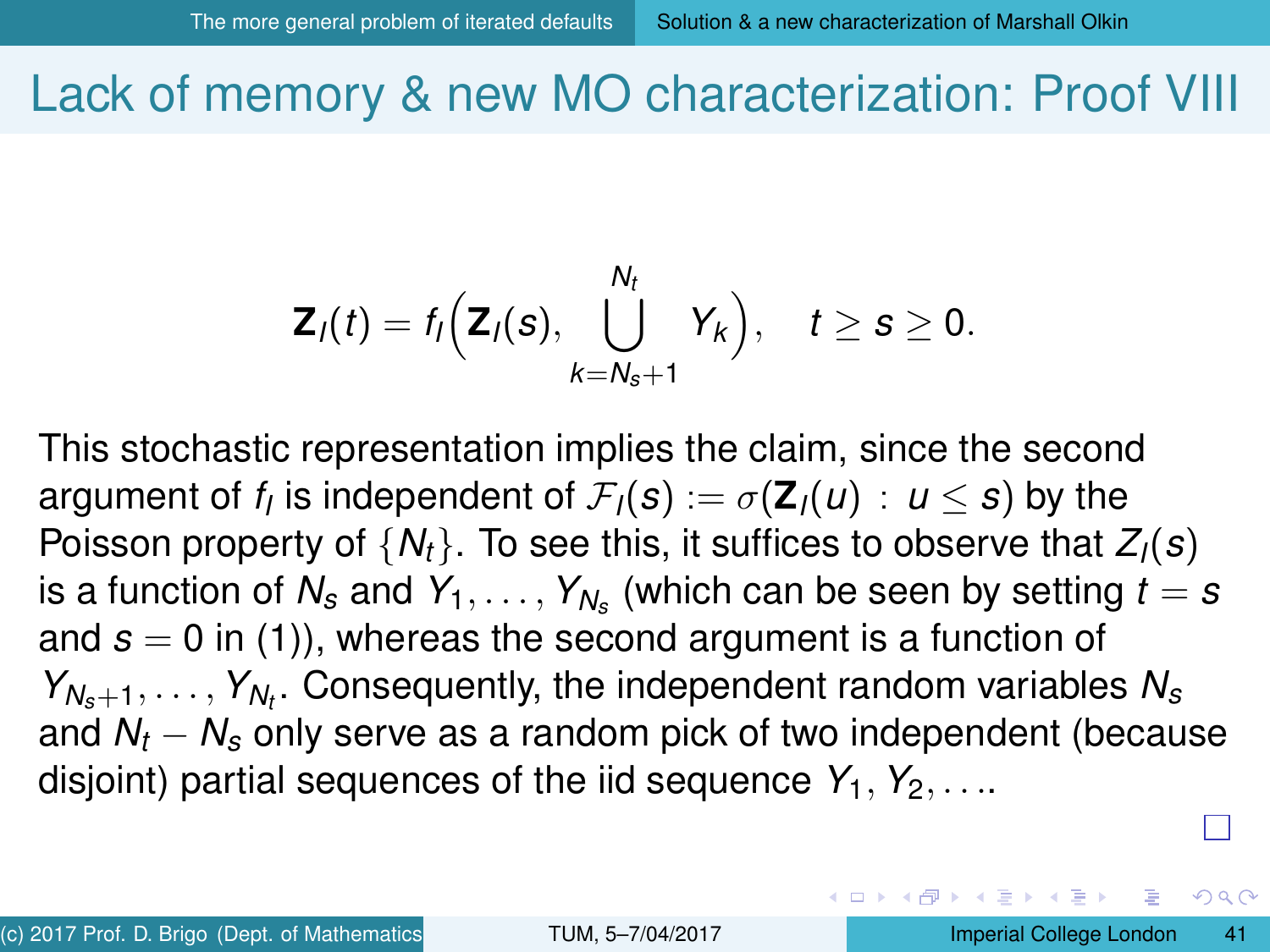### <span id="page-41-0"></span>**Conclusions**

- **If** we simulate survival of all names" multi-step, we kill correlation unless default correlation is an extreme value copula.
- **•** In particular, iterating the *Gaussian copula* kills the depedence ("correlation") and should be avoided.
- If we are concerned about other events than just "all-survival", then to avoid correlation killing...
- ... the vector of default times has to be Marshall–Olkin distributed.
- This in turn allows us to work with simple Markov chains via a new characterization of M-O.
- M-O has come out in many different contexts (reliability theory, frailty analysis, credit derivatives models).
- *Safer to simulate defaults one shot if possible*, in this case there is no limitation.
- If iterating necessary, M-O or at least EV copula should be used.
- Failing this, *check error involved in multi-s[te](#page-40-0)[p p](#page-42-0)[r](#page-40-0)[oc](#page-41-0)[e](#page-42-0)[s](#page-40-0)[s](#page-42-0)*[.](#page-43-0)

(c) 2017 Prof. D. Brigo (Dept. of Mathematics **ICLO 1998** Imperial College London 42

 $\cap$   $\cap$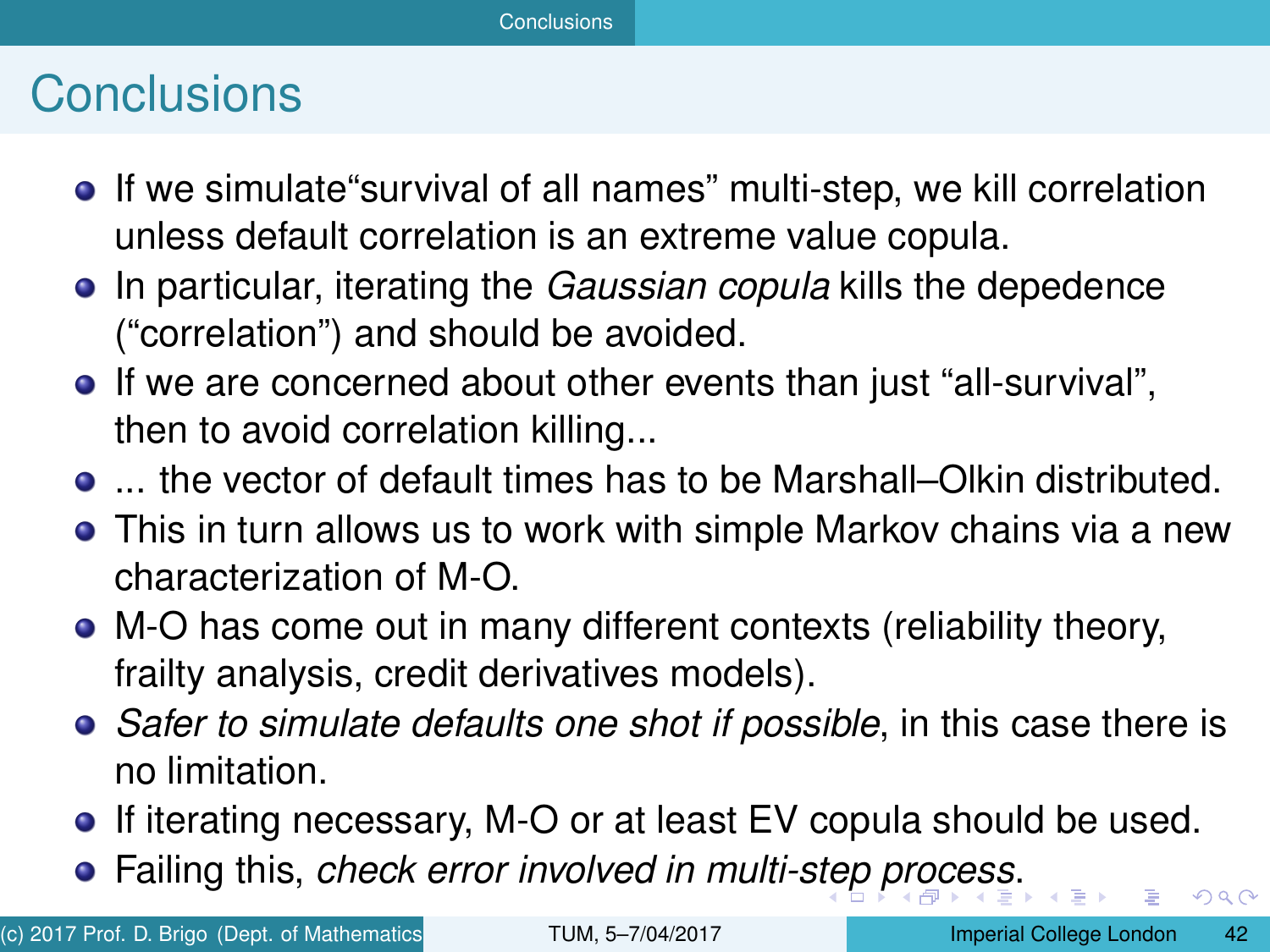# <span id="page-42-0"></span>Thank you for your attention!

# Questions?

(c) 2017 Prof. D. Brigo (Dept. of Mathematics **ICLO 1998** Imperial College London 43

 $\Omega$ 

**A** The

E.

4 0 8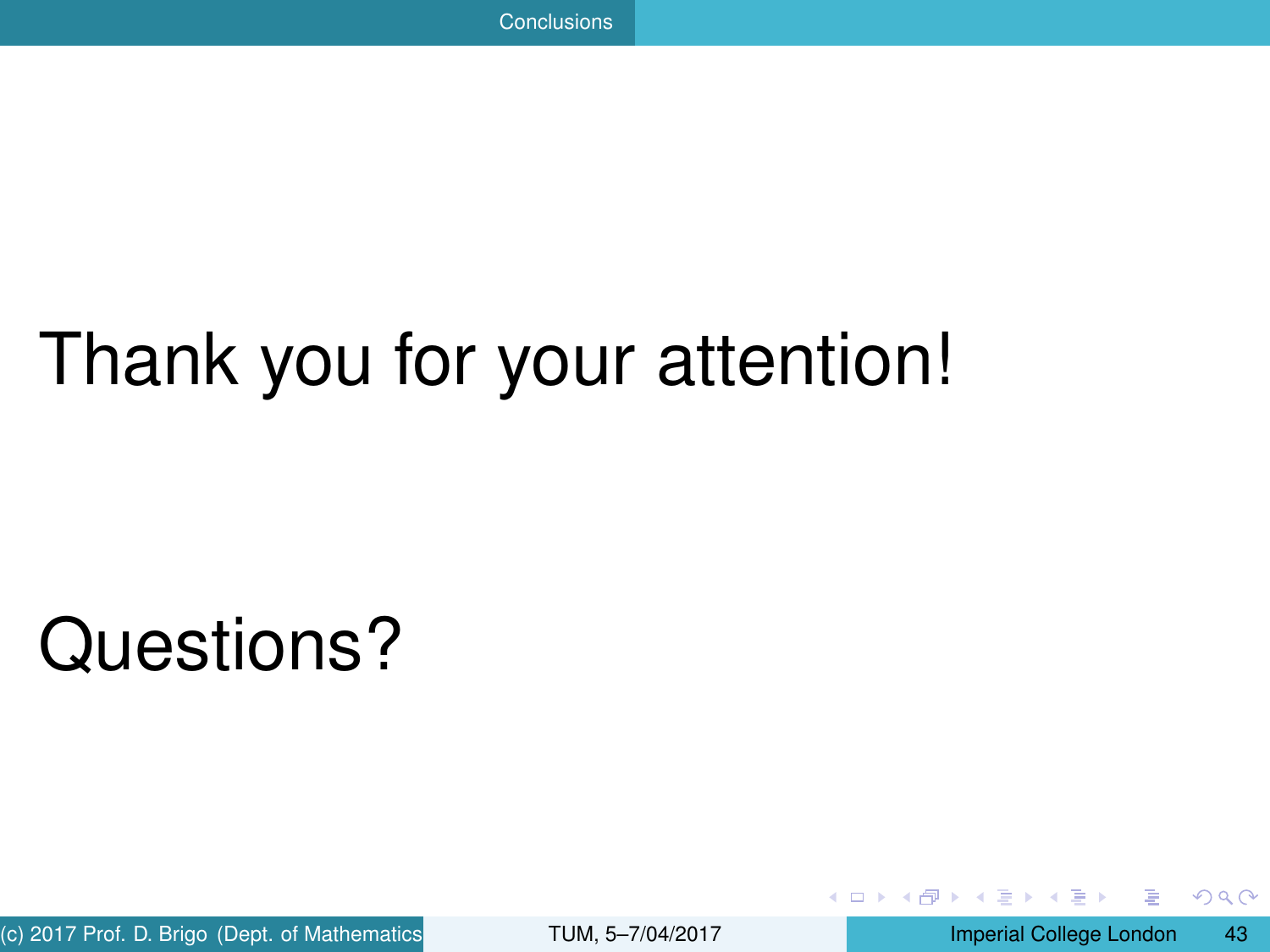### <span id="page-43-0"></span>References I

- <span id="page-43-1"></span>[1] B.C. Arnold, A characterization of the exponential distribution by multivariate geometric compounding, *Sankhya: The Indian Journal* ¯ *of Statistics* **37**(1) (1975) pp. 164–173.
- [2] D. Assaf, N. Langberg, T. Savits, M. Shaked, Multivariate phase-type distributions, *Operations Research* **32** (1984) pp. 688–702.
- [3] BIS Consultative Document, Fundamental review of the trading book, Annex 4, available at BIS.org (2012).
- [4] T.R. Bielecki, A. Cousin, S. Crépey, A. Herbertsson, Dynamic modeling of portfolio credit risk with common shocks. Available at ssrn.com (2011).

G.

 $\Omega$ 

イロト イ押ト イヨト イヨトー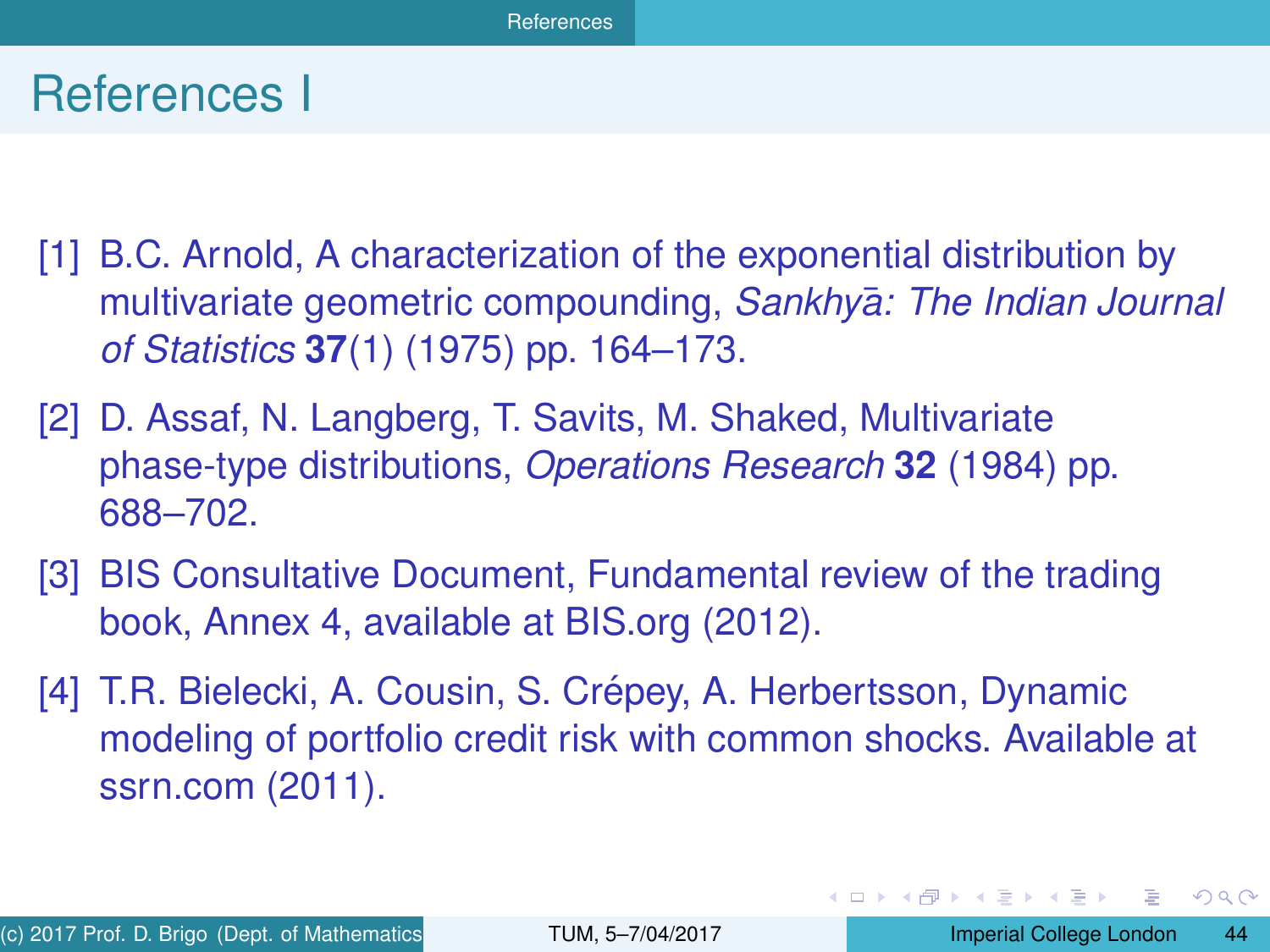### <span id="page-44-2"></span>References II

- [5] T.R. Bielecki, S. Crépey, A. Herbertsson, Markov chain models of portfolio credit risk, *in The Oxford Handbook of credit derivatives, edited by A. Lipton, A. Rennie, Oxford University Press* (2011) pp. 327–382.
- [6] M. Bladt, A review on phase-type distributions and their use in risk theory, *ASTIN Bulletin* **35** (2005) pp. 145–161.
- <span id="page-44-1"></span>[7] D. Brigo, K. Chourdakis (2008). Counterparty Risk for Credit Default Swaps: Impact of spread volatility and default correlation. SSRN. Published later in *International Journal of Theoretical and Applied Finance* **12** 7 (2009).
- <span id="page-44-0"></span>[8] D. Brigo, K. Chourdakis, Consistent single- and multi-step sampling of multivariate arrival times: A characterization of self-chaining copulas. Available at arXiv.org, ssrn.com, defaultrisk.com (2012).

 $\Omega$ 

イロト イ押ト イヨト イヨト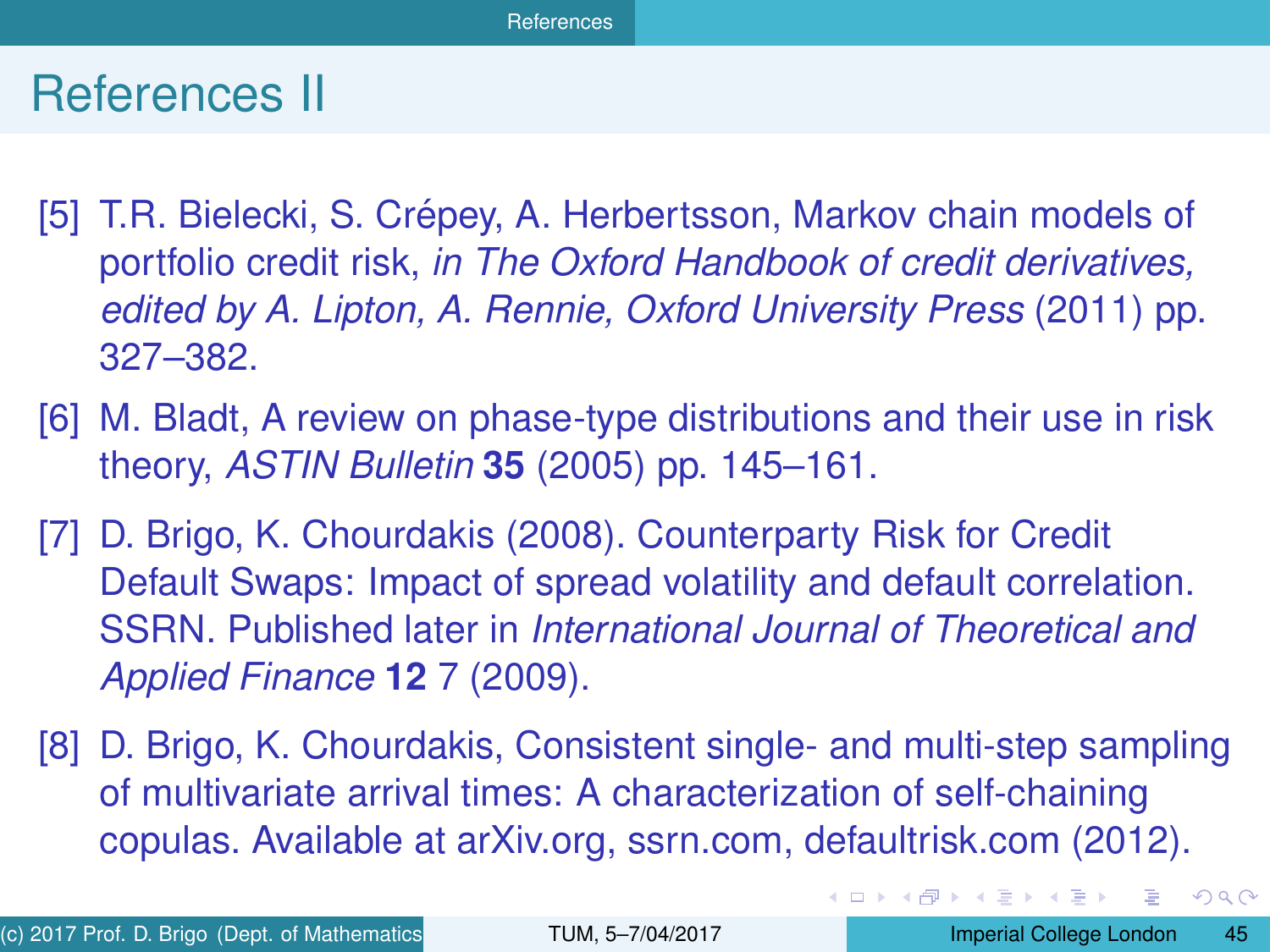### <span id="page-45-2"></span>References III

- <span id="page-45-0"></span>[9] Brigo, D., Mai, J-F, and Scherer, M. (2013). Consistent iterated simulation of multi-variate default times: a Markovian indicators characterization. SSRN.com, arXiv.org
- <span id="page-45-1"></span>[10] Brigo, D., Mai, J-F, and Scherer, M. (2016). Markov multi-variate survival indicators for default simulation as a new characterization of the Marshall–Olkin law. *Statistics & Probability Letters*, Vol. 114, pp 60–66.
- [11] D. Brigo, A. Pallavicini, R. Torresetti, Cluster-based extension of the generalized Poisson loss dynamics and consistency with single names, *International Journal of Theoretical and Applied Finance*, **10**(4) (2007), also in A. Lipton and Rennie (Editors), Credit Correlation - Life After Copulas, World Scientific, 2007.

E

 $\Omega$ 

イロト イ押 トイヨ トイヨ トー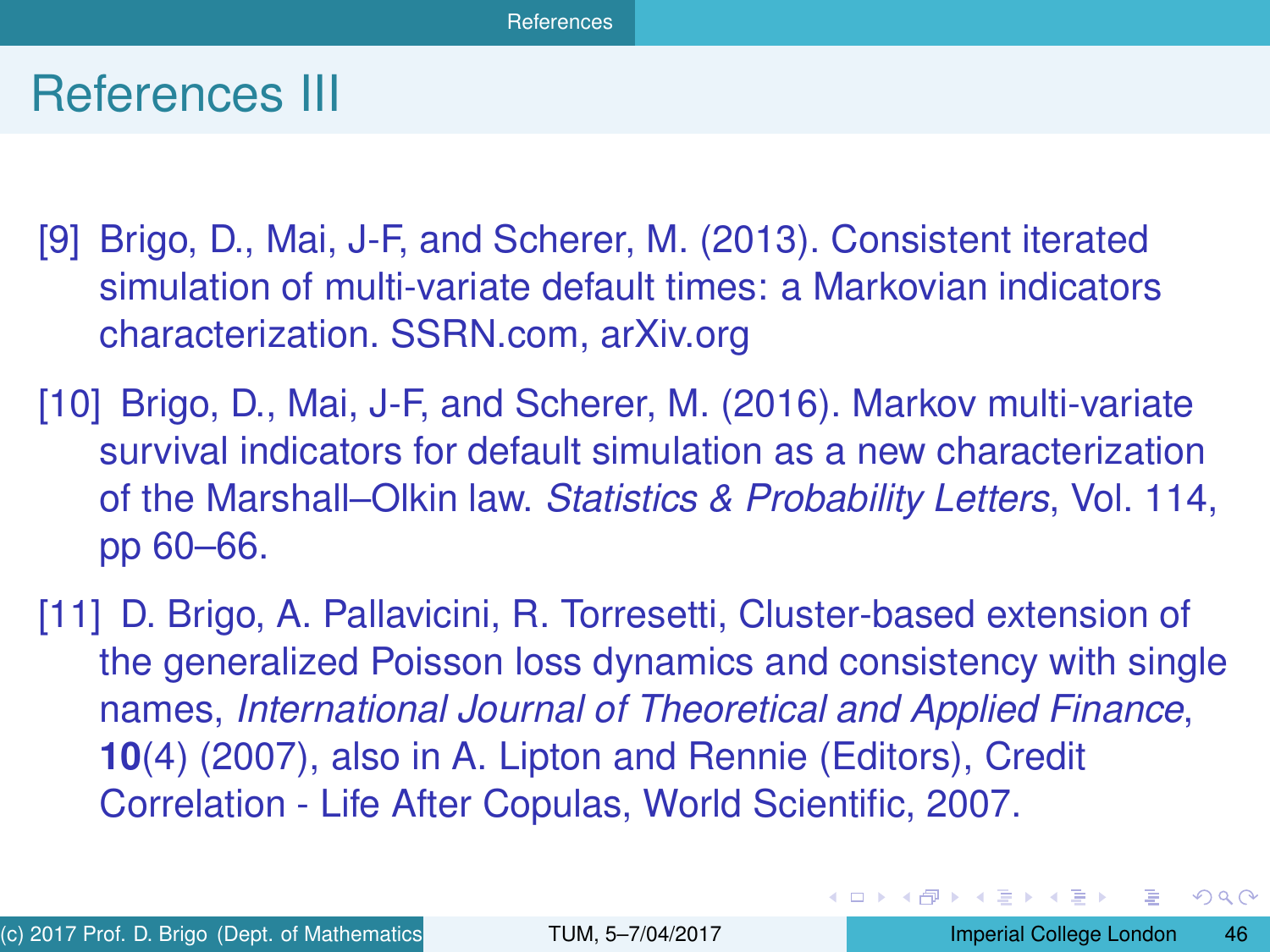### <span id="page-46-2"></span>References IV

[12] J. Cai, H. Li, Conditional tail expectations for multivariate phase type distributions, working paper (2005).

### <span id="page-46-0"></span>[13] Chenhao Fang.

Terminal vs iterated statistics of multivariate default times, UROP Project Report, Imperial College London, 2016. Supervised by Brigo, D.

#### <span id="page-46-1"></span>[14] Dipak K. Dey, Jun Yan.

*Extreme Value Modeling and Risk Analysis: Methods and Applications.* CRC Press; 2015

[15] K. Giesecke, A simple exponential model for dependent defaults, *Journal of Fixed Income* **13**(3) (2003) pp. 74–83.

G.

 $\Omega$ 

イロト イ押ト イヨト イヨトー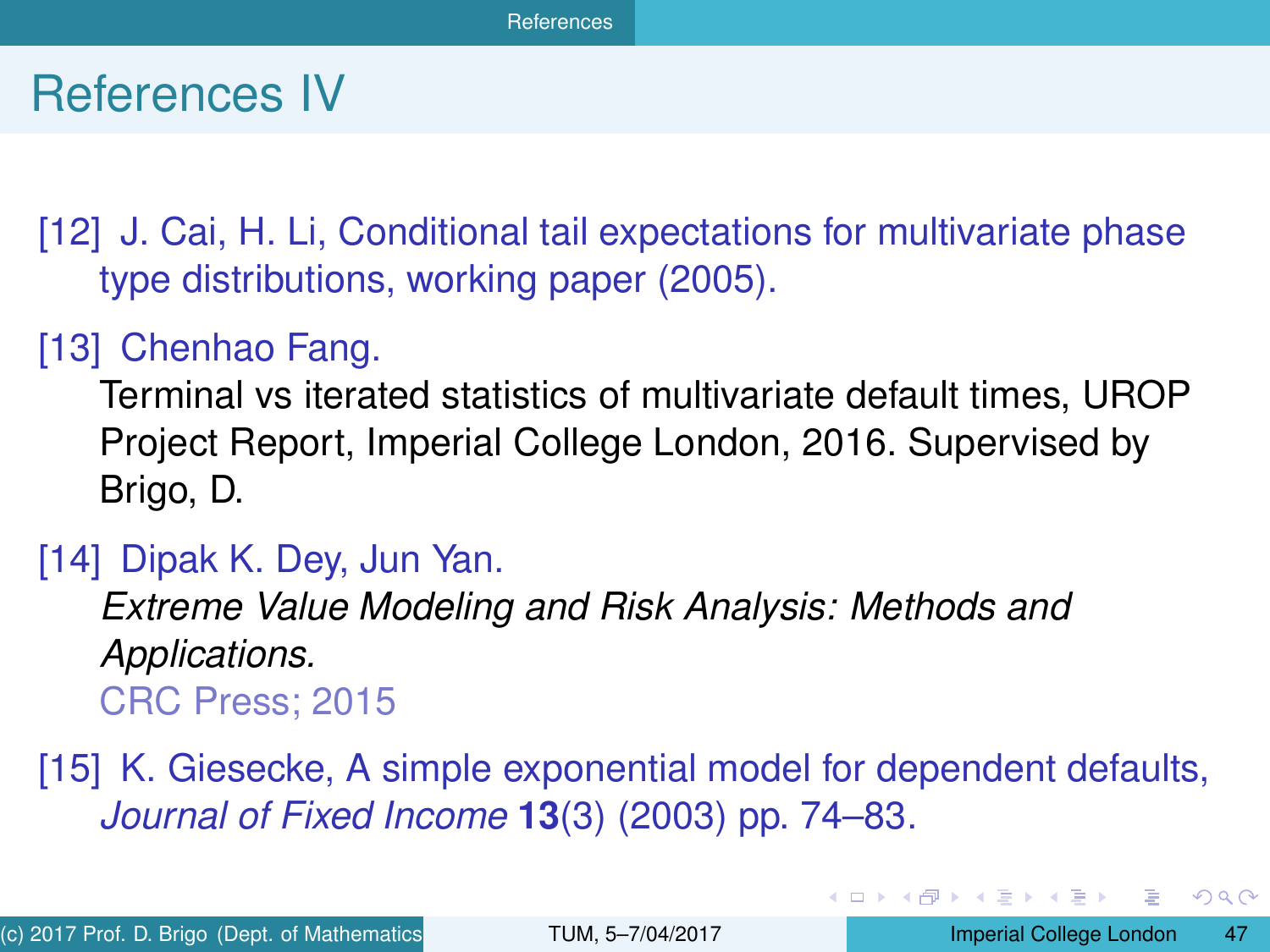### <span id="page-47-0"></span>References V

- [16] A. Herbertsson, H. Rootzén, Pricing *k*-th-to-default Swaps under Default Contagion: The Matrix-Analytic Approach, *The Journal of computational Finance* **12** (2008) pp. 49–72.
- [17] A. Herbertsson, Modelling default contagion using multivariate phase-type distributions, *Review of Derivatives Research* **14** (2011) pp. 1–36.
- [18] R. Jarrow, F. Yu, Counterparty risk and the pricing of defaultable securities, *Journal of Finance* **56** (2001) pp. 1765–1800.
- [19] F. Lindskog, A.J. McNeil, Common Poisson shock models: Applications to insurance and credit risk modelling, *Astin Bulletin* **33**(2) (2003) pp. 209–238.
- [20] J.-F. Mai, M. Scherer, Levy-frailty copulas, ´ *Journal of Multivariate Analysis* **100**(7) (2009) pp. 1567–1585.

в

 $\Omega$ 

イロト イ押 トイヨ トイヨ トー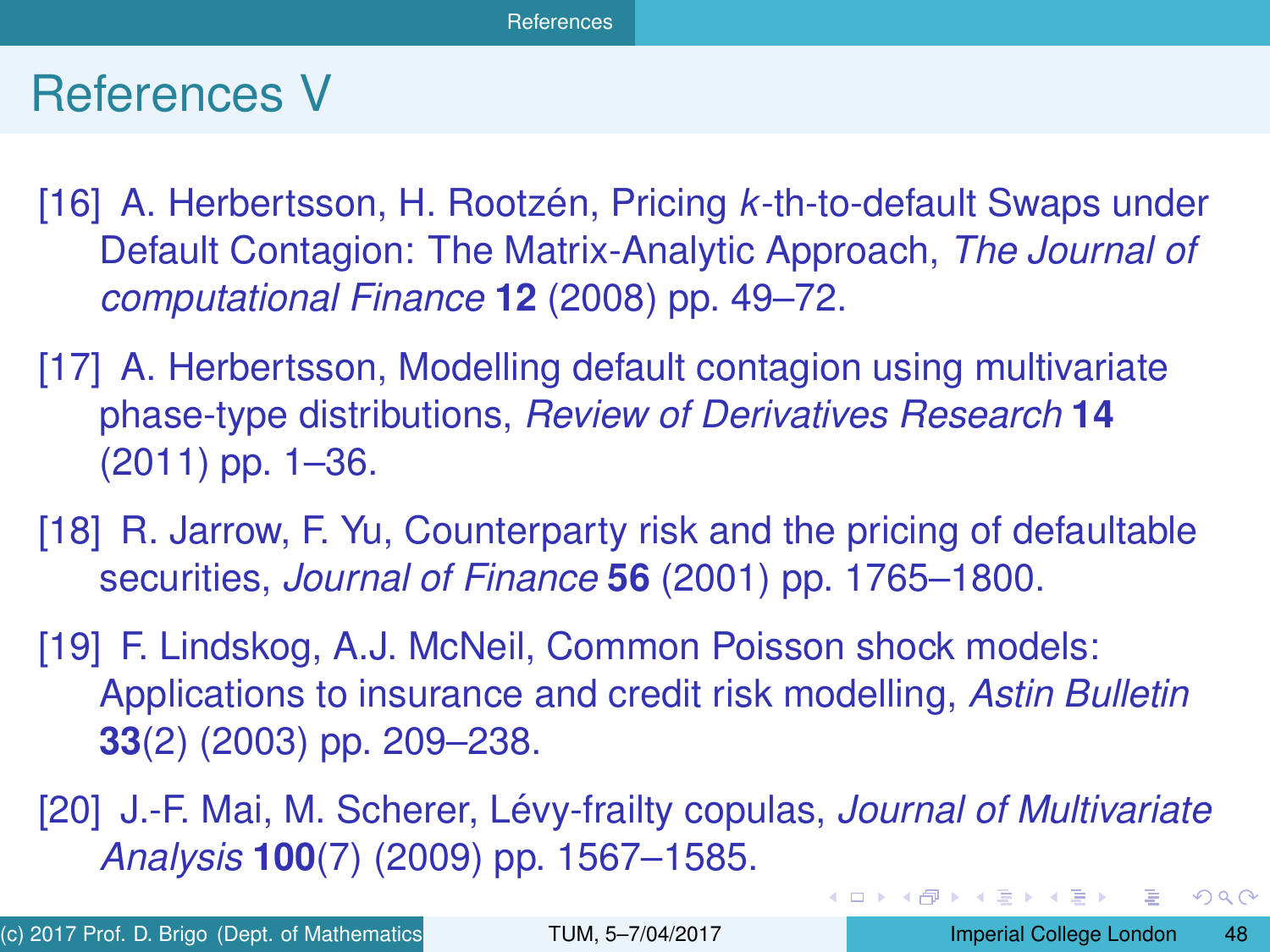### <span id="page-48-1"></span>References VI

- [21] J.-F. Mai, M. Scherer, Reparameterizing Marshall–Olkin copulas with applications to sampling, *Journal of Statistical Computation and Simulation* **81**(1) (2011) pp. 59–78.
- [22] J.-F. Mai, M. Scherer, H-extendible copulas, *Journal of Multivariate Analysis* **110** (2012) pp. 151–160.
- [23] J.-F. Mai, M. Scherer, *Simulating Copulas: Stochastic Models, Sampling Algorithms, and Applications*, Imperial College Press (2012).
- <span id="page-48-0"></span>[24] A.W. Marshall, I. Olkin, A multivariate exponential distribution, *Journal of the American Statistical Association* **62** (1967) pp. 30–44.

G.

 $\Omega$ 

イロト イ押ト イヨト イヨトー